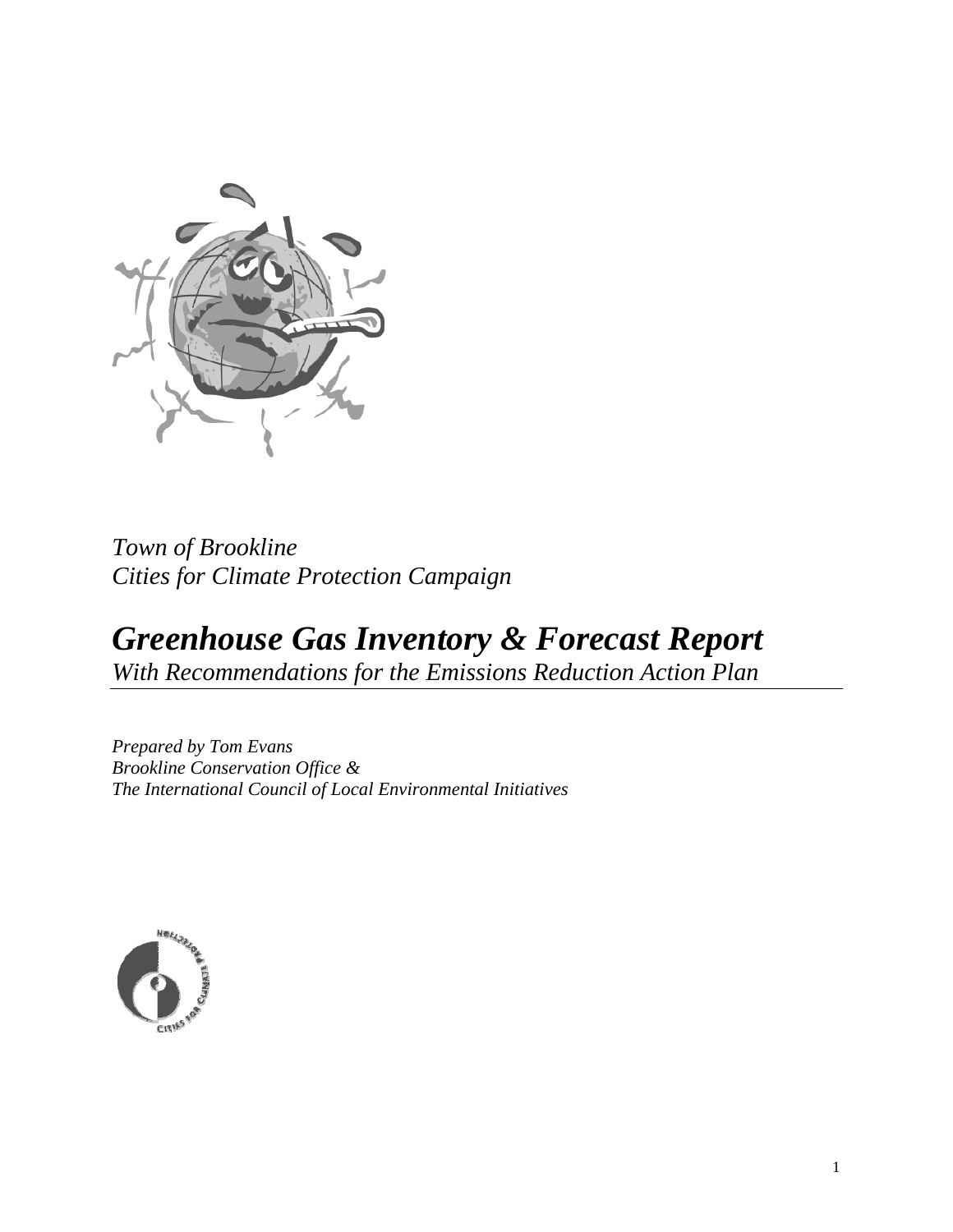# *Brookline Greenhouse Gas Emissions Inventory and Forecast Report*

| <b>Table of Contents</b> |  |  |
|--------------------------|--|--|
|--------------------------|--|--|

| <b>Executive Summary</b>                                                                                                                                                                                                                                                                           | 3  |
|----------------------------------------------------------------------------------------------------------------------------------------------------------------------------------------------------------------------------------------------------------------------------------------------------|----|
| <b>Brookline Climate Protection Initiative</b>                                                                                                                                                                                                                                                     | 6  |
| The International Council of Local<br>Environmental Initiatives (ICLEI)                                                                                                                                                                                                                            | 8  |
| Cities for Climate Protection (CCP)                                                                                                                                                                                                                                                                | 8  |
| Greenhouse Gas Inventory and Forecast Methods                                                                                                                                                                                                                                                      | 9  |
| <b>Community Emissions Inventory</b>                                                                                                                                                                                                                                                               | 11 |
| <b>Municipal Emissions Inventory</b>                                                                                                                                                                                                                                                               | 14 |
| <b>Brookline Emission Inventory Results</b>                                                                                                                                                                                                                                                        | 17 |
| <b>Community Results</b>                                                                                                                                                                                                                                                                           | 17 |
| <b>Municipal Results</b>                                                                                                                                                                                                                                                                           | 22 |
| <b>Greenhouse Gas Reduction Measures</b>                                                                                                                                                                                                                                                           | 26 |
| <b>Existing Measures</b><br>Community<br>Municipal                                                                                                                                                                                                                                                 | 28 |
| <b>Proposed Measures</b><br>Community<br>Municipal                                                                                                                                                                                                                                                 | 31 |
| Appendices                                                                                                                                                                                                                                                                                         |    |
| Data Contacts                                                                                                                                                                                                                                                                                      | A  |
| <b>Selectmen's Declaration</b>                                                                                                                                                                                                                                                                     | B  |
| <b>CCP</b> Software Reports<br>1995 Baseline Community Inventory<br>1995 Baseline Corporate Inventory<br>1995 Emissions by Source<br>1998 Baseline Community Inventory<br>1995 Baseline Corporate Inventory<br>1995 Emissions by Source<br>2010 Forecast Summaries<br><b>Inventory Time Series</b> | €  |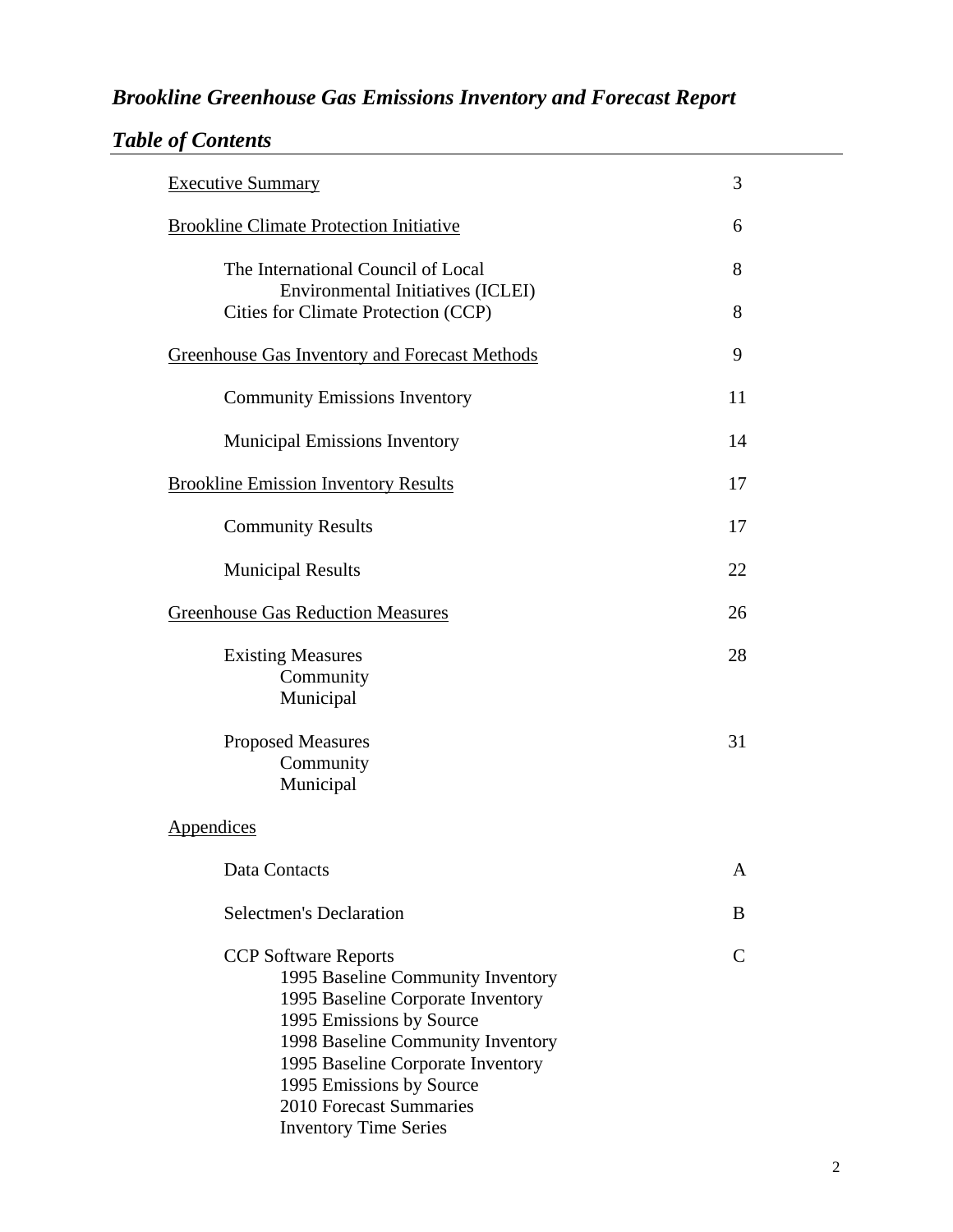# *Executive Summary*

#### **Introduction**

There is a scientific consensus that human emissions of "greenhouse gases," primarily carbon dioxide and methane, are having a measurable effect on the Earth's climate. While the exact effects of elevated levels of greenhouse gases are difficult to predict, it is recognized in the international scientific and political community that we will face alterations in weather patterns, ocean behavior, and biological processes if action is not taken. The effects on residents of Brookline may include: increased severe weather events, rising sea levels, elevated summer temperatures, spread of diseases, loss of urban forest habitats, threats to water quality, and changes to many of New England's natural resources.

This emissions inventory is the first step in the Town of Brookline's efforts to address global warming pollution at the local level. In May of 2000, Brookline chose to participate in the Cities for Climate Protection Campaign, a program of the International Council of Local Environmental Initiatives (ICLEI). The inventory is the first of five milestones in this program. The goal of the inventory is to guide Brookline's process of writing and implementing a plan of actions to reduce the emissions contributing to climate change. By first knowing the relative sources of greenhouse gas emissions, Brookline will be better equipped to strategically and costeffectively reduce emissions. The political energy and fiscal costs required to reduce greenhouse gas emissions today are less severe those costs and efforts that would be required in the 21st century to adapt to climate change.

#### **Inventory Results**

The greenhouse gas (GHG) inventory measured emissions based in two separate studies. The first was an measure of all emissions from the Brookline residential and commercial community. The second level of the inventory investigated just the emissions from municipal government operations. The emission levels of greenhouse gases are commonly measured in equivalent  $CO<sub>2</sub>$ levels. The baseline year for the inventory was 1995. An interim inventory was taken for 1998 and forecasts were made for 2010.

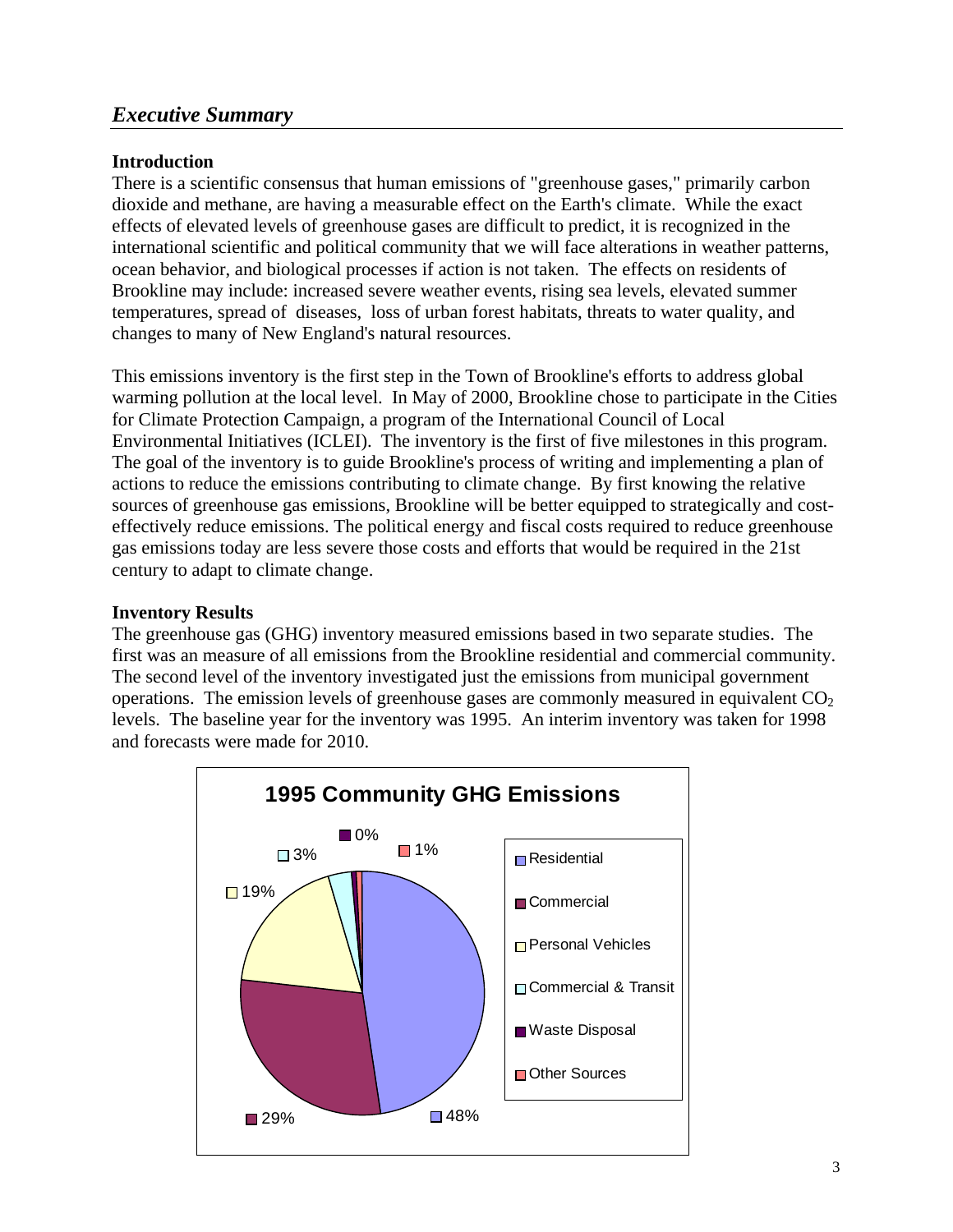In 1995 the community's greenhouse gas emissions totaled  $626,512$  tons of  $eCO<sub>2</sub>$ . Residential household energy use accounted for 48% of these emissions and commercial energy use resulted in 29% of the communities emissions. The other large contribution came from the transportation sector which provides 22% of the town's emissions. Electricity use was the largest overall sources of  $eCO<sub>2</sub>$ . It should be noted that although these emissions are considered the responsibility of the Town of Brookline, the electricity is generated elsewhere in the Northeast. Natural gas and heating oil produced almost equal quantities of  $eCO<sub>2</sub>$ .

The inventory in 1998 produced similar results with a net emission level of 631,426 tons of  $eCO<sub>2</sub>$ . The 4,914 ton increase in emissions can be attributed to two factors. There was a steady increase in commercial electricity use and the vehicle traffic in Brookline continued to rise. These trends are predicted to continue through the year 2010, along with slight increases in household energy use. It is forecasted that if no action is taken to address emissions, the Brookline community will be responsible for 664,700 tons of emissions in 2010.

According to this inventory, Brookline has a per capita GHG emission rate of 11.4 tons of eCO2. Relative to other communities in the United States, Brookline's emissions are lower. Other communities of a similar size in New England have had similar results. Because Brookline is a mostly developed, older community with access to the MBTA, emissions from transportation are a smaller portion of total emissions than elsewhere. In contrast, energy use in residential and commercial buildings is by far the largest source and suggests Brookline look into actions that address these contributions.

The Town government's emissions results were based on the fiscal years 1995 and 1998. In FY95 the Town generated 20,662 tons of  $eCO<sub>2</sub>$ , 71% of which came from building energy use. The municipal' vehicle fleet and street lighting system accounted for 14% and 13% respectively, of the remaining emissions. In FY98 the town's emissions grew to  $26,000$  tons of  $eCO<sub>2</sub>$  with most of the growth occurring from building electricity use. This elevated energy costs from \$1.5 million in FY95 to just over \$2 million dollars in FY98.

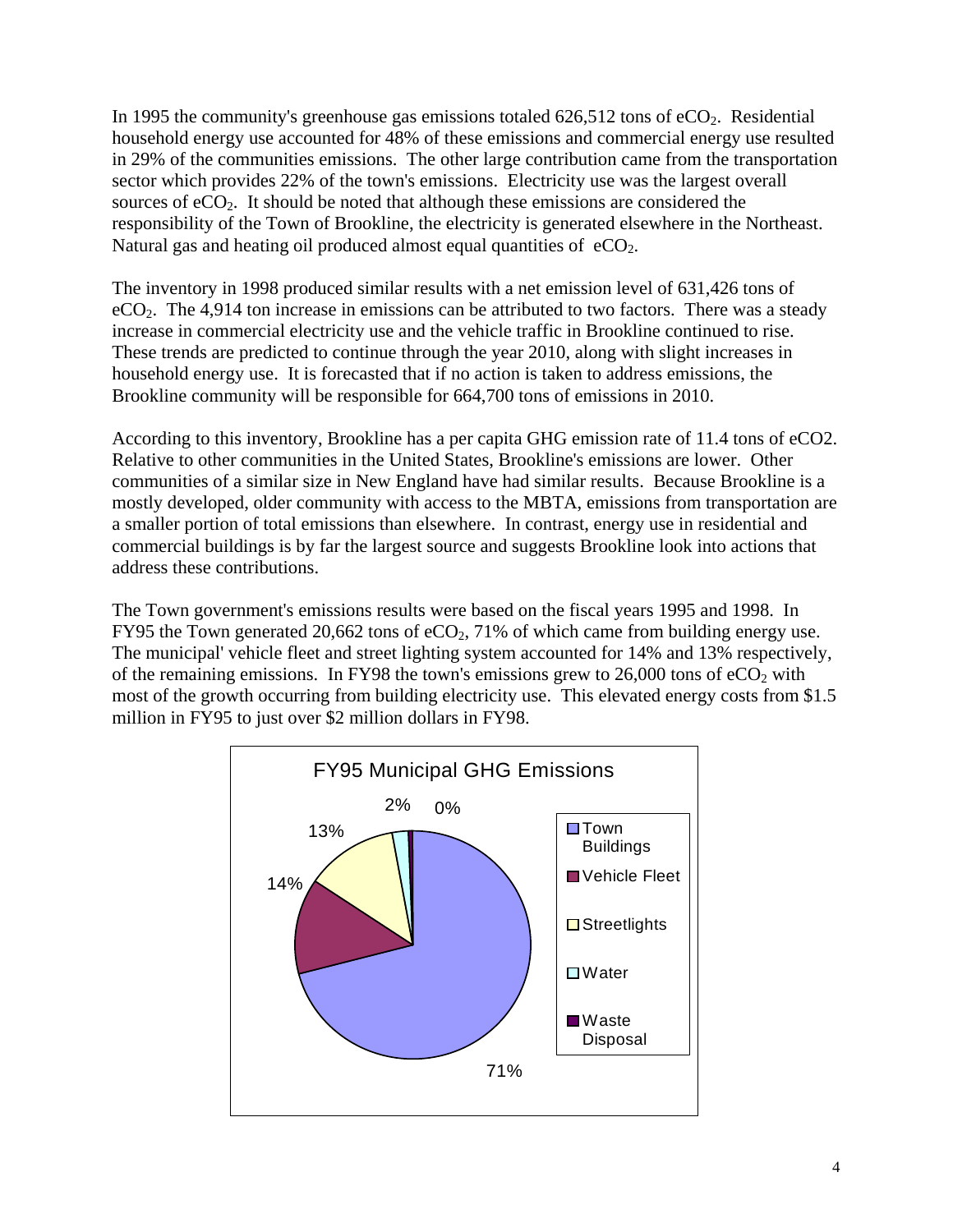#### **Emission Reduction Action Plan**

The next step for the Town of Brookline is to draft a Climate Protection Action Plan. The Action Plan is a proposal for how the Town can take a leadership role in the community towards reducing energy use and greenhouse gas emissions in Brookline. This document will be written with the input of multiple departments within Town Hall and community members. A goal has been set to reduce annual emissions to 20% below the 1995 levels by the year 2010. Both existing and potential programs to reduce emissions in every sector of the community and town operations are described in this report. Most of these measures have been successfully implemented in other communities across the country.

The municipal operations currently account for just under  $4\%$  of the community's total  $CO<sub>2</sub>$ emissions. Measure taken to increase energy efficiency within Town buildings will have a measurable impact of these emissions and a clear cost savings benefit. At the same time, the Town can also promote community wide programs to reduce energy consumption and emissions. This includes both energy efficiency and changes in energy sources. Technology provides many opportunities to increase electrical, heating, and transportation efficiency. Policies can shift energy sources towards cleaner burning fuels and renewable energy. Finally some changes in behavior such as vehicle use, energy conservation, material purchasing and waste disposal will also be needed to reach the Town's emission reduction goal. A sample list of emission reduction measures, both existing and proposed, can be found below.

Police Units on Bicycle Home Energy Conservation Program Support for Urban Ring Transit Project Develop Energy Efficient Building Code Traffic Calming Block Purchasing of Green Electricity Curbside Compost and Recycling Pick Up T Pass Payroll Purchase for Employees Street Tree Planting Designated Bike Lanes and Bike Routes Town Building Lighting Retrofit Town Sponsored Transit Service Town Building Heating & Cooling Efficiency Required Recycling by Permitted Haulers LED Traffic Signals Sustainable Business Awards Recycling in Town Hall and Schools Energy Efficient Office Equipment Purchase Purchase of Recycled Paper Products Municipal Buildings Efficiency Goals

#### **Existing Emission Reduction Measures Proposed Emission Reduction Measures**

 LED Exit Signs Alternative Fuel Vehicles for Town Fleet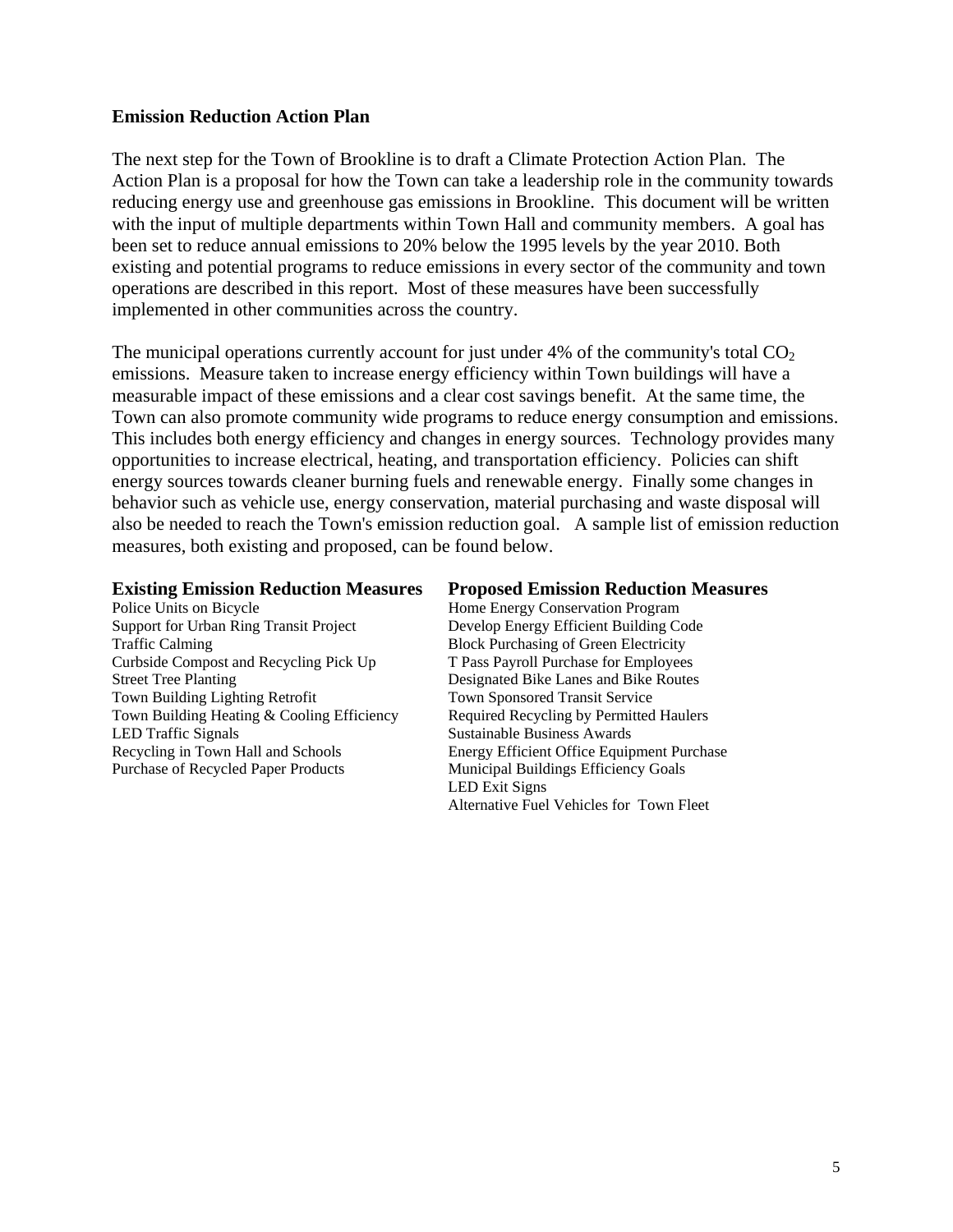#### **Overall Goal:**

To reduce the emissions of gases and air pollutants that contribute to global climate change and local air quality degradation.

#### **Brookline Specific Objectives:**

- 1) Improve and protect, Brookline's quality of life in the future.
- 2) Raise awareness of global climate change and the sources of climate changing gases.
- 3) Implement public programs to increase energy and transportation efficiency as well as solid waste reduction in order to reduce the contribution of the Brookline community to the global problem of climate change.
- 4) To develop practices to reduce the emissions of greenhouse gases and increase operational cost efficiency in municipal operations.

### *Introduction:*

Scientists have been researching the phenomenon commonly referred to as the greenhouse effect for decades. There has been growing scientific consensus that although the exact effects are difficult to predict, the increased level of  $CO<sub>2</sub>$  and other greenhouse gases in the atmosphere will cause changes in the Earth climate systems. Human industrial activity has contributed to a 30% increase in global  $CO<sub>2</sub>$  level through the combustion of fossil fuels for energy. Other anthropogenic contributions of greenhouse gases include the production of methane in waste disposal, the emissions of nitrous oxides, and the manufacturing of chloroflorocarbons.

An increase in greenhouse gases can have a dramatic effect on the Earth's atmospheric behavior. The term global climate change is used to refer to the diverse array of potential alterations in the planet's physical and biosphere conditions. An slight overall warming of the Earth surface may be accompanied with an increase in severe weather events such as storms and droughts, geographic shifts or losses of ecosystems, changing ocean patterns, reduced polar ice caps, and alterations in regional agricultural productivity.

In Massachusetts the average temperature has increased by 2% over the past century and precipitation levels have risen by up to 20% in many regions of the Commonwealth. This trend is expected to continue through the next century with an expected four degrees Fahrenheit increase in winter and spring temperatures and 5 degree F in the summer and fall. Increased heat waves will elevate heat-related deaths particularly in urban areas such as Boston. Ground level ozone level will rise, reducing air quality in the Boston area. The Massachusetts human population will likely face a combination of elevated populations of disease carrying insects such as mosquitos and ticks, with growing range of infectious diseases usually found in tropic areas, such as encephalitis and malaria.

Sea levels in Boston have risen 11 inches in the last century and this trend is expected to accelerate. More frequent heavy storm events are expected to bring an increase in rain and snowfall.. Changes in weather patterns will effect our water resources including increased flooding in spring, water scarcity in summer and greater threats to water quality. Natural habitats and resources such as forest, fisheries, and agricultural lands will faced increased stresses.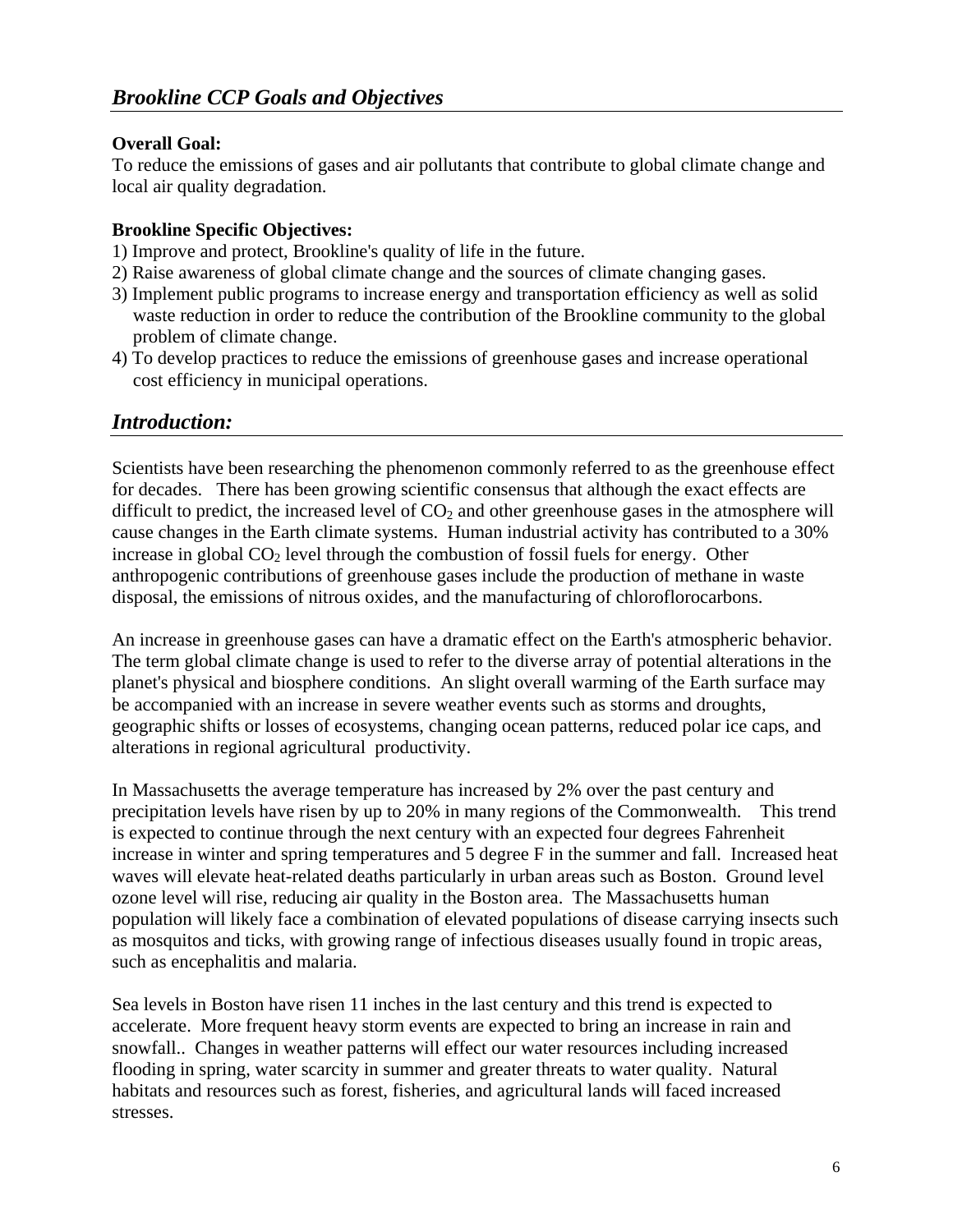Global climate change is an issue that needs to be addressed at every level of government and society. International treaties are in negotiation, federal and state studies have been conducted, and local governments have begun taking actions. The objective of Local Agenda 21 of the Kyoto Protocol asks municipal governments to work on local emission reduction plans. Energy consumption and waste disposal policies can often be most effective at the local government level and action can be taken most quickly. It is the hope of this campaign that the collective efforts of many communities can have a significant impact on this global problem.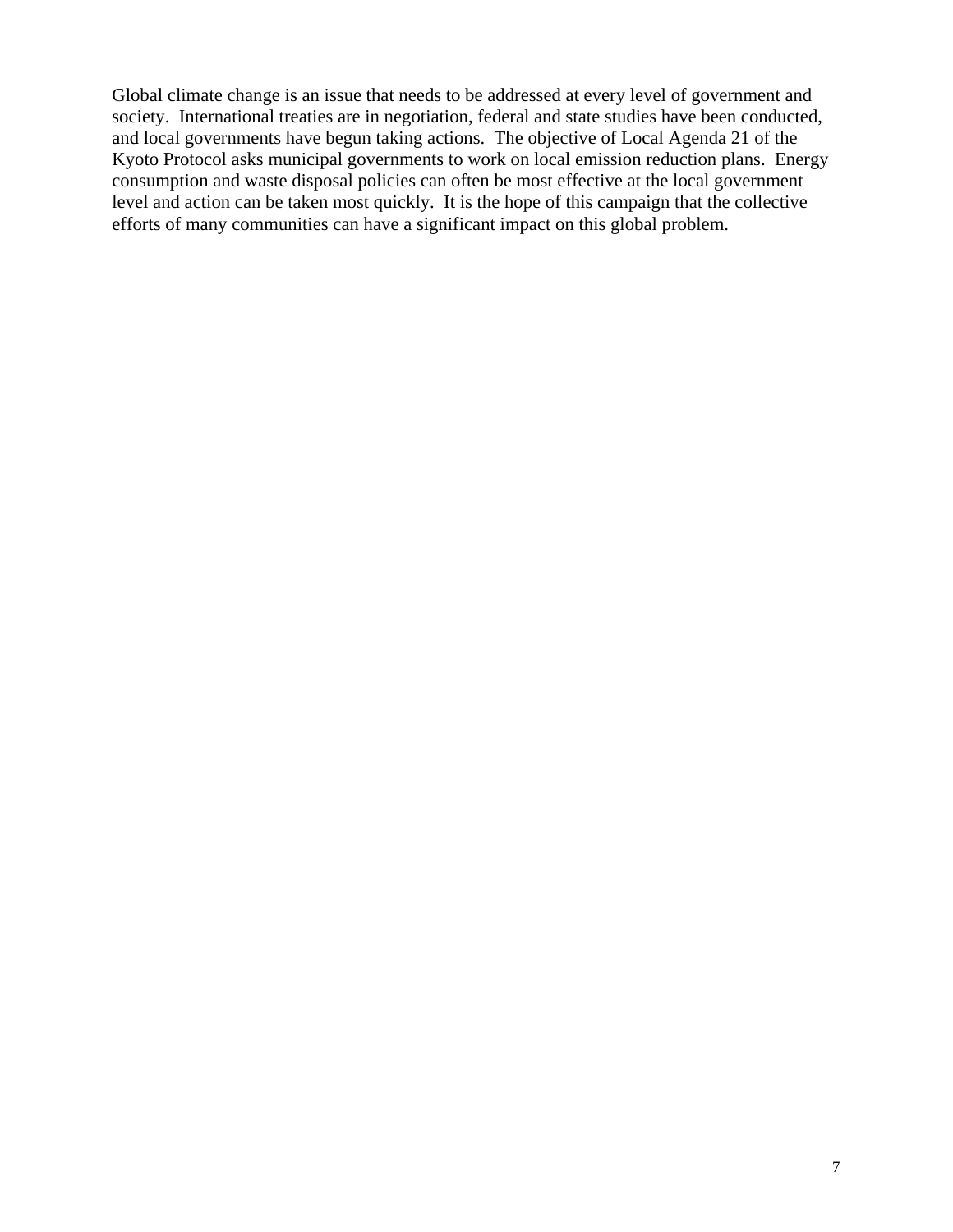# *ICLEI and Cities for Climate Protection*

The International Council on Local Environmental Initiatives (ICLEI) is an international nonprofit working to address global environmental concerns through local sustainability programs. ICLEI began its work 10 years ago to coordinate efforts by communities and to provide technical assistance for local environmental planning. In 1993, ICLEI began the Cities for Climate Change Campaign to assist local governments addressing rising emissions of greenhouse gases. Currently 350 cities, towns, and county governments are members of ICLEI worldwide and 75 municipalities are participating in the CCP Campaign within the United States. It is estimated that these communities represent 8% of the emissions from this country.

The Cities for Climate Protection Campaign involves a 5-Milestone process to inventory greenhouse gas emissions and develop emission reduction goals and implement programs to reduce local carbon dioxide and methane emissions.

¾ **Milestone One:** Conduct a baseline emissions inventory for the entire community as well as municipal operations. From this baseline data we projected the emissions growth or decline by the year 2010 assuming no actions are taken to address greenhouse gases. The primary emission sources examined in the Milestone One Inventory are:

**Energy Use** - Electricity and heat for residential, commercial, and municipal facilities **Transportation** - Emissions from personal & commercial vehicles, transit vehicles **Solid Waste** - methane and  $CO<sub>2</sub>$  contribution of waste disposal operations

- ¾ **Milestone Two** Set an Emission Reduction Target. Many local and international targets have been set at 20% of the base year emissions level, and use their projection year as the goal for obtaining these emission reductions. The Brookline Climate Protection and Energy Conservation Committee has agreed on a target of bringing greenhouse gas emissions 20% below 1995 emissions levels by the year 2010.
- ¾ **Milestone Three** Develop an Action Plan a collection of initiatives to reach the emission reduction target. These initiatives will include finding efficiency and technological improvements available to the town operations as well as programs to encourage emissions reductions within the Brookline community.
- ¾ **Milestone Four** Implement Actions. Various initiatives may require decisions and efforts by municipal program departments and operators, the Board of Selectmen, the Town Meeting legislative body, local businesses, and community residents.
- ¾ **Milestone Five** Monitor Emissions Reductions. Set annual goals for policy implementation and calculate emission reductions from policies put into place.

At the time of this report, Brookline has completed Milestones  $1 \& 2$ , and has begun developing an Action Plan. Implementation efforts for some emission reduction measures are expected to begin by the end of 2000.

There are five other municipalities in the Boston area that have joined the Cities for Climate Protection Campaign (Arlington, Boston, Cambridge, Medford, and Newton) and seven other New England cities and towns.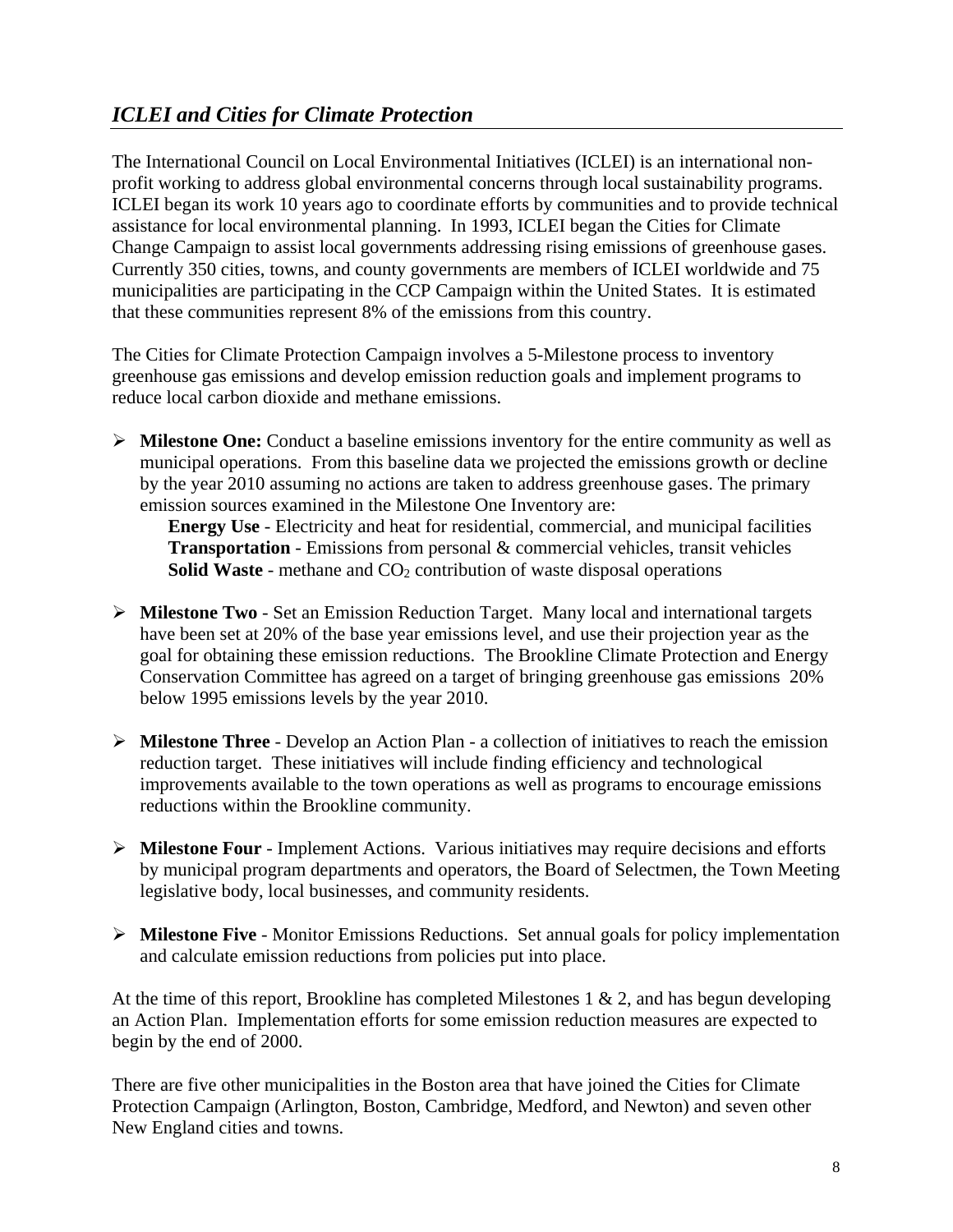#### **Overall Inventory Methods:**

The baseline year for the Brookline greenhouse gas inventory was 1995. This was the earliest year for which reliable data could be generated. 1998 was chosen to be an interim research year to process more recent data and observe any energy use changes. Trends and data from throughout the 1990's were collected and used occasionally in this report. The year 2010 was chosen to project future emissions forecasts and emissions reduction targets.

The emission inventory and forecast, as well as most of the reduction measures, are separated into two distinct areas. The first is a community wide assessment of all energy and waste related activities that occur in the Town of Brookline. The emissions data includes emissions from within the Town's borders such as vehicle tail pipes and heating broilers, as well as upstream emissions from activities within Town including electricity generation and waste disposal. The second section of the inventory is an evaluation of emissions coming from Town government operations. This includes building energy use, vehicle fleet emissions, Town generated solid waste, and other energy use such as outdoor/street lighting and water works operations.

A separate Town government-based inventory is conducted because the Town ultimately has greater control over its own emissions than private activities in the community. The Town can contribute directly to emission reductions through its own practices while setting an example for responsible energy and fuel use for residents and institutions within the community. For the most part, government operations that are not directly controlled by Town government as well as energy use by contractors working for the Town of Brookline are not included in this inventory.

The inventory required data and technical information to be collected from a wide range of sources including:

- Town of Brookline Offices: Department of Public Works, Buildings Department, Planning and Community Development, Health Department, Recreation Department, Purchasing Office, Assessor's Office, Fire, Police, Schools and Libraries;
- State Agencies and Offices: Massachusetts Bay Transportation Authority, Metropolitan Area Planning Commission, Central Transportation Planning Staff, Massachusetts Water Resources Authority, Executive Office of Environmental Affairs, Department of Environmental Protection, Division of Energy Resources;
- Federal Agencies: Environmental Protection Agency, Department of Transportation, Bureau of the Census, Department of Energy;
- Local Utilities: Boston Gas, Boston Edison, private waste haulers;
- Non-Profit Organizations: Boston Oil Consumers Alliance, Northeast Sustainable Energy Association, Massachusetts Recycling Coalition.

(A list of contacts for the offices providing direct data for this inventory can be found in Appendix A)

The data gathered from these offices was entered into specialized software designed by ICLEI and Torrie Smith Associates. The CCP software calculates equivalent carbon dioxide emissions (eCO2) from energy use and other inputs. It also translates all energy units into British Thermal Units (BTU's) for comparison between energy sources. For the Municipal inventory, operational costs were included in the data and inventory reports.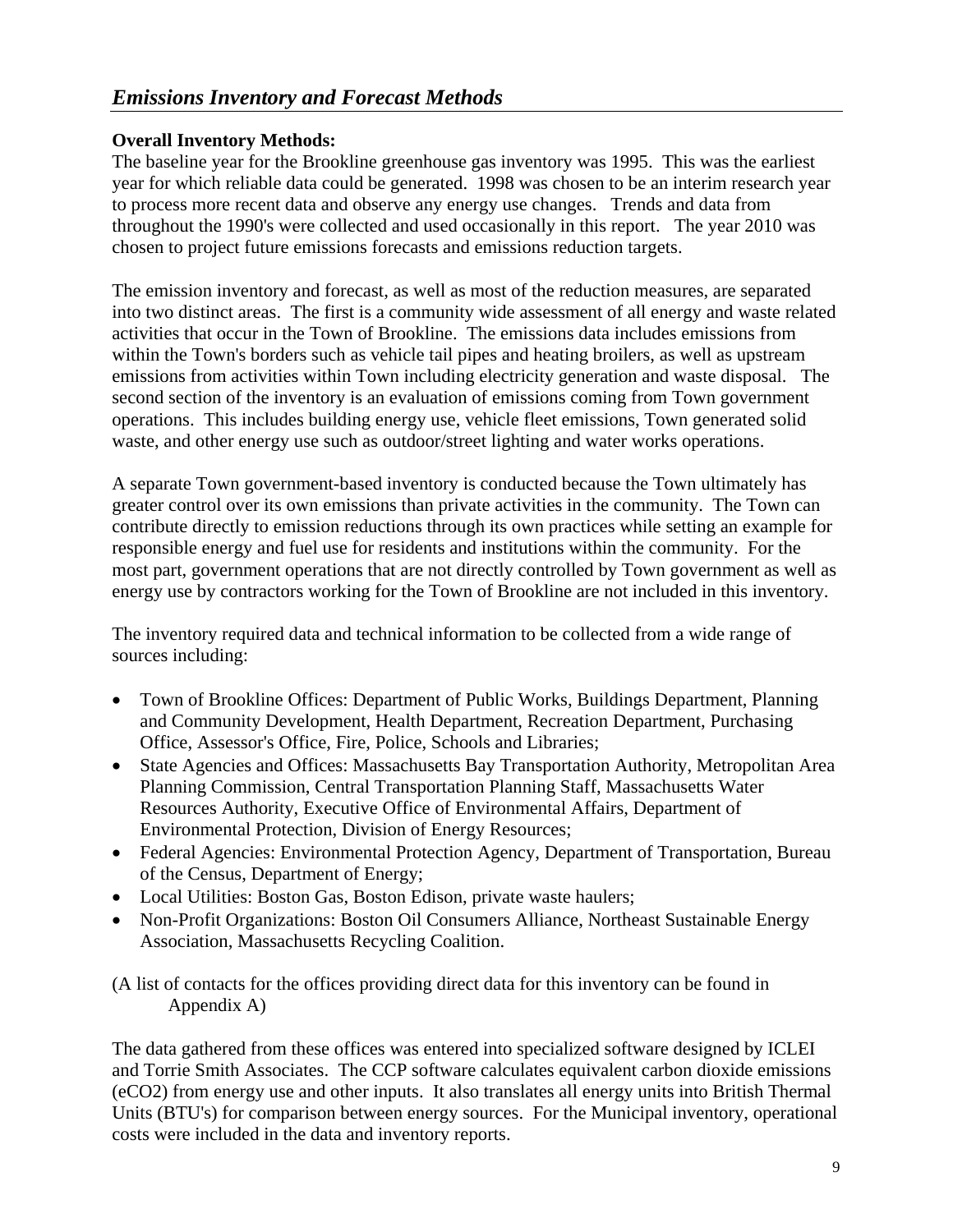#### **Residential Homes**

To measure residential emissions contributions within Brookline, the consumption of electricity and heating fuels by customers was calculated. Electricity and natural gas data was collected from local utilities. Heating oil use was estimated using a methodology described below. Jeff Niro, the Brookline Account Executive at Boston Edison provided residential electrical consumption for each year of the past decade. The population growth rate was used to project forward to 2010. The KWH consumption was multiplied by a Massachusetts based  $CO<sub>2</sub>$ coefficient provided by ICLEI according to the Commonwealth's electricity generation profile. Patrick Reily in the Gas Resources Office of Boston Gas, gathered natural gas consumption from 1996 through 1999 with gas use projections through the year 2010. Records for 1995 were not available.

Between the two utilities there exists some discrepancy between what is listed as a residential consumer. For natural gas this was determined by the size of the heating broiler and how many units it served. Buildings with less than 4 units are generally residential accounts by Boston Gas. Boston Edison had a larger number of residential accounts because electricity is easier to meter for individual apartments in large buildings. The Boston Edison accounts are divided according to rate classes; residential, commercial, and streetlights.

Heating oil is not provided by one utility but by any number of the over 300 heating oil distributors in the Boston area. Thus heating oil consumption was estimated using information from the Department of Energy, data from the Assessor's Office and GIS analysis. A 1997 study found that in New England, households using oil heat consumed an average of 716 gallons of oil that year. The average household size was1914 square feet, making the average consumption rate 0.374 gallons per square foot. This was multiplied by the total square footage of residences in Brookline using oil heat. This figure was created by joining parcel information data on the Brookviewer GIS system with assessor's office data that listed parcels and fuel type. The parcels were organized by parcel code and the square footage of each housing type (single family, two family, three family, apartment) was summed.

Projections for 2010 are based on a 20%decline in residential heating oil use since 1980 according to the Energy Information Administration of the Department of Energy. Propane fuel heat was not considered to be a factor worth measuring due to the low numbers of homes listed as using propane heat in the 1990 US Census data.

#### **Commercial and Industrial Operations**

The process for calculating emissions for commercial and industrial establishments was similar to that of residential housing. Jeff Niro of Boston Edison provided commercial / industrial electrical consumption for each year of the past decade and the growth rate over the past ten years was used to project forward to 2010. Street lighting electricity use is billed a different rate than other accounts and was listed separately from commercial use. The municipal street lighting account was added to the commercial electricity use data. All other town government electricity use is embedded within the commercial account data. Patrick Reily of Boston Gas gathered natural gas consumption from 1996 through 1999 with gas use projections through the year 2010. The data from 1996 was used for 1995 base year data, as earlier data was not available. The municipal natural gas use is tallied within the Boston Gas commercial account data.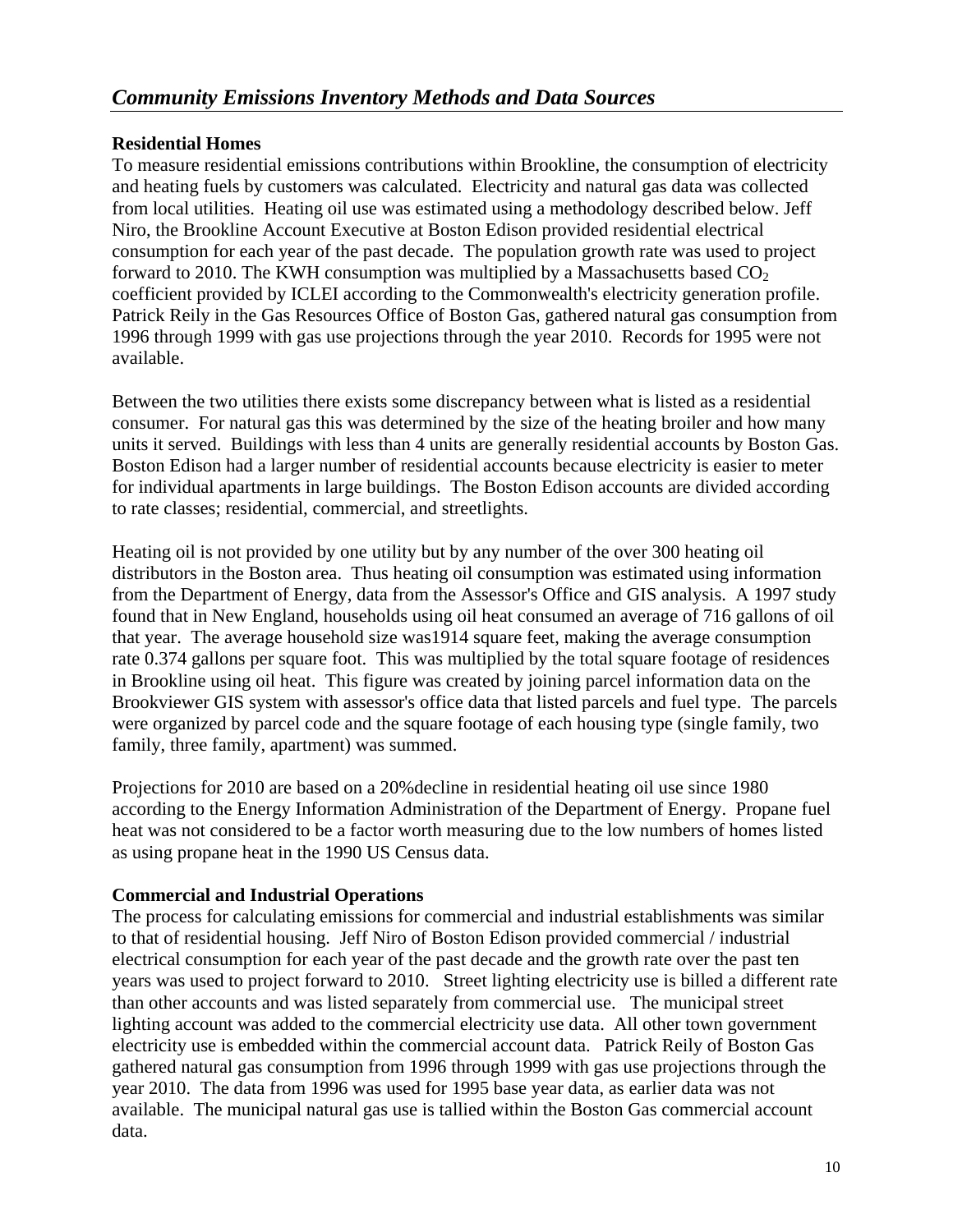The calculation for heating oil use by commercial and industrial establishments was estimated in a similar manner as residential. The Energy Information Administration of the DOE, conducted a study of commercial operations in 1995 that found that the average oil heating rate was 0.36 per square foot. The assessor's data base does not list fuel type on commercial properties. However, Jon Snodgrass of the Information Service Office was able to provide a list of all commercial properties that pay an \$11 fire services fee for the use of an oil storage tank.. The number of commercial properties was multiplied by the average commercial property size determined from Assessor's Office data. This was then used with the average oil heating rate determined by the Energy Information Administration. This estimate was used for both 1995 and 1998.

#### **Transportation Methods**

Emissions from personal vehicles was calculated using daily Vehicle Mile Travel (VMT) data generated by Scott Peterson of the Central Transportation Planning Staff (CTPS) Mr. Peterson used a transportation system model based on regional mobility studies for the years 1990, 2000, and 2020. The VMT was assumed to be growing at a constant rate in order to develop VMT figures for 1995 and 2010. The daily VMT was multiplied by 295 to account for traffic volume changes on weekends and holidays. Vijay Mahal, of the CTPS, broke the VMT data down according to vehicle size and fuel type. It was assumed that light vehicles and light trucks (excluding diesel light trucks) were personal vehicles and that all medium and heavy trucks were commercial vehicles for data entry into the CCP emissions software. The national average data for vehicle fuel efficiency provided by the software was used to calculate fuel use.

For comparison, an alternative VMT number was calculated for the miles driven by Brookline residents. This was estimated in two ways. The average annual miles driven by Massachusetts licensed drivers was multiplied by the number of vehicles registered in Brookline as well as the number of registered voters in Brookline. The vehicle mileage data was taken from the CTPS annual booklet Massachusetts Transportation Facts. The vehicle registration numbers and the count of registered voters was provided by Jen Lutke in the Planning Office. This data was not entered into the software for emissions results but was used to generate discussion over vehicle use in Brookline.

MBTA bus and trolley line VMT was calculated with data from Scott Peterson of CTPS and Conrad Misek of the MBTA. Conrad Misek also provided MBTA vehicle fuel and electrical efficiency information. The MBTA VMT data was calculated using current bus and trolley schedules. Bus fuel efficiency was based on factory performance efficiency results when built not current vehicle performance. The national average electric train energy efficiency rate, provided by ICLEI, was used in this inventory because the data from the MBTA gave voltage load ranges that could not be translated in kilowatt per mile efficiency.

#### **Solid Waste Disposal**

In 1989 the Town of Brookline discontinued providing free garbage removal for all residents and commercial centers. A Town Trash Fee was initiated and private contractors were allowed to operate in town after applying for a hauling permit. Data from the 40 private haulers was difficult to obtain. Many of the current licensed haulers did not operate in 1995 or 1998 and few of them kept historical tonnage figures or records separated by municipality. Thus an estimate was used to determine a total solid waste disposal figure.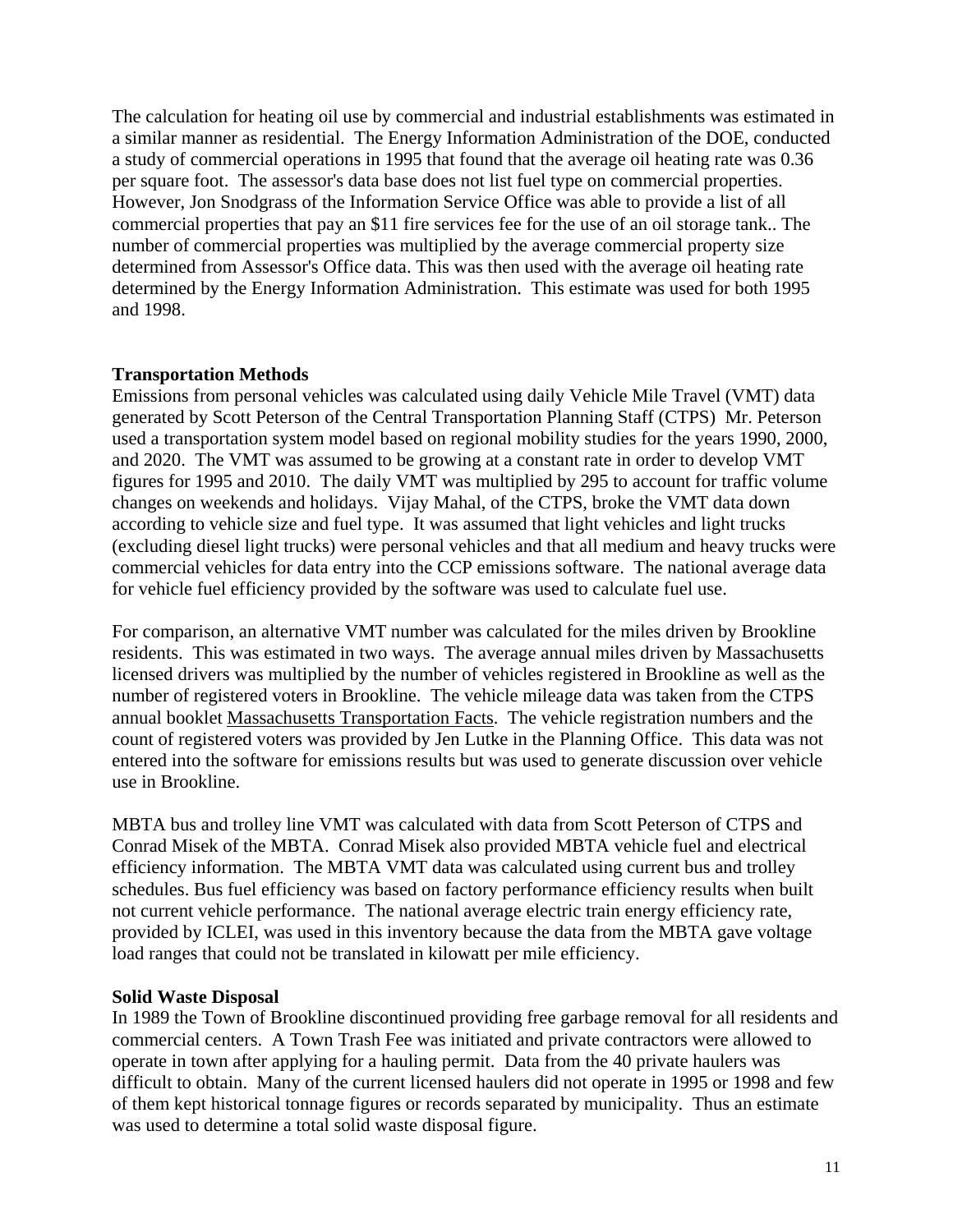In 1989 the Town estimated that it picked up 25,000 tons of solid waste. This figure was compared to the annual tonnage data recorded for trash service 1990 when the trash fee and private contractor programs were initiated. This left an estimated 7000 tons of trash collected by private companies. This quantity was assumed to remain at this level in 1995 and 1998, as the town trash service has collected a consistent quantity of trash over the same period. The tonnage from town trash service pick-up was available from the annual Town of Brookline Financial Plan provided by Eleanor Clancy in the DPW, and for recent years, the Municipal Recycling Report completed by Alyssa Cook in the Conservation Office.

All the solid waste collected by the town is taken to a municipally run transfer station. This waste is hauled by a contractor to an incinerator facility in Orno, Maine. Research is ongoing regarding waste related greenhouse gas emissions. Currently the ICLEI software considered incineration to be a no-net gain in greenhouse gas emissions. However, the EPA recently came out with a study that generated a coefficient of  $0.10$  tons of eCO<sub>2</sub> emissions for incineration of one ton of municipal solid waste. This figure was used in the 1995 and 1998 inventory and 2010 forecast assuming waste is still sent to Maine. The emissions from waste hauling were also calculated based on a 250 mile round trip to the incinerator and an average of 2 truck loads a day. It was assumed that private haulers were also incinerating their garbage. This is based on a number of discussions with company representitives and the State's ban on landfill expansion.

#### **Other Sources:**

Sewage Treatment - All sewage in the Boston area is pumped to the Deer Island Treatment Facility. The treatment plant has been under construction during both of the study years, therefore data is a bit inconsistent. Approximately two thirds of the sewage reaches Deer Island by gravity flow. The other third is currently transported first to Nut Island then pumped into the Deer Island facility. The overall energy use of Deer Island was provided by Kenneth Shilinsky of the MWRA along with the flow percentage that Brookline represents. From this information, Brookline's share of the energy use for waste water treatment was calculated. Methane emissions from sewage treatment were not included in the inventory.

Newton Street Landfills - Brookline's old landfill site began accepting waste in 1936. Waste was dumped there until 1975. Most of this was unburnable solid waste from the Town's incinerators. The initial site analysis conducted by the Engineering Dept. reported that 141,744 tons of nonburnable waste was dumped on the 12.75 acres site. The methane released by the old landfill was estimated by the CCP Software. Research is ongoing into waste related greenhouse gas emissions and calculations are subject to change in future revisions of the CCP software.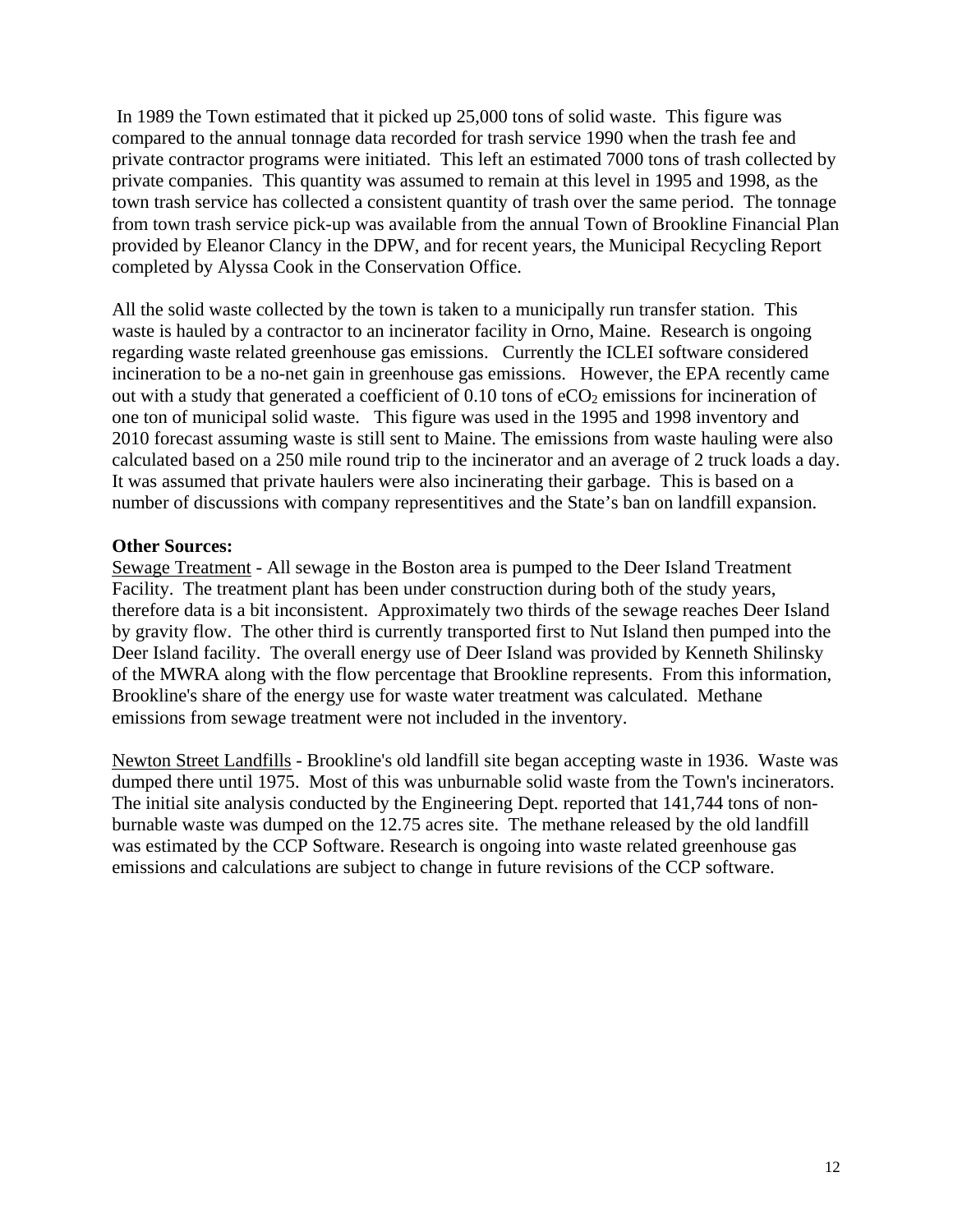# *Municipal Emissions Inventory Methods*

#### **Summary**

The Municipal GHG Inventory was conducted using fiscal year data for 1995 and 1998 rather than the calendar year . Almost all of the data needed for the Municipal GHG Emissions inventory was available within Town Hall. A great deal of energy use information for the late 1990's was already being aggregated by Mark Sacco in the Building Department and Sean Cronin in the Selectmen's Office. Changes occurred in how energy bills and vehicle fuel use are processed and recorded between the inventory years. The current system of energy reporting to Sean Cronin for building utility bills facilitates future data collection.

#### **Buildings**

All departments are required to complete energy reports that record their monthly consumption and expenditures for electricity, heating oil, and natural gas. For FY98 most of the buildings' energy use had been summarized by Sean Cronin in the Selectmen's Office. Individual department records were consulted to complete the building emissions inventory as well as confirming aggregated data. For FY95 the energy reports or utility billing information was provided by individual departments:

Patricia Norling-Health Department Eleanor Clancy - DPW Bob Lynch - Director of Recreation Sean Cronin - Selectman's Office Mark Sacco - Building Department Kathy Flanagan - Police Department

The fire department did not have records of individual building energy use for FY95, however Sean Cronin had overall energy consumption data for the department as a whole. After 1998 the DPW relocated its maintenance operations to a single building called the Municipal Service Center, thus future comparisons for energy efficiency of parks, water, and highway buildings should take this into account.

Initially the energy use of public housing facilities were included in the municipal inventory data. However the Brookline Housing Authority is independent of Town Hall, therefore the data was removed from this inventory. The information is still relevant for discussion of community emission sources and is discussed briefly in this report.

Forecasts for building energy use were assumed to be constant except when building expansions were planned. This assumes no dramatic changes in winter heating or summer cooling needs. Additionally increases in electricity use due to continued expansion of information or office technology are not considered. The square footage of building additions approved in the Capital Improvement Program FY 2001 - 2006, was used to project energy use increases. The Council on Aging will open a new building in the year 2000 which was included in the forecast, based on the proportional energy use of the newest school. FY2000 energy use of the Municipal Service Center was used for the forecast as well.

#### **Vehicle Fleet**

Vehicle fleet fuel consumption was calculated on a department by department inventory of fuel purchases. All fuel is purchased in the DPW yard with two regular exceptions. The fire department has their own diesel fueling station for fire trucks and the water division has a separate unleaded gas tank for their gasoline vehicles. The DPW changed their fuel system in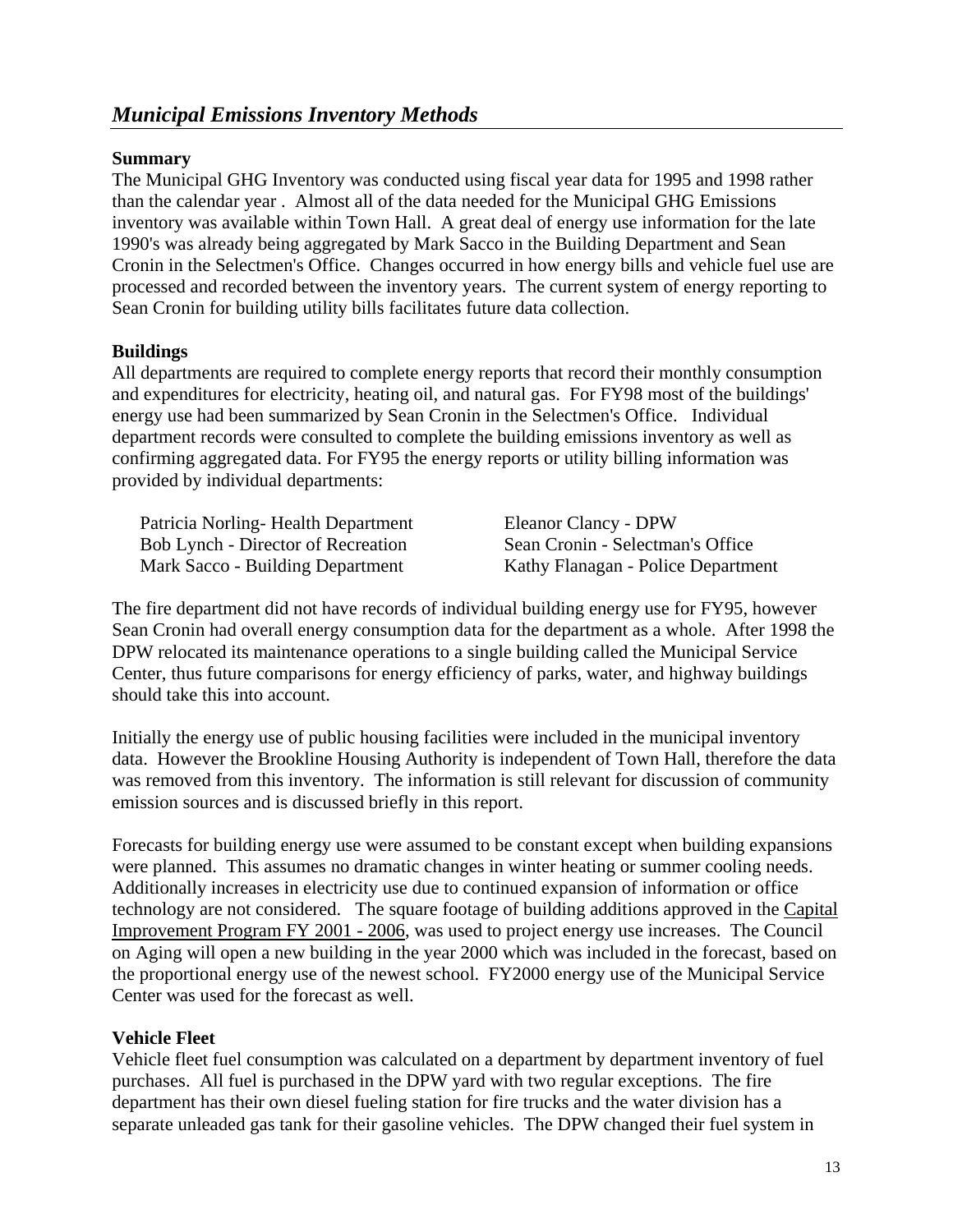1997 as well as the interdepartmental fuel purchase/billed process. For FY95, all vehicle fuel data was summarized in DPW records. Fueling data for 1998 was provided by:

Bob Lynch - Recreation Department Mark Sacco - Building Department

Eleanor Clancy - DPW Patricia Norling- Health Department Kathy Flanagan - Police Chief Robert English - Fire Department Bob Laurie - School Department Linda MacDonald - Assessor's Office

A list of all vehicles in the municipal fleet in 2000 was provided by Fred Davies in the Highway Division. Golf carts used at the Putterham Golf Course were not listed in the vehicle inventory, however their fuel consumption was added to the recreation Department's unleaded gasoline purchases. All DPW divisions except for the Water and Sewer Division are contained within the DPW fuel data. This fuel use includes non-vehicle gasoline use for lawn mowers, generators, and other light machinery.

The school department contracts with a private company for student transportation services thus school bus fuel use is not included. The recreation department leases a bus for their summer programs that fuels at the DPW yard. Additionally the Elder Bus leased by the Council on Aging also uses fuel from the DPW yard. These accounts are both included in the inventory. Fuel use by employees reimbursed when using personal vehicles for town business is not included in this inventory. The forecast for FY2010 assumed no change in vehicle use or fuel consumption by the town. Therefore the FY2010 forecast data is unchanged from FY1998. Vehicle emissions from Town operations that are contracted out to private contractor for work such as construction projects are not incorporated in this study.

#### **Street Lights**

There are over 4000 street lights and other outdoor lights in the Town of Brookline. Almost all of the street lights are rented from Boston Edison. This includes actual street lights, parking lot lights, and area lights within parks. Boston Edison also operates lights that sit above fire alarms. The Town owns 212 street lights in the three commercial districts of Coolidge Corner, Brookline Village, and Washington Square. The Town also owns the traffic lights, pedestrian signals, and other traffic control lighting systems. Lighting outside schools is assumed to be included in the school building energy use. The data for electrical use of these different street lighting accounts was provided by Eleanor Clancy in the DPW with technical interpretation provided by Tom Condin in the Engineering Division. The costs for Boston Edison owned lights included the rental fees along with the electricity use billing.

#### **Solid Waste**

The dumpsters outside all town buildings are collected by the same truck on regularly scheduled pick ups. This truck schedule was used to segregate out town facility trash from the other town trash deliveries to the transfer station. Each truck load arriving at the transfer station is weighted and classified according to its content (rubbish, yard waste, litter). This detailed data was only available for FY 2000, therefore the current waste figures were used for FY95 and FY98 solid waste calculations.

All trash from the Town's buildings is transported to the transfer station and then shipped to an incinerator in Maine. Solid waste tonnage was multiplied times a  $CO<sub>2</sub>$  coefficient for greenhouse gas emissions from municipal trash incinerators. This coefficient is  $0.10$  tons of  $CO<sub>2</sub>$  per ton of municipal solid waste as determined by the EPA.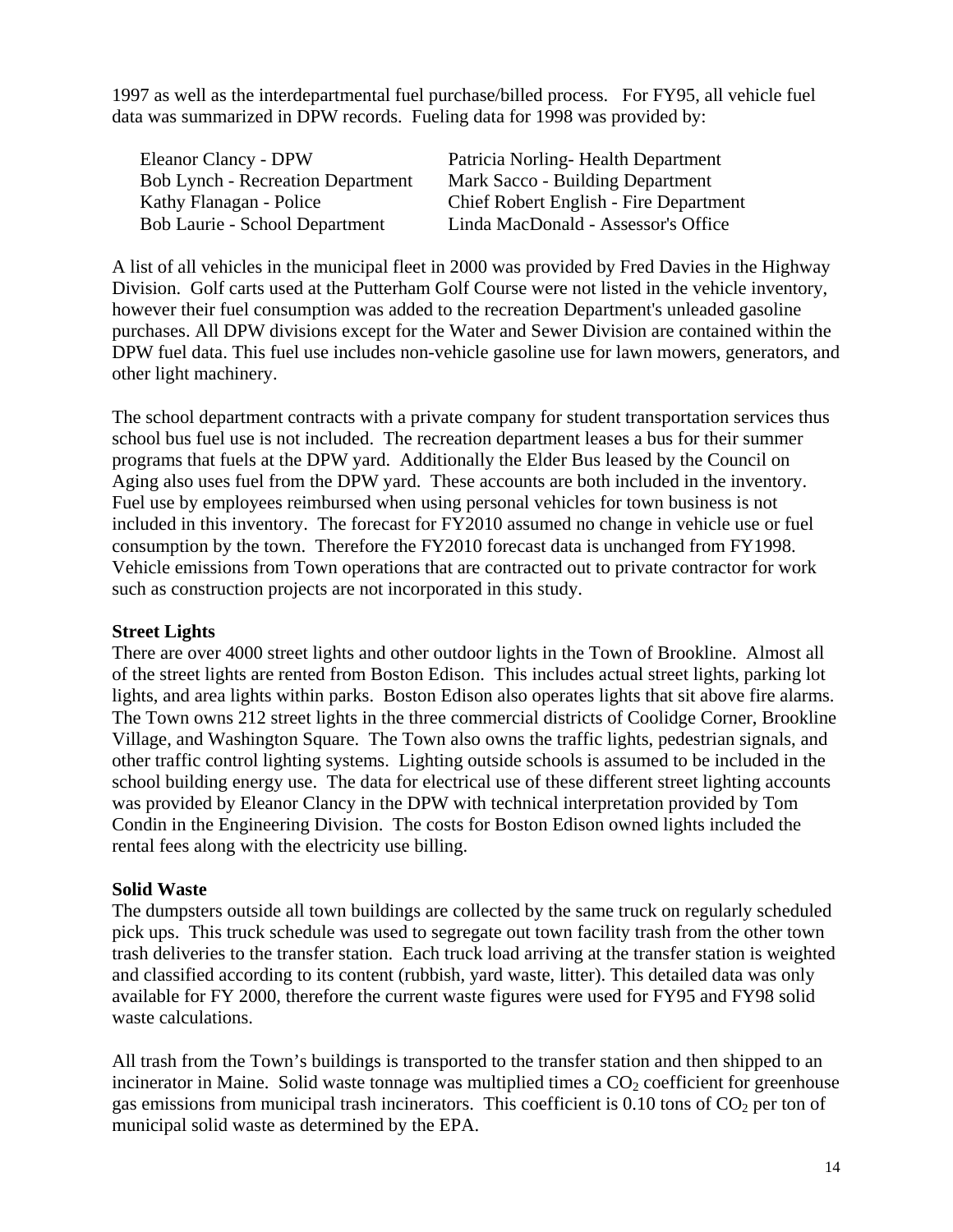#### **Water and Sewer**

The Town of Brookline is serviced by the MWRA for both drinking water and sewage disposal. The MWRA serves over 40 communities in the Boston area. The drinking water flows from the Quabbin Reservoir and is treated at a series of intermediate reservoirs along the way to Brookline. The electricity use for water delivery is calculated only for the pumping of water at the Chestnut Hill Pumping Station for Brookline customers by the MWRA. This pumping operation delivers high pressure water flow that accounts for just over half of the Town water consumption. The other water reaches users by gravity flow. It is acknowledged that this is not the only energy cost in water treatment and delivery but the most direct energy use to Brookline consumers.

The energy use of sewage treatment at the MWRA Deer Island facility was determined to be beyond the control of the municipal government. Thus these emissions were removed from the municipal inventory and included with the community inventory.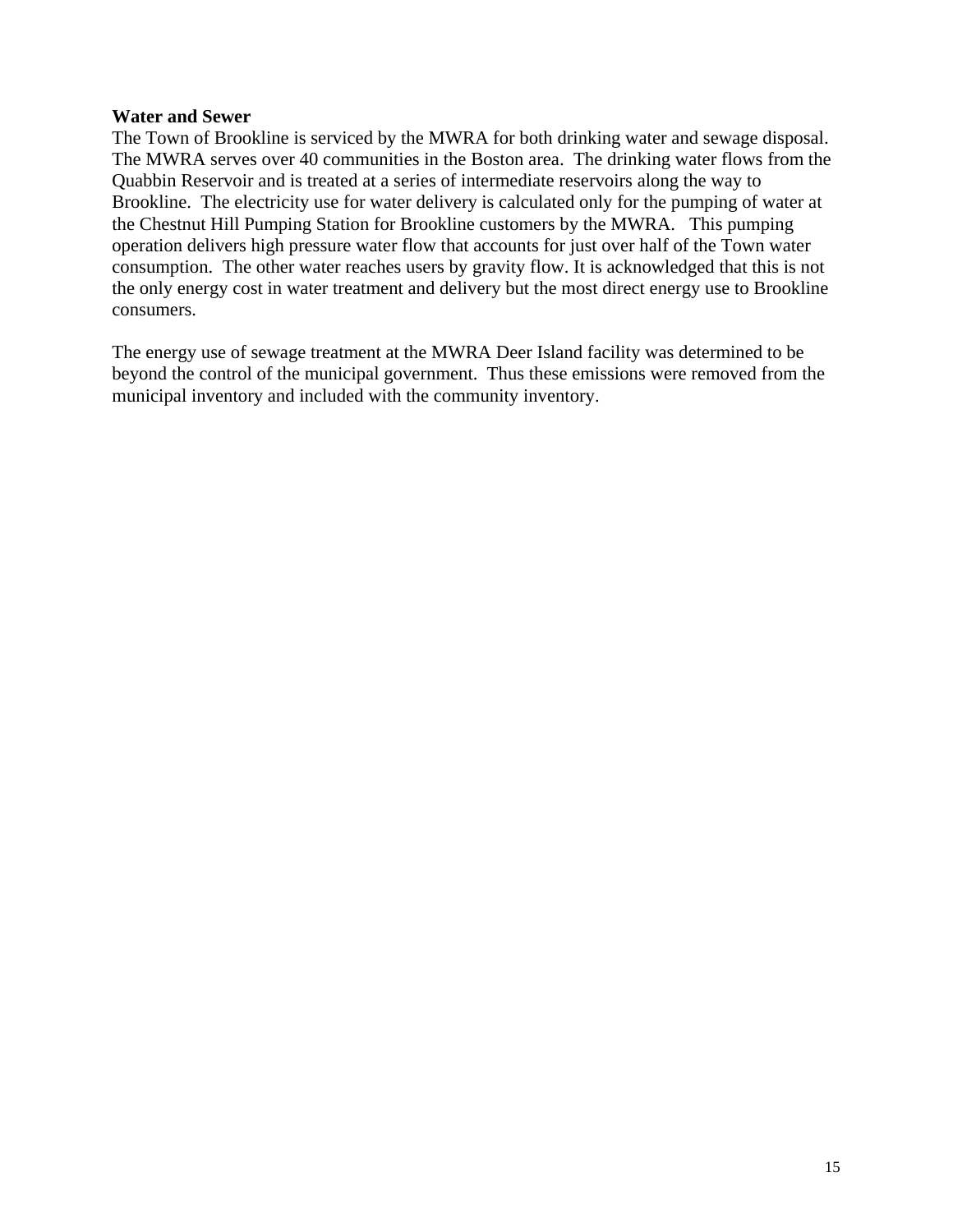#### **Summary**

The Town of Brookline produced 626,512 tons of eCO2 in the year 1995. Total residential household energy use (includes electricity, natural gas, and heating oil use) accounted for 48% of these emissions and commercial energy use resulted in 29% of the communities emissions. The other major contribution came from the transportation sector, which provides 22% of the town's emissions. The four largest single sources of greenhouse gas emissions were commercial electricity use, personal vehicle gasoline consumption, residential electricity use, and the burning of residential home heating oil, in that order. Natural gas and heating oil produced almost equal quantities of  $eCO<sub>2</sub>$ .

| Tom of company and minimized |                     |                    |                      |  |
|------------------------------|---------------------|--------------------|----------------------|--|
| Year                         | Total $eCO2$ (Tons) | Energy Use (BTU's) | Per Capita Emissions |  |
| 1995                         | 626,512             | 6,364,125          | 11.4 tons / person   |  |
| 1998                         | 631,426             | 6,416,285          | 11.64 tons / person  |  |
| 2010 (forecast)              | 669,460             | 6,686,333          | 11.68 tons / person  |  |

#### **Total Greenhouse Gas Emissions**

In the interim year of 1998 the community's emissions were 631,426 tons. The 1998 data saw an increase in both commercial electricity use and vehicle emissions. There was a slight decrease in home energy use in 1998, presumably due to a warmer winter and cooler summer than the baseline year. It is forecasted that without any action to reduce greenhouse gas emissions, Brookline will be responsible for 669,460 tons of eCO2 production in the year 2010, an increase of 6% over the baseline emissions.

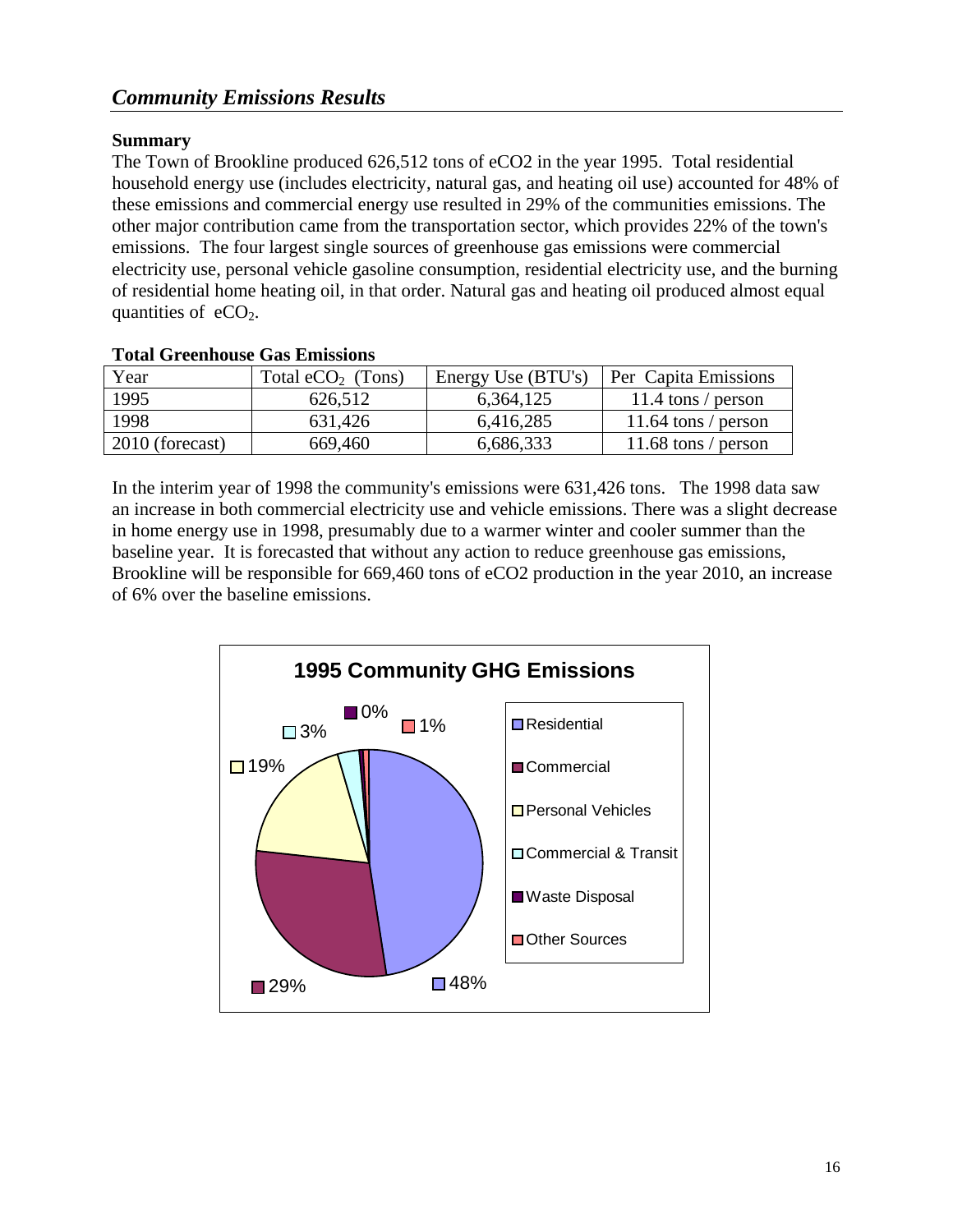|                    | eCO <sub>2</sub><br>(tons) |        | <b>Energy (mil BTUs)</b> |         |
|--------------------|----------------------------|--------|--------------------------|---------|
| eCO2 Source        | 1995                       | 1998   | 1995                     | 1998    |
| <b>Electricity</b> | 237387                     | 240031 | 1076510                  | 1111254 |
| <b>Natural Gas</b> | 119888                     | 118186 | 2032000                  | 2003154 |
| <b>Heating Oil</b> | 126268                     | 126268 | 1558861                  | 1558861 |
| <b>Gasoline</b>    | 117054                     | 120466 | 1481694                  | 1524890 |
| <b>Diesel</b>      | 17420                      | 17668  | 215059                   | 218126  |
| <b>Other</b>       | 8496                       | 8806   |                          |         |
| <b>Total</b>       | 626513                     | 631425 | 6364124                  | 6416285 |

**Brookline Community Emissions by Source** 



According to the US Census, the Town of Brookline had a population of 54,718 in 1990 whic h is projected by the Metropolitan Area Planning Council to grow to 57,284 persons in the year 2010. In the base line year, Brookline's per capita eCO2 emissions equaled 11.6 tons of eCO<sub>2</sub> per person. Compared to other municipalities of its size that have conducted a similar greenhouse gas emissions inventory, Brookline's emissions are in the middle of other cities and towns in northern climates. Brookline is an older community that is mostly built out and should not expect significant growth in population. Therefore  $eCO<sub>2</sub>$  emissions should not rise drastically unless there is an increase in per capita energy consumption or accelerated perso nal vehicle use. The Town of Brookline should be able to take action to reduce its total  $eCO<sub>2</sub>$ emissions below the 1995 baseline level by the year 2010.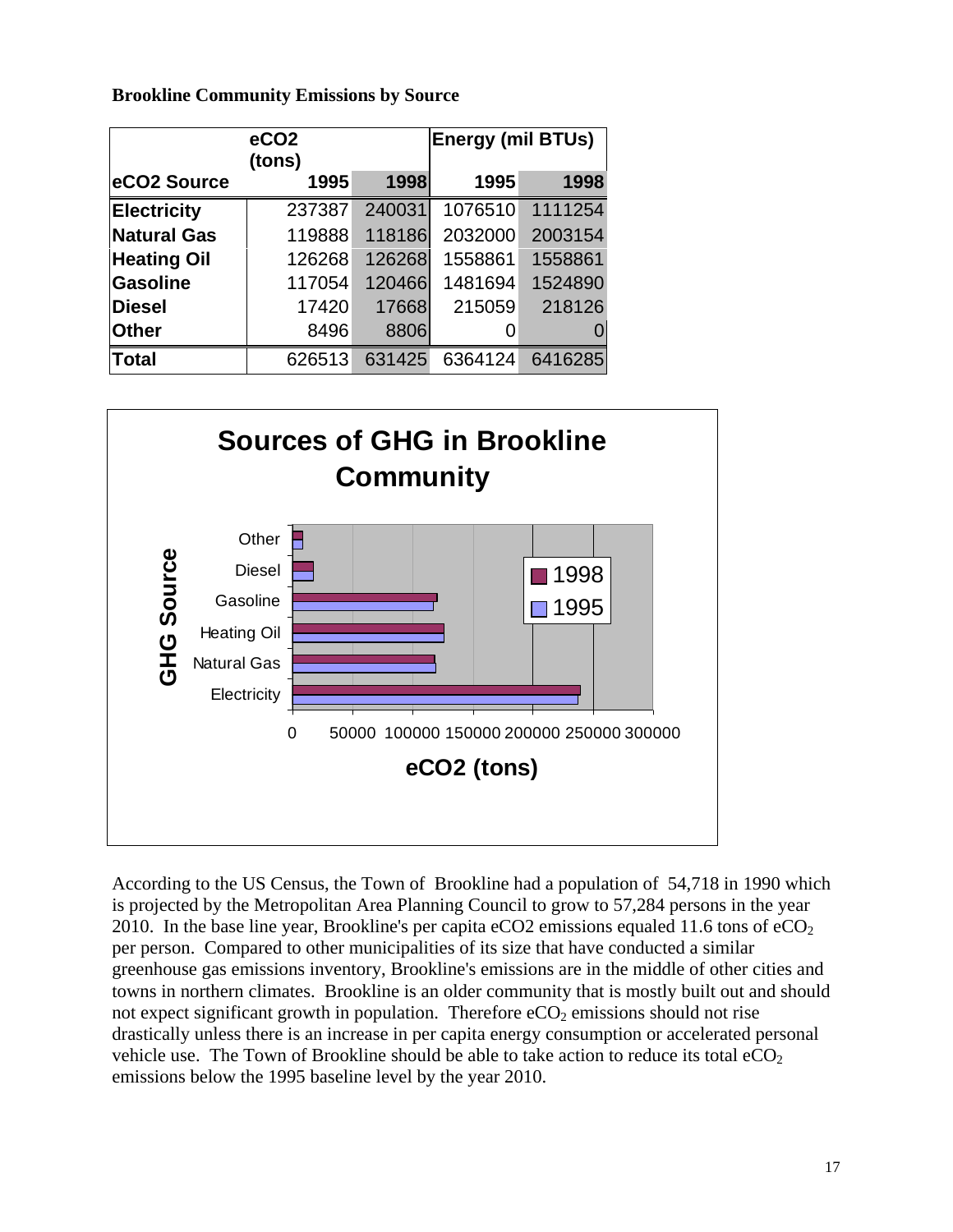| Community        | Population | Total $eCO2$     | Per Capita        | Year of   |
|------------------|------------|------------------|-------------------|-----------|
|                  |            | Emissions (tons) | (tons per person) | Inventory |
| Brookline, MA    | 54,718     | 626,512          | 11.4              | 1995      |
| Burlington, VT   | 39,127     | 438,931          | 11.2              | 1990      |
| Fort Collins, CO | 87,758     | 1,673,861        | 19.1              | 1990      |
| Santa Fe, NM     | 55,859     | 1,418,819        | 25.4              | 1990      |
| Santa Cruz, CA   | 54,575     | 747,679          | 13.7              | 1990      |
| Medford, MA      | 57,400     | 696,112          | 12.1              | 1995      |
| Arlington, MA    | 43,835     | 335,063          | 7.6               | 1997      |
| Newton, MA       | 82,585     | 1,973,540        | 23.9              | 1990      |

#### **CCP Community Comparison**

#### **Residential Energy Use Results**

The residential energy sector use was the largest contributor to greenhouse gas emissions. A bout 35% of these emissions came from electricity use and another 35% from oil heating. Not illustrated in the study years is that home electrical use peaked in 1997 at 143 million KWH. Natural gas use declined by 0.4% over the second half of the 1990's most due to milder winters and new boiler installations. Boston Gas projects a minimal annual increase in natural gas use of 0.2% over the next ten years despite an expected 0.9% increase in natural gas customers. Oil use experienced a 20% decline over the past 20 years and the Department of Energy expects thi s trend to continue. The main cause of this appears to be improved heating efficiency as ol d boilers are replaced with some transition to natural gas. Both oil and natura l gas use are bviously affected by greater heating efficiency and insulation in homes. o

and 846 cooling degree-days. (A degree-day is a unit used to measure building energy needs. It 1998 can be expected to be lower, and the decline in  $eCO<sub>2</sub>$  emissions in 1998 from residents may be related to temperature changes. Weather is also a significant factor when comparing annual home energy use. According to the National Weather Service data., in 1995 the Boston area had a total of 5639 heating degree-days, is calculated with the summation of degrees Fahrenheit each day the average temperature is below or above 65. For example one day 90 degree day equals 25 degree-days.) 1998 had the third warmest winter seasons of the century with only 4999 heating degree days. The summer was also cooler with 752 cooling degree days. Thus overall heating and cooling energy use in

| Year            | Residential    | Commercial     | Transportation | Waste & Sewage |
|-----------------|----------------|----------------|----------------|----------------|
|                 | (Tons $eCO2$ ) | (Tons $eCO2$ ) | (Tons $eCO2$ ) | (Tons $eCO2$ ) |
| 1995            | 282,095        | 182,258        | 137,336        | 8,495          |
| 1998            | 279,308        | 186,045        | 140,938        | 8,806          |
| 2010 (forecast) | 299,706        | 204,970        | 152,207        | 7,890          |

#### **Greenhouse Gas Emissions by Sector**

#### **Commercial**

The commercial sector was the next largest contributor to greenhouse gases in Brookline. Electricity use of commercial accounts was the highest single source of  $eCO<sub>2</sub>$  and resulted in 21% of all Town emissions. Commercial natural gas use is less than two thirds that of residential accounts and heating oil use is estimated to be less than 7 percent of residential oil use. This comparison is significant because the number of designated commercial electricity accounts i s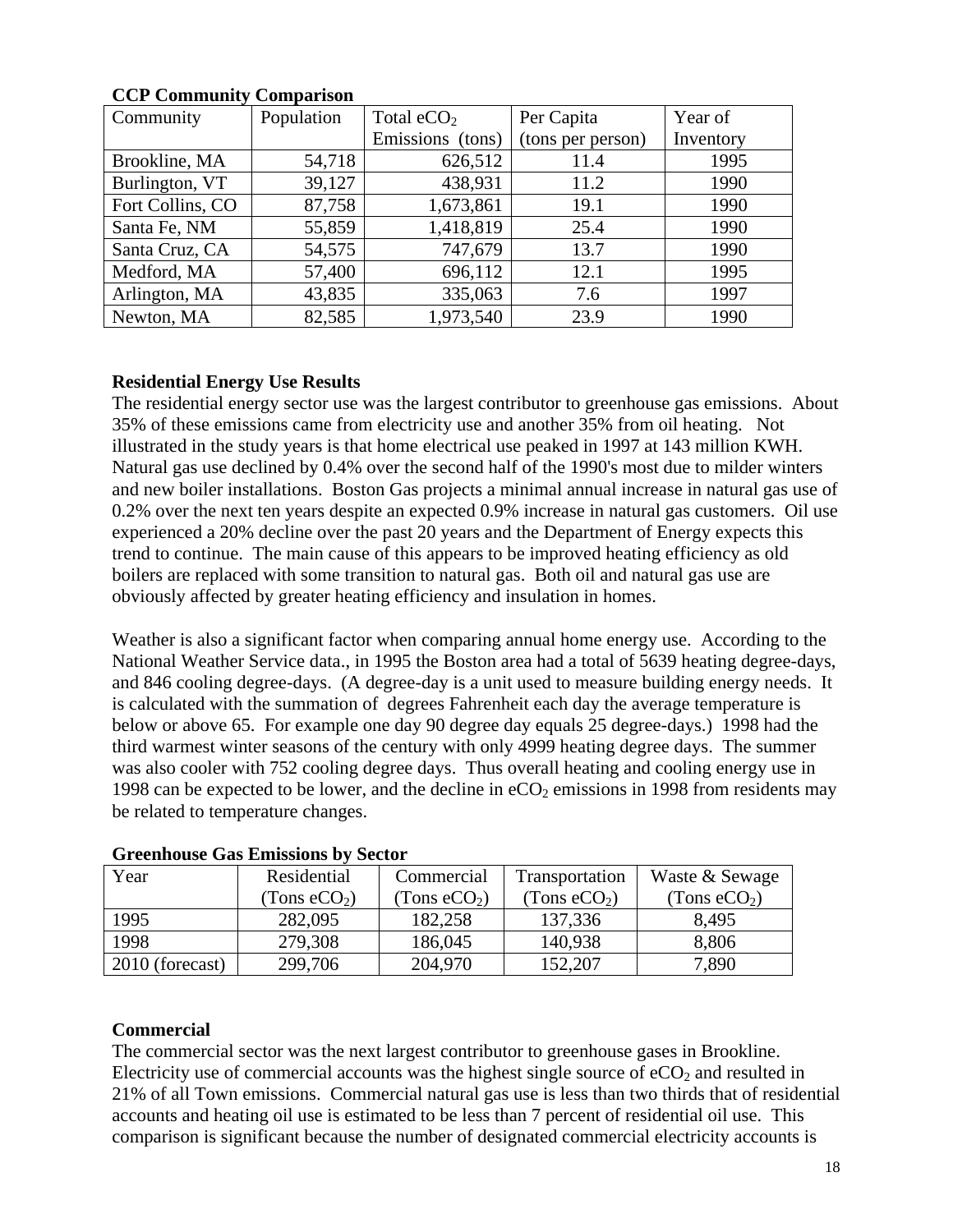less than half the number of natural gas commercial accounts. Electricity accounts are more easily designated as residential in apartment buildings as units are more easily billed separately than heating. Therefore the numbers for natural gas are more likely to be inflated with apartment buildings.

contribute nearly 14,000 tons of  $eCO<sub>2</sub>$ , or 7.6% of the commercial emissions. Another large generate 8328 tons of  $eCO<sub>2</sub>$  in 1995. These buildings were not included in the Town inventory. The Town of Brookline accounts fall under commercial use and the municipal operation contributor are the buildings of the Brookline Public Housing Authority that collectively

commercial, point to two opportunities for the Town's emissions reduction action plan. The first The second is developing a block electricity purchasing account in order to transfer a large portion of the Town's electricity demand to cleaner energy sources. The high levels of emissions from electricity use in the community, both residential and is aggressive energy conservation and efficiency efforts in institutional buildings and homes.

#### **Transportation Results**

improved due in part to consumer preference for larger vehicles such as sport utility vehicles. Brookline's automobile traffic continues to grow annually. Personal vehicles are the second largest single contributor to  $eCO<sub>2</sub>$  emissions in Brookline and the fastest growing factor. The combination of gas and diesel powered personal vehicles released  $117,700$  tons of  $eCO<sub>2</sub>$  into the air annually. This increased to 121,000 tons in 1998 and 130,848 tons by 2010, assuming there is not a dramatic increase in net vehicle efficiency. Despite technological advanced in automobile fuel efficiency, the collective fuel efficiency of personal cars on the road has not

The emissions data above is based on the total vehicle miles traveled of cars within Brookline, Brookline would be 55% greater than the vehicle miles driven within town borders if all of these economic development along the Route 128 corridor, it is unlikely that Brookline residents travel growing number of cars and conceivably increasing greenhouse gas emissions emitted outside of Town. not the miles driven by Brookline residents. However, the number of vehicles registered in Brookline is growing as is the ratio of vehicles to drivers. The VMT of vehicles registered in cars and trucks were driving the state's average 11,500 miles a year. Despite the growth of that same distances as the state average. Still residents of Brookline are responsible for a

personal vehicles. On average commercial vehicles are less efficient than personal cars but at the  $CO<sub>2</sub>$  and particulate matter. The total emissions from commercial vehicles were 14,600 tons of  $eCO<sub>2</sub>$ , 11,000 tons of which are attributed to diesel engines. Brookline is not a highly industrialized urban area thus commercial truck traffic amounts to 9% of the Town's total VMT. This sector of the transportation  $CO<sub>2</sub>$  is also not growing as rapidly as same time tend to run mostly on diesel fuel. Diesel fuel delivers greater miles per gallon efficiency than unleaded gas, however each gallon emits a greater quantity of pollutants such as

current schedules were used for both the 1995 and the 1998 emissions inventories. The forecast Transit vehicles were determined to be contributing almost  $5,000$  tons of  $eCO<sub>2</sub>$  within Brookline. Local routes and service schedule have not changed significantly in the past five years, therefore assumed no change in MBTA routes or the transit vehicle fleet. Newer fleet vehicles could address this emissions area. There is great room for variation in vehicle efficiency in the current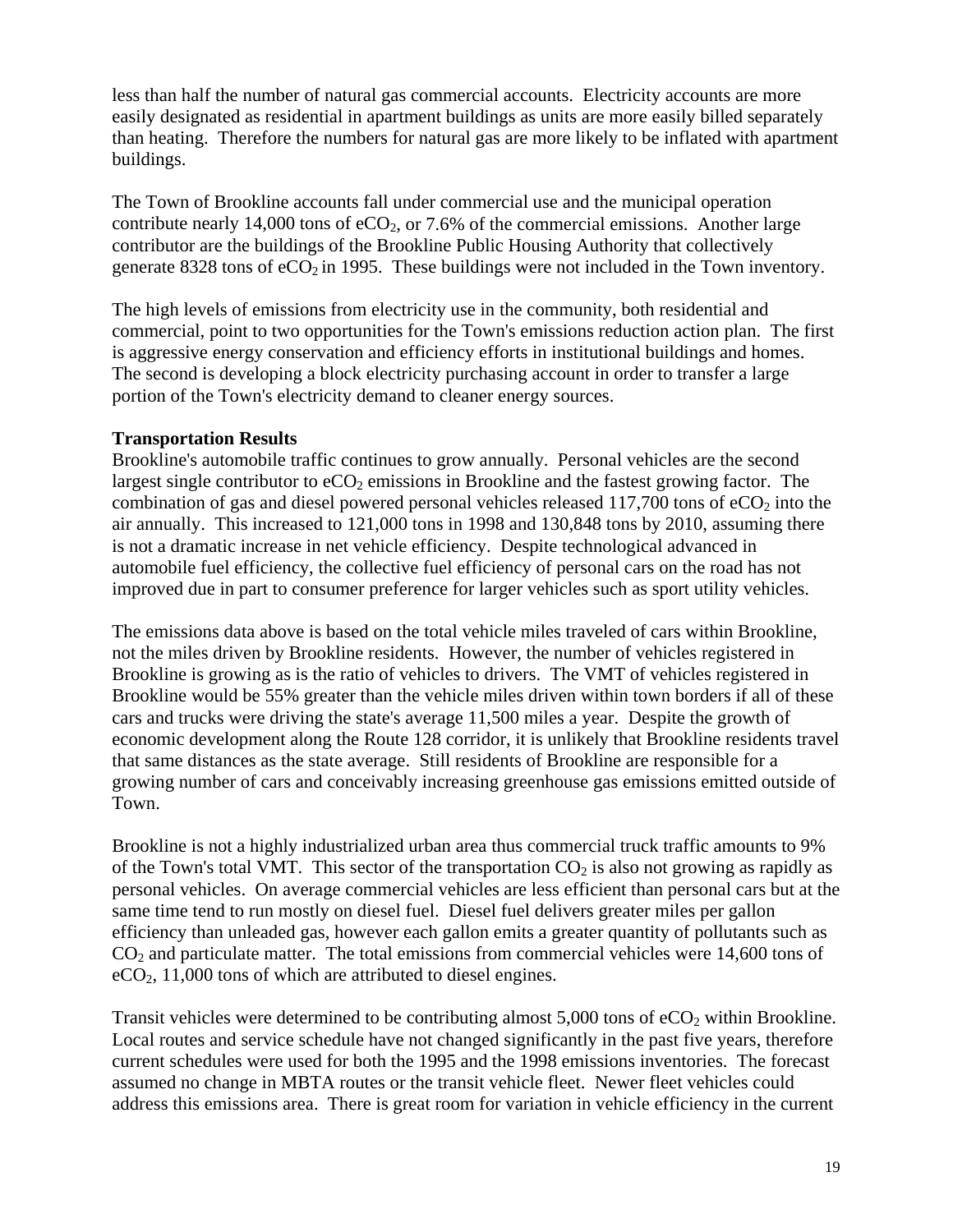rolling stock as the current green line trolleys were built between 1976 and 1997, and the buses were built between 1985 and 1995.

#### **Solid Waste and Sewage**

In 1995 the 21,000 tons of waste incinerated in Maine contributed an estimated 2,117 tons of emissions from hauling waste to Maine was estimated to equal 471 tons of  $eCO<sub>2</sub>$ . In 1998 these combined emission sources from waste disposal contributed 2,473 tons of  $eCO<sub>2</sub>$ , due to a decline eCO2. Most of these emissions are determined to be releases from burning plastics. Organic materials, including paper are not considered to be contributors to greenhouse gases when combusted as their carbon content would have been released by aerobic decomposition. The in waste volume.

The other greenhouse gas source from waste in Brookline is the Newton Street landfill site which closed in 1975. This site is generating a declining quantity of methane from solid waste dump at the two landfills since the 1930's. These landfills released 129 tons of methane in 1995 with converts to 2701 tons of  $eCO<sub>2</sub>$ . By 2010 this  $eCO<sub>2</sub>$  contribution is expected to decline to 1276 tons.

The sewage waste of the town is handled by the Massachusetts Water Resources Authority that treats waste from 43 communities in the Boston area. The MWRA is completely a new waste facility used 20.7 megawatts a day of electricity. Brookline contributed 3% of the sewage treated at Deer Island and thus proportionately was responsible for 3207 tons of eCO<sub>2</sub> released nnually from the plant's electricity use. As the facility expands its treatment process, a Brookline's proportional contribution will increase to  $4613$  tons of  $eCO<sub>2</sub>$  annually by 2010. water treatment facility on Deer Island to handle this large volume of sewage. In 1998 this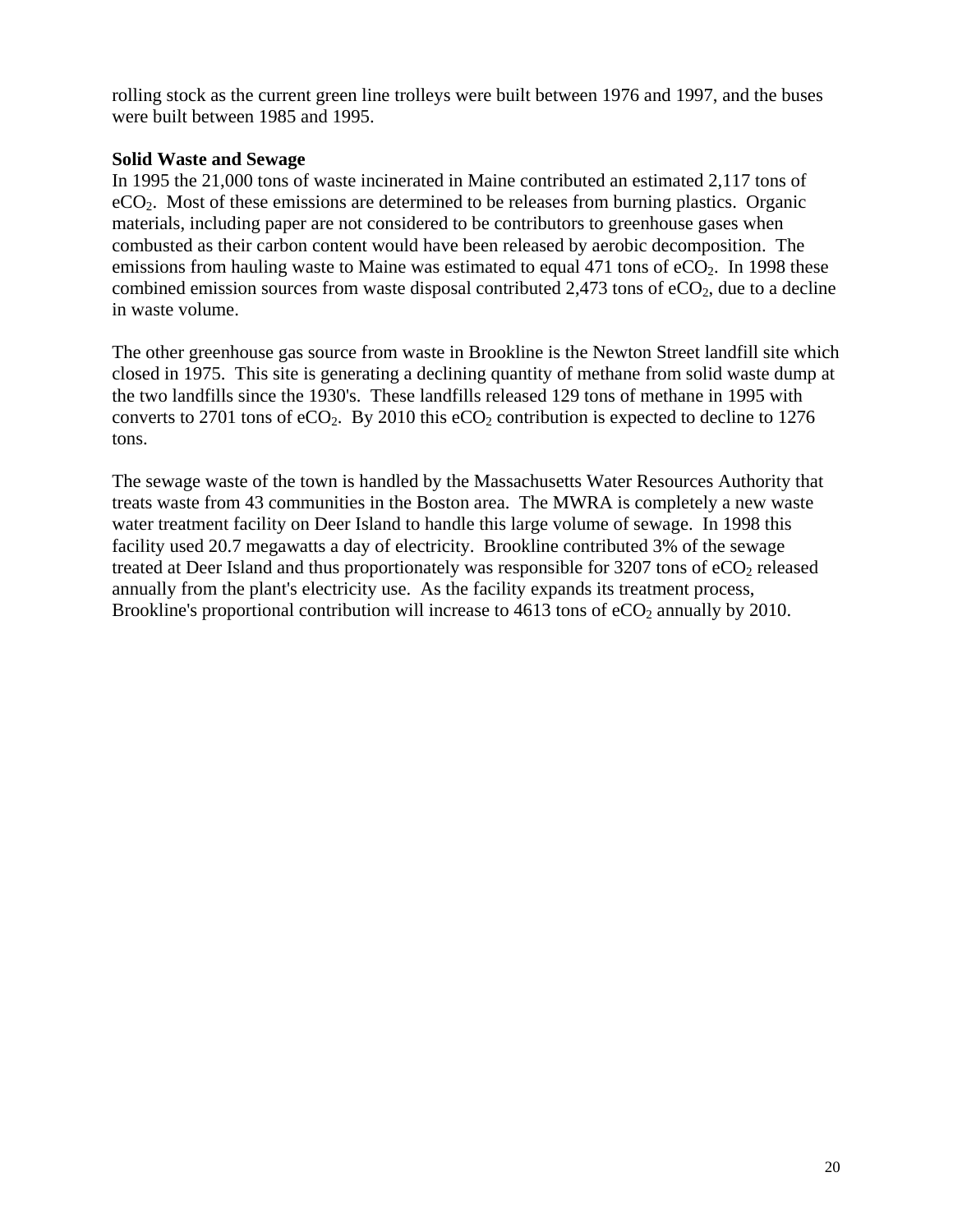# *Municipal Results*

#### **Summary**

The results of the municipal inventory are based on the fiscal year which runs from July 1st to June 30th. The Town of Brookline generated 20,662 tons of  $eCO<sub>2</sub>$  in the fiscal year 1995 and 25,294 ton of  $eCO<sub>2</sub>$  in FY98. Buildings accounted for approximately two thirds of the town's emissions. Street lights and the vehicle fleet were the next two largest contributors. The energy source responsible for the greatest percentage of emissions is electricity use. Heating oil was the second greatest contributor. Building energy use represented most of the 22% growth in municipal eCO<sub>2</sub> emissions. The Town operations represent 3.3% of the community's net eCO<sub>2</sub> emissions. The forecast for 2010 expects this contribution to grow to 25,552 tons of  $eCO<sub>2</sub>$ , with most of the change coming in the form of expanding facilities.

| <b>FY95 Municipal Greenhouse Gas Emissions by Sector</b> |  |                                                         |       |     |             |
|----------------------------------------------------------|--|---------------------------------------------------------|-------|-----|-------------|
| Sector                                                   |  | Buildings   Vehicle Fleet   Streetlights   Water Supply |       |     | Solid Waste |
| Tons of $eCO2$   13,936                                  |  | 2,831                                                   | 2,645 | 476 | -98         |



Many department and division leaders have already begun work towards energy efficiency or fuel emission reductions. The building department is actively researching energy use and conservation technologies, and installing energy efficiency lighting, windows, and HVAC units in town buildings. Peter Sellers of the Highway and Sanitation Division had begun research into alternative vehicles for the town's fleet before the CCP inventory was initiated. The Public Works Department has actively promoted solid waste recycling and has shifted its waste disposal method to incineration which is believed to create less GHG emissions than landfills.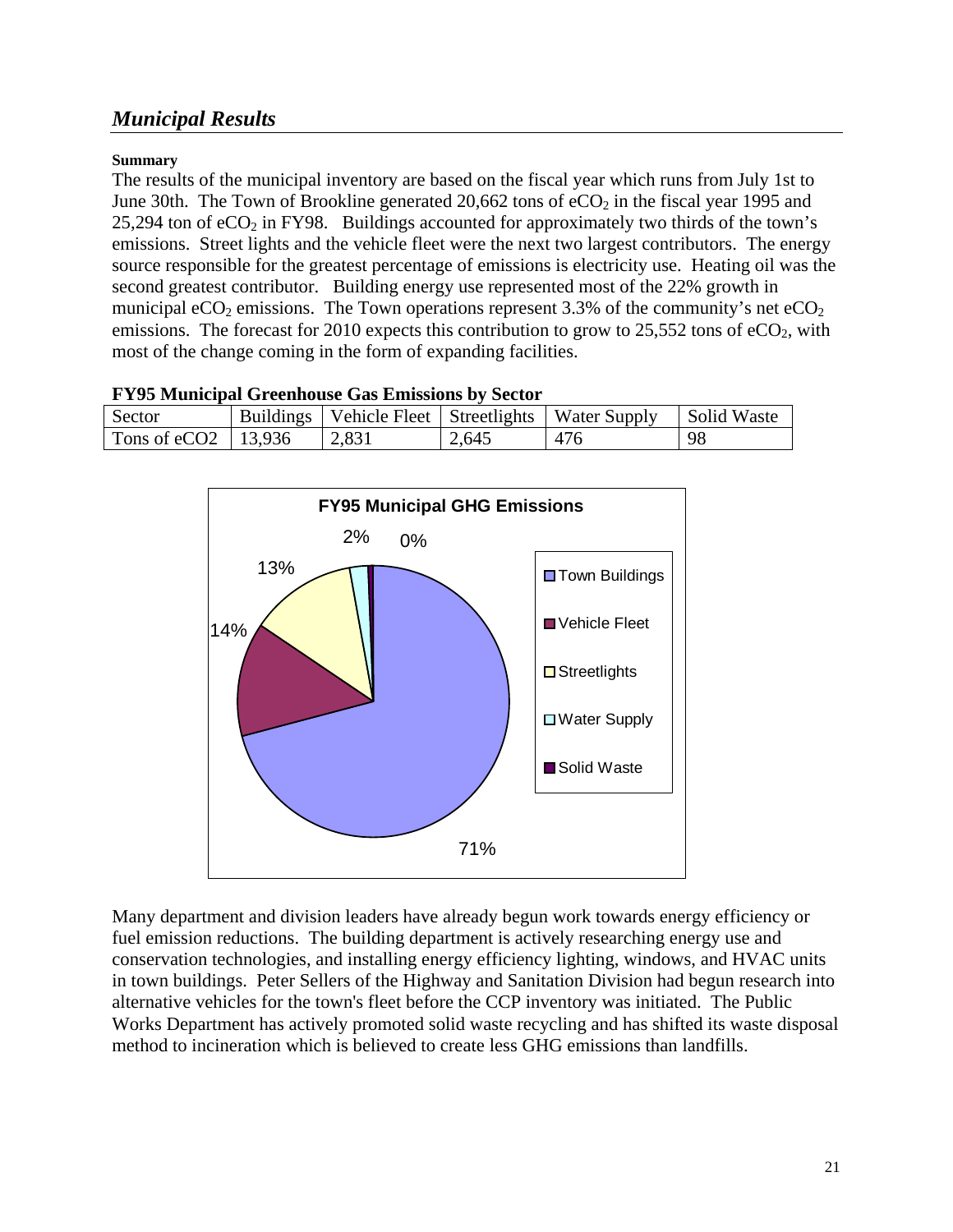

|                    | eCO <sub>2</sub><br>(tons) |             | Energy (mil. BTUs) |             |
|--------------------|----------------------------|-------------|--------------------|-------------|
| eCO2 Source        | <b>FY95</b>                | <b>FY98</b> | <b>FY95</b>        | <b>FY98</b> |
| <b>Electricity</b> | 10772                      | 11248       | 48847              | 52074       |
| <b>Natural Gas</b> | 1903                       | 3238        | 32257              | 54874       |
| <b>Heating Oil</b> | 5058                       | 8504        | 62445              | 104983      |
| <b>Gasoline</b>    | 2176                       | 1274        | 27541              | 16129       |
| <b>Diesel</b>      | 655                        | 932         | 8088               | 11510       |
| <b>Other</b>       | 98                         | 98          |                    | $\Omega$    |
| <b>Total</b>       | 20662                      | 25294       | 170838             | 239570      |

#### **Buildings**

The Town's buildings are both the largest and fastest growing contributor to greenhouse gases within the municipal inventory. Collectively buildings contributed  $14,612$  tons of  $eCO<sub>2</sub>$  in 1995 and 19,926 tons of  $eCO<sub>2</sub>$  in 1998. The costs for energy use in all town buildings was \$1,583,000 in 1995 and rose to \$2,033,000 in 1998. This 36% increase came largely within the school buildings. The factors most likely contributing to this change are school building expansions and an increase use of electronics, particularly computers, in schools. Comparison between just two years is highly dependant on weather conditions. This trend of increased energy use in schools is demonstrated over the past 6 fiscal years in the graphs below.

The main high school building was the largest single contributor to greenhouse emissions in both years. Town Hall was the second highest contributor to emissions in 1995, but was surpassed by the Unified Arts Building/Gym in 1998. The two high school buildings are the fastest growing energy users in the Town system. The Pierce, Devotion, and New Lincoln elementary schools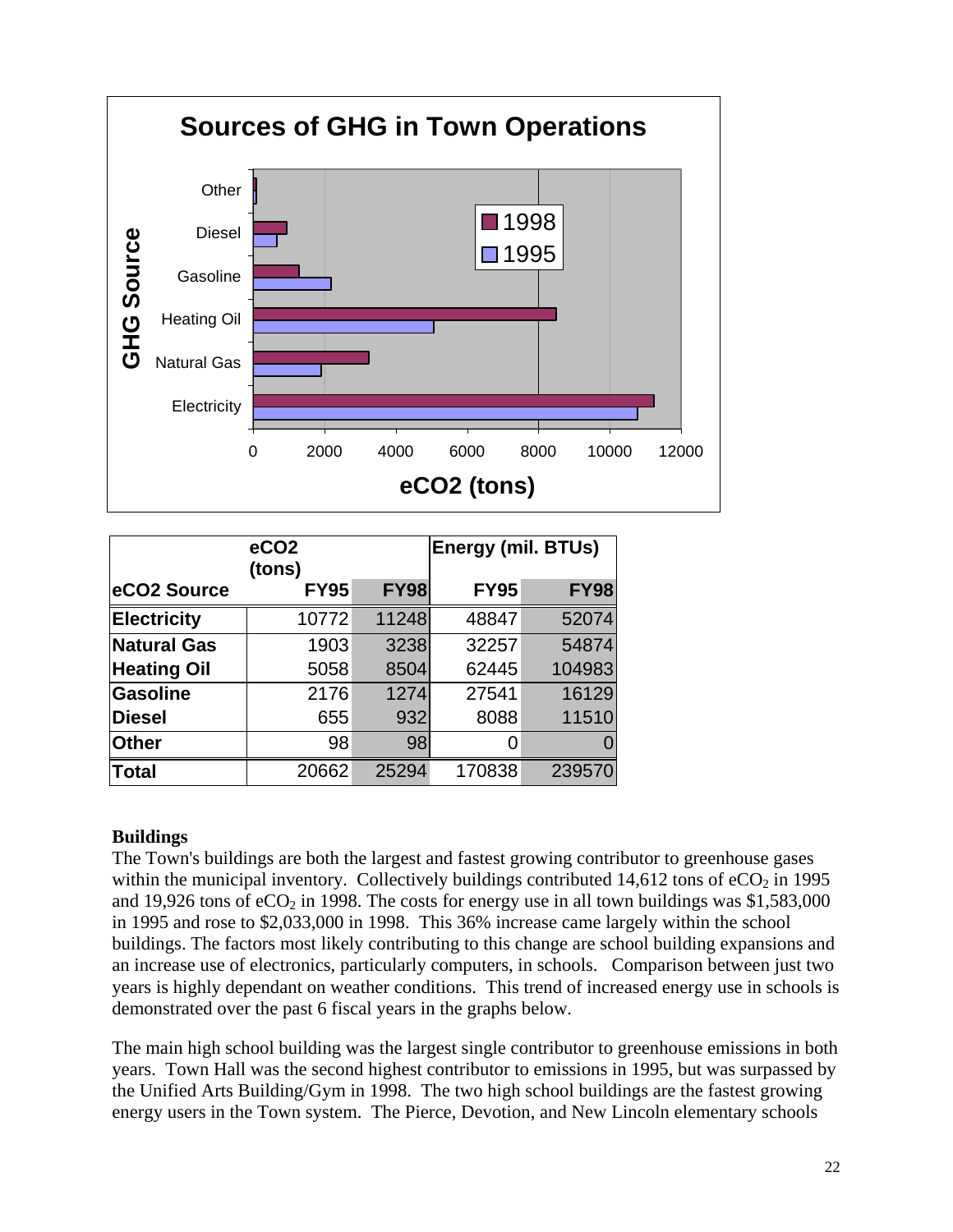are all large contributors to the emissions inventory. Electricity use was the largest source of greenhouse gas emissions in the Town buildings.



Note: Data was not available from the DPW or Libraries for FY2000

Many changes to the building stock of the town created alterations for the fiscal year 2010 forecast. The town is building a new Senior Center as well as expanding the Main Library. The DPW combined three of its buildings into a Municipal Service Center in 1999 and the main police station is merging with Fire Station #2 to create a larger Public Safety Center, next to Town Hall.



Note: Data was not available from the DPW or Libraries for FY2000

### **Vehicle Fleet**

The Town's vehicles consumed 214,842 gallons of unleaded fuel and 63,671 gallons of diesel fuel in FY95 resulting in the production of 2,831 tons of CO2. The unleaded fuel use dropped to 131,638 gallons in FY98 but diesel fuel use increased to 82,303 gallons. The fleet emitted 624 less tons of CO2 in FY98. Fuel costs went down 45% from \$326,488 in FY95 to \$178,164 in FY98.

The decrease in total fuel use and carbon dioxide emissions come from three main factors. The first is an increased use of diesel fuel vehicles replacing unleaded vehicles. Diesel vehicles get better mileage per gallon and diesel fuel is cheaper than unleaded gas. Diesel fuel does produce higher levels of pollutants per gallon than gasoline including carbon dioxide and particulates. The purchase of 'clean' diesel fuel may reduce some of these emissions. The second factor is the purchase of more efficient vehicles and equipment. The two largest consuming departments, DPW and Police, have bought newer vehicles with more efficient engines.

**Fuel Use by Department** (BTU - Unit for combination of diesel and unleaded fuels)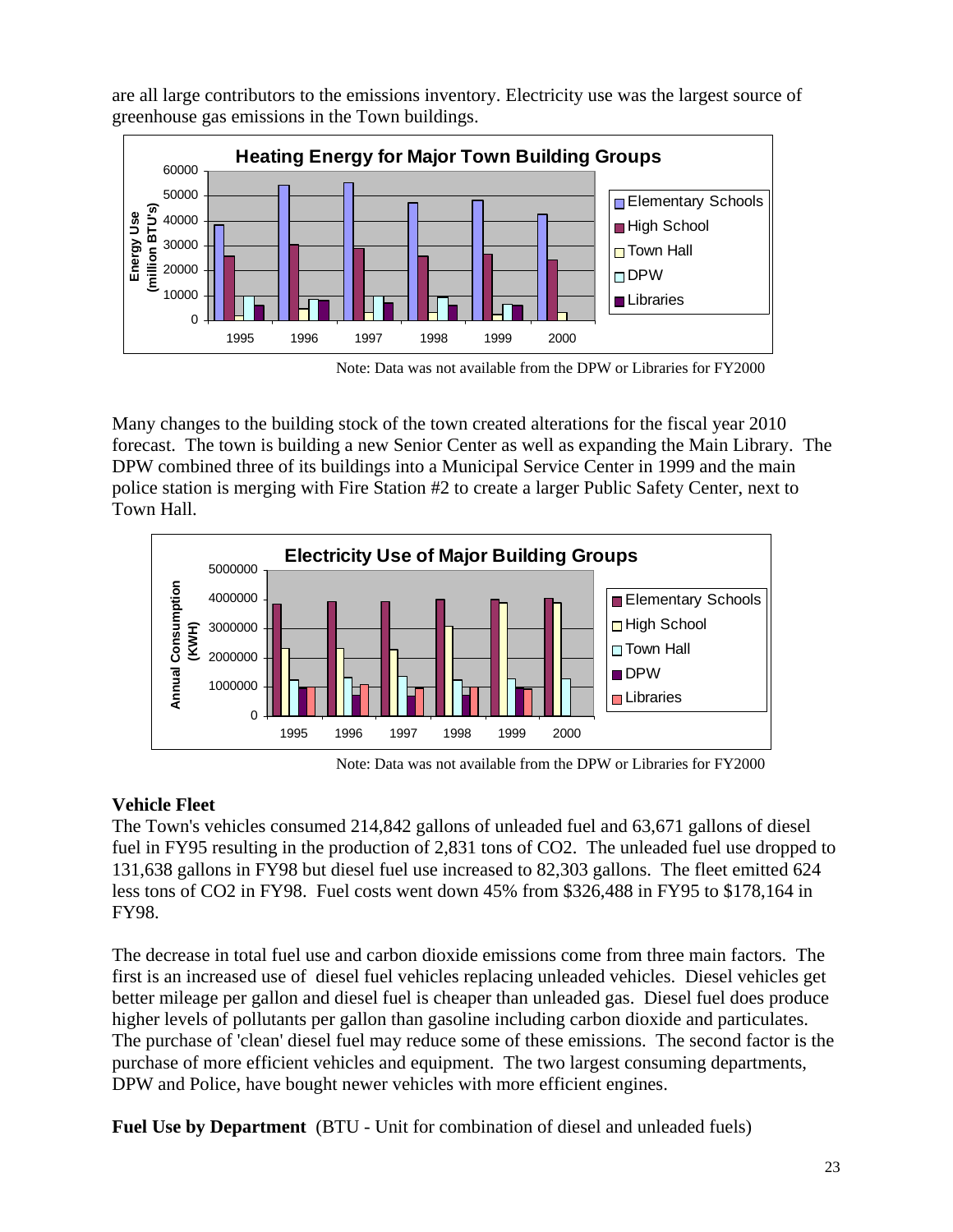| Department       | <b>FY95</b> | Fuel Cost $(\$)$ | CO <sub>2</sub> | <b>FY98</b> | Fuel Cost $(\$)$ | CO <sub>2</sub> |
|------------------|-------------|------------------|-----------------|-------------|------------------|-----------------|
|                  | BTU's       |                  | (tons)          | BTU's       |                  | (tons)          |
| <b>DPW</b>       | 15,061      | \$94,013         | 1203            | 12,110      | \$73,814         | 974             |
| Police           | 10,405      | \$66,557         | 822             | 7,934       | \$56,725         | 627             |
| Water            | 5,458       | \$35,808         | 432             | 2,741       | \$17,780         | 219             |
| Fire             | 1,746       | \$10,586         | 140             | 1,247       | \$7,026          | 101             |
| Recreation       | 1,032       | \$6,773          | 82              | 1,568       | \$7,858          | 125             |
| <b>Building</b>  | 825         | \$5,557          | 65              | 855         | \$6,100          | 68              |
| <b>Elder Bus</b> | 686         | \$4,418          | 54              | 300         | \$1,688          | 24              |
| Health           | 109         | \$732            | 9               | 91          | \$747            | 7               |
| Assessor's       | 33          | \$223            | 3               | 58          | \$523            |                 |
| <b>Total</b>     | 35,629      | \$326,488        | 2,831           | 27,639      | \$178,164        | 2,207           |

The final factor that could affect municipal fuel use is DPW vehicle use for weather and repairs. Heavy snow fall and icy road conditions require increased DPW use of vehicles to clear roadways. Snowfall in FY95 was, however, particularly light, actually the fourth lowest snow season since 1920 according to the National Weather Service. Other repairs or emergency maintenance needs are not well documented. To research the decrease in fleet emissions from the DPW between the two inventory years, the fuel use of the DPW (combined with Water Division) was tracked from FY95 to FY2000. Unfortunately no clear pattern could be seen nor could DPW staff figure out why the fuel use dipped in FY98 and FY99 only to increase dramatically in FY2000.



#### **Street Lights**

There are over 4000 street lights and other outdoor lights in the Town of Brookline. Almost all of the street lights are rented from Boston Edison. This includes actual street lights, parking lot lights, and area lights within parks. Boston Edison also rents Brookline lights that sit above fire alarms. The Town owns 212 street lights in the three commercial districts of Coolidge Corner, Brookline Village, and Washington Square. The Town also owns the traffic lights, pedestrian signals, and other traffic control lighting systems.

| Lighting Account     | FY95 KWH Use | $\vert$ FY95 eCO2 (tons) | Costs   |
|----------------------|--------------|--------------------------|---------|
| Street Lights - B.E. | 2,477,939    | !864                     | 759,650 |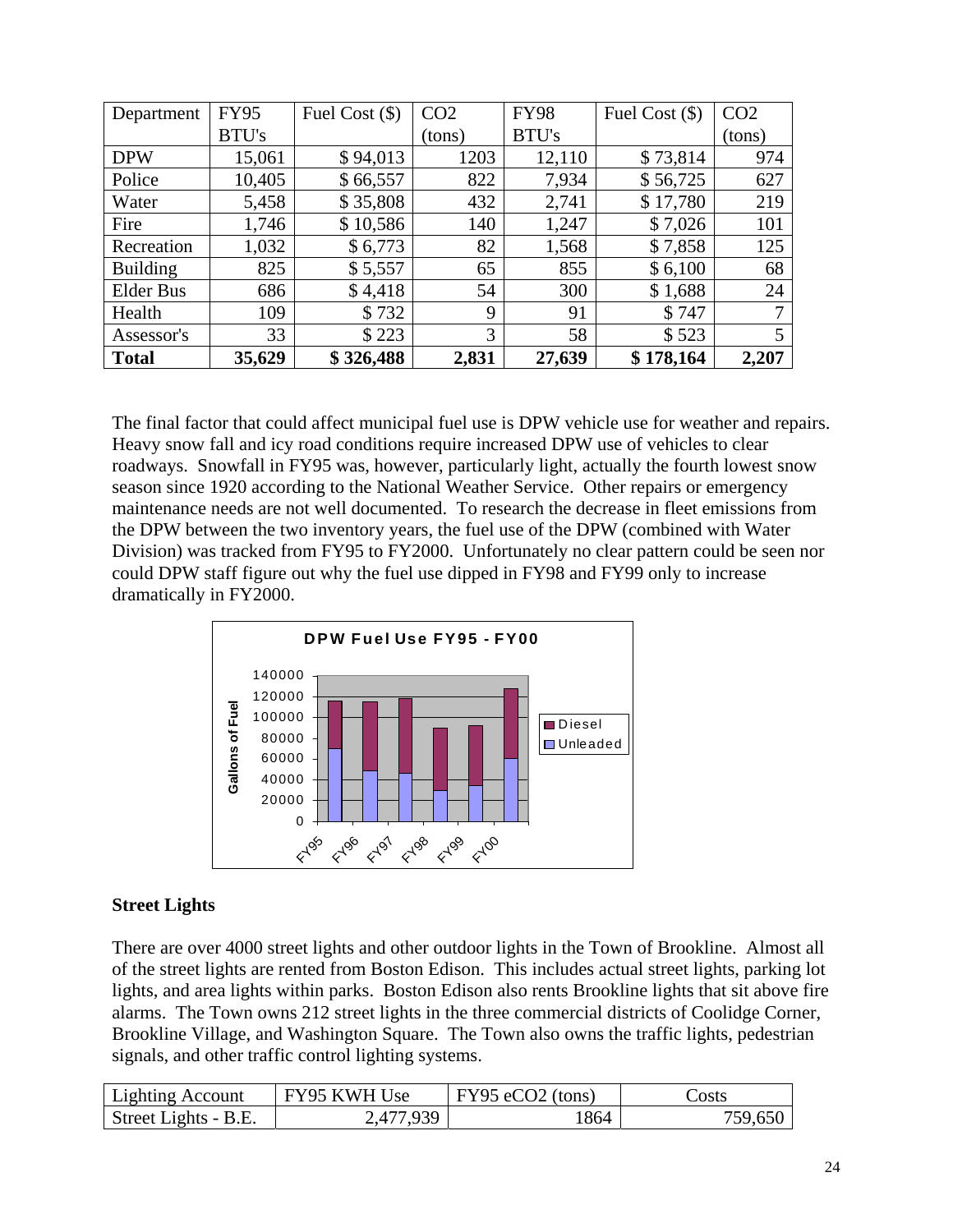| Park Area Lights       | 92,688    | 70   | 126,011 |
|------------------------|-----------|------|---------|
| Fire Alarms            | 130,880   | 98   | 22,261  |
| Town Street Lights     | 182,884   | 138  | 17.798  |
| <b>Traffic Control</b> | 631,233   | 475  | 65,819  |
| <b>Total</b>           | 3,515,624 | 2645 | 991,539 |

#### **Solid Waste**

All trash from the Town's buildings is transported to the transfer station and then shipped to an incinerator in Maine. Solid waste tonnage was multiplied times a CO<sub>2</sub> coefficient for greenhouse gas emissions from municipal trash incinerators. These emissions are mostly the result of plastic incineration as organic materials from plant products result in a 'zero net gain' of atmospheric carbon. In the base year the solid waste from town buildings resulted in 98 tons of  $eCO<sub>2</sub>$ emissions.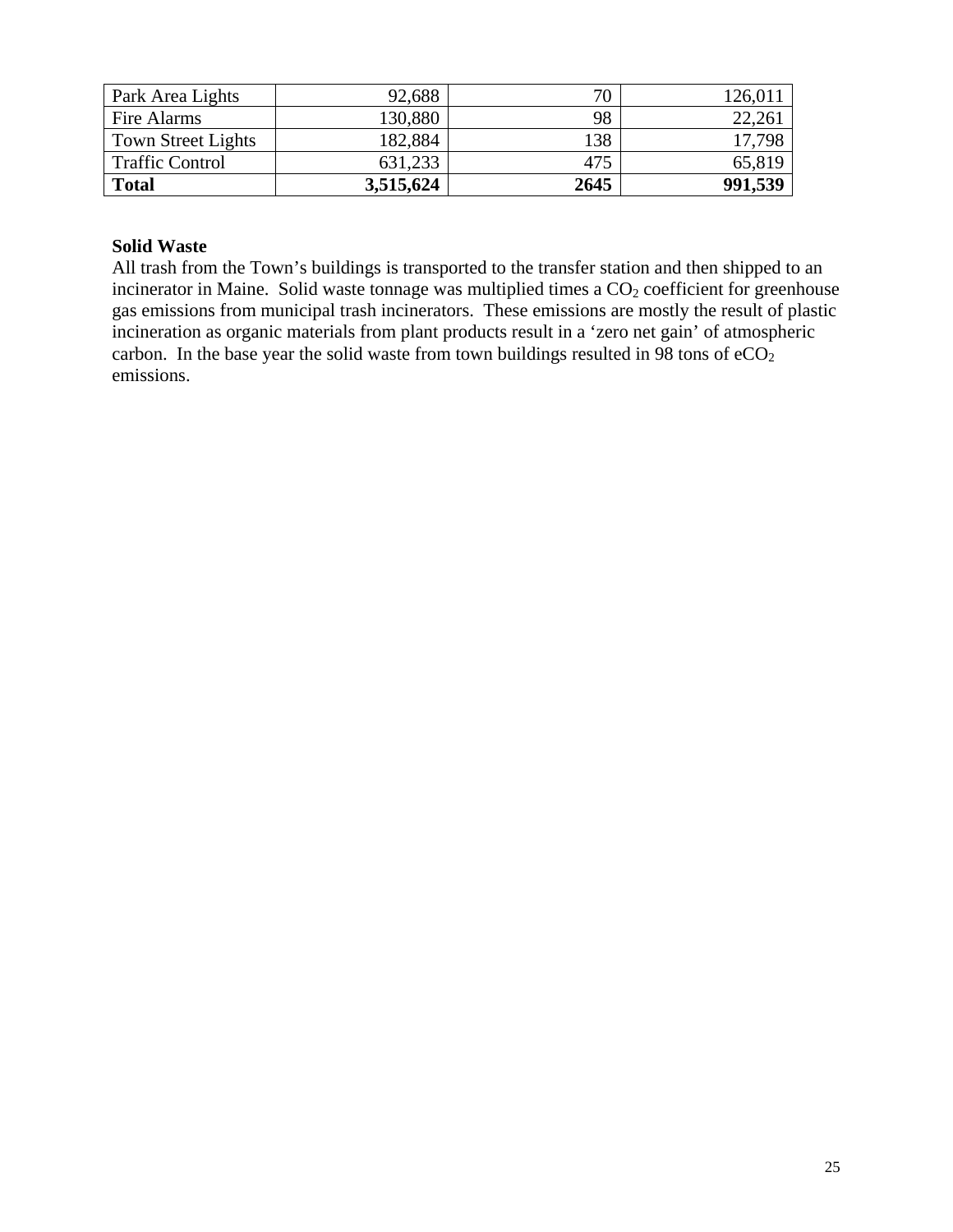#### **Summary**

Listed below are a collection of options for consideration to reduce greenhouse gas emissions in Brookline. The summary list below is followed by brief program descriptions. An effort has been made to quantify  $CO_2$  or  $eCO_2$  (equivalent  $CO_2$ ) reductions when possible, using either preliminary inventory results or examples from programs in other municipalities. More research may be needed to accurately estimate the results of each particular measure in terms of both emissions and finances.

#### **Existing or Pending Measures**

Current initiatives or capital improvement plans are included to measure efforts already underway to conserve energy or reduce waste. This list also recognize programs with other goals or priorities other than energy savings or waste reduction but have greenhouse gas reduction benefits. Pending programs that are under discussion or develop have been included even if they are not yet implemented measures. Thus research and support of these programs may still be necessary to gain their expected greenhouse gas emission reductions. Some existing measures have the potential for **extensions** that would increase the programs effectiveness at reducing greenhouse gases.

| <b>Community Programs</b>                                          | <b>Department Responsible</b> |
|--------------------------------------------------------------------|-------------------------------|
| <b>Energy</b>                                                      |                               |
| No existing Town programs for residential or commercial energy use |                               |
| <b>Transportation</b>                                              |                               |
| Pedestrian Friendliness of Intersection & Squares                  | Transportation                |
| <b>Traffic Calming</b>                                             | Transportation                |
| Police Units on Bicycle                                            | Police                        |
| Support for Urban Ring Transit Project                             | Transportation                |
| Waste                                                              |                               |
| Curbside Compost and Recycling Pick Up                             | Sanitation / Conservation     |
| <b>Other</b>                                                       |                               |
| Street Tree Planting / Open Space Preservation                     | Parks and Open Space          |
| <b>Municipal Programs</b>                                          | <b>Department Responsible</b> |
| <b>Buildings</b>                                                   |                               |
| Town Building Lighting Efficiency                                  | <b>Building</b>               |
| Town Building Heating and Cooling Efficiency                       | <b>Building</b>               |
| Replace Windows in Public Buildings                                | <b>Building</b>               |
| Energy Efficiency at Recreation Facilities                         | Recreation                    |
| <b>Transfer Station Retrofit</b>                                   | DPW / Sanitation              |
| <b>Vehicle Fleet</b>                                               |                               |
| Increase Fleet Vehicle and Equipment Efficiency                    | <b>Highway Division</b>       |
| <b>Street Lights</b>                                               |                               |
| <b>LED</b> Traffic Signals                                         | Highway                       |
| Town Owned Street Lights Retrofit                                  | Highway / Engineering         |
| Waste                                                              |                               |
| Recycling in Town Hall and Schools                                 | Conservation                  |
| Purchase of Recycled Paper Products                                | Purchasing                    |
| <b>Other</b>                                                       |                               |
| <b>Reduction of Unaccounted Water</b>                              | Water and Sewer               |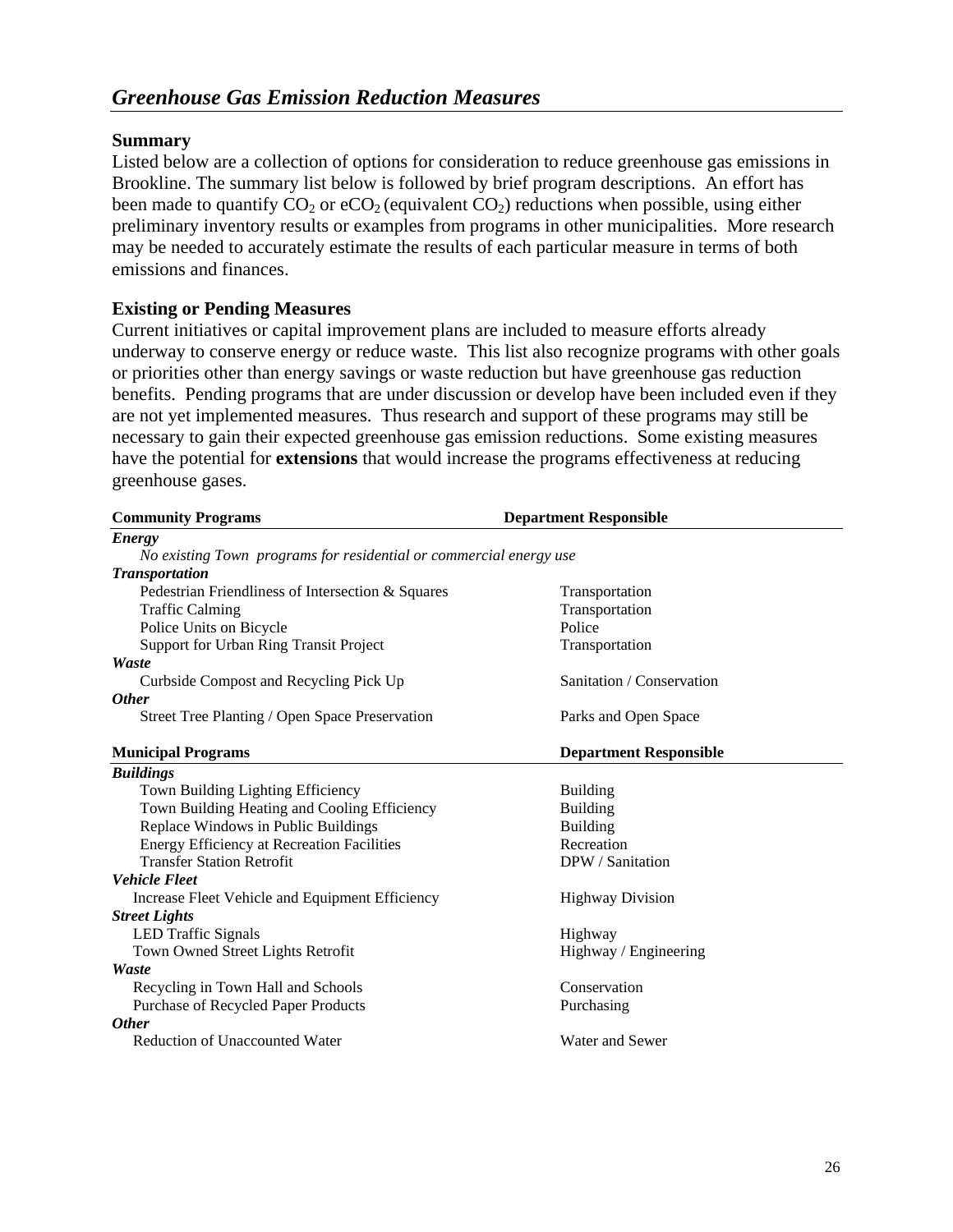#### **New Proposals**

Below is a wide range of initiatives to be considered for the implementation in order to reach Brookline's greenhouse gas emission reduction goal by the year 2010. Many of the ideas listed below follow the example of other local government efforts to reduce emissions. Some are ideas unique to the energy or transportation needs and opportunities in Brookline. Measures marked with a "1" indicate recommended programs that can potentially be implemented within one year.

| <b>Community Programs</b>                                                    |                                                           | <b>Department Responsible</b> |  |  |  |  |  |
|------------------------------------------------------------------------------|-----------------------------------------------------------|-------------------------------|--|--|--|--|--|
| <b>Energy</b>                                                                |                                                           |                               |  |  |  |  |  |
| ▯                                                                            | Home Energy Conservation/Efficiency Program               | Conservation                  |  |  |  |  |  |
| О                                                                            | Develop Energy Efficient Building Code                    | Building / Engineering        |  |  |  |  |  |
| ▯                                                                            | Climate Change Outreach and Education                     | Education / Conservation      |  |  |  |  |  |
| $\Box$                                                                       | <b>Block Purchasing of Green Energy</b>                   | Selectmen                     |  |  |  |  |  |
|                                                                              | <b>Encourage Participation in Solar Boston</b>            | <b>Building</b>               |  |  |  |  |  |
|                                                                              | <b>Transportation</b>                                     |                               |  |  |  |  |  |
| ▯<br>П<br>П                                                                  | T pass payroll purchase/discounts for Town employees      | Personnel                     |  |  |  |  |  |
|                                                                              | Designated Bike Lanes and Bike Routes                     | Transportation                |  |  |  |  |  |
|                                                                              | <b>Transportation Efficient Development Zoning</b>        | Planning                      |  |  |  |  |  |
| П                                                                            | <b>Support for Car Sharing Program</b>                    | Planning                      |  |  |  |  |  |
|                                                                              | Lobby for increased federal CAFE standards                | Selectmen                     |  |  |  |  |  |
|                                                                              | Increase Bike Facilities                                  | Transportation                |  |  |  |  |  |
|                                                                              | Parking Cash Out                                          | Planning / Transportation     |  |  |  |  |  |
|                                                                              | Tele-Commuting Option for Town Hall Employees             | All departments               |  |  |  |  |  |
|                                                                              | Pressure for Increase T Quality of Service                | Transportation/Selectmen      |  |  |  |  |  |
|                                                                              | Town Sponsored Transit Service                            | Transportation                |  |  |  |  |  |
|                                                                              | Waste                                                     |                               |  |  |  |  |  |
| П                                                                            | By-Law / Permit Requiring Recycling                       | Environmental Health          |  |  |  |  |  |
|                                                                              | Methane Energy Recovery at Landfill Sites                 | DPW / Engineering             |  |  |  |  |  |
|                                                                              | <b>Other</b>                                              |                               |  |  |  |  |  |
| П                                                                            | <b>Sustainable Business Awards</b>                        | Economic Development          |  |  |  |  |  |
|                                                                              |                                                           |                               |  |  |  |  |  |
| <b>Municipal Programs</b>                                                    |                                                           | <b>Department Responsible</b> |  |  |  |  |  |
| <b>Buildings</b>                                                             |                                                           |                               |  |  |  |  |  |
| П                                                                            | Energy Efficient Office Equipment Procurement             | Purchasing                    |  |  |  |  |  |
| $\Box$                                                                       | Municipal Buildings Energy Efficiency Standards and Goals | Building                      |  |  |  |  |  |
| П                                                                            | <b>LED</b> Exit Signs                                     | <b>Building</b>               |  |  |  |  |  |
|                                                                              | Town Purchase of Clean/Green Energy                       | Selectman's Office            |  |  |  |  |  |
|                                                                              | Solar Hot Water and/or PV on public buildings             | Building                      |  |  |  |  |  |
|                                                                              | <b>Town Owned Demonstration House</b>                     | <b>Building</b>               |  |  |  |  |  |
|                                                                              | Energy Impact Report of all Improvements Plans            | Selectmen/Building            |  |  |  |  |  |
| <b>Vehicle Fleet</b>                                                         |                                                           |                               |  |  |  |  |  |
|                                                                              | Downsize municipal fleet vehicles                         | All departments               |  |  |  |  |  |
|                                                                              | Alternative Fuel Vehicle replacement of Town fleet        | All departments / DPW         |  |  |  |  |  |
| Street Lights (all require town ownership or negotiation with Boston Edison) |                                                           |                               |  |  |  |  |  |
|                                                                              | Replace Fire Alarm lights w/ LED or Compact Florescents   | Engineering                   |  |  |  |  |  |
|                                                                              | Retrofit remaining Mercury streetlights                   | Engineering                   |  |  |  |  |  |
|                                                                              | Evaluate and retrofit park area lights                    | Parks and Engineering         |  |  |  |  |  |
| Waste                                                                        |                                                           |                               |  |  |  |  |  |
|                                                                              | <b>Expand Town Building Recycling Facilities</b>          | Conservation                  |  |  |  |  |  |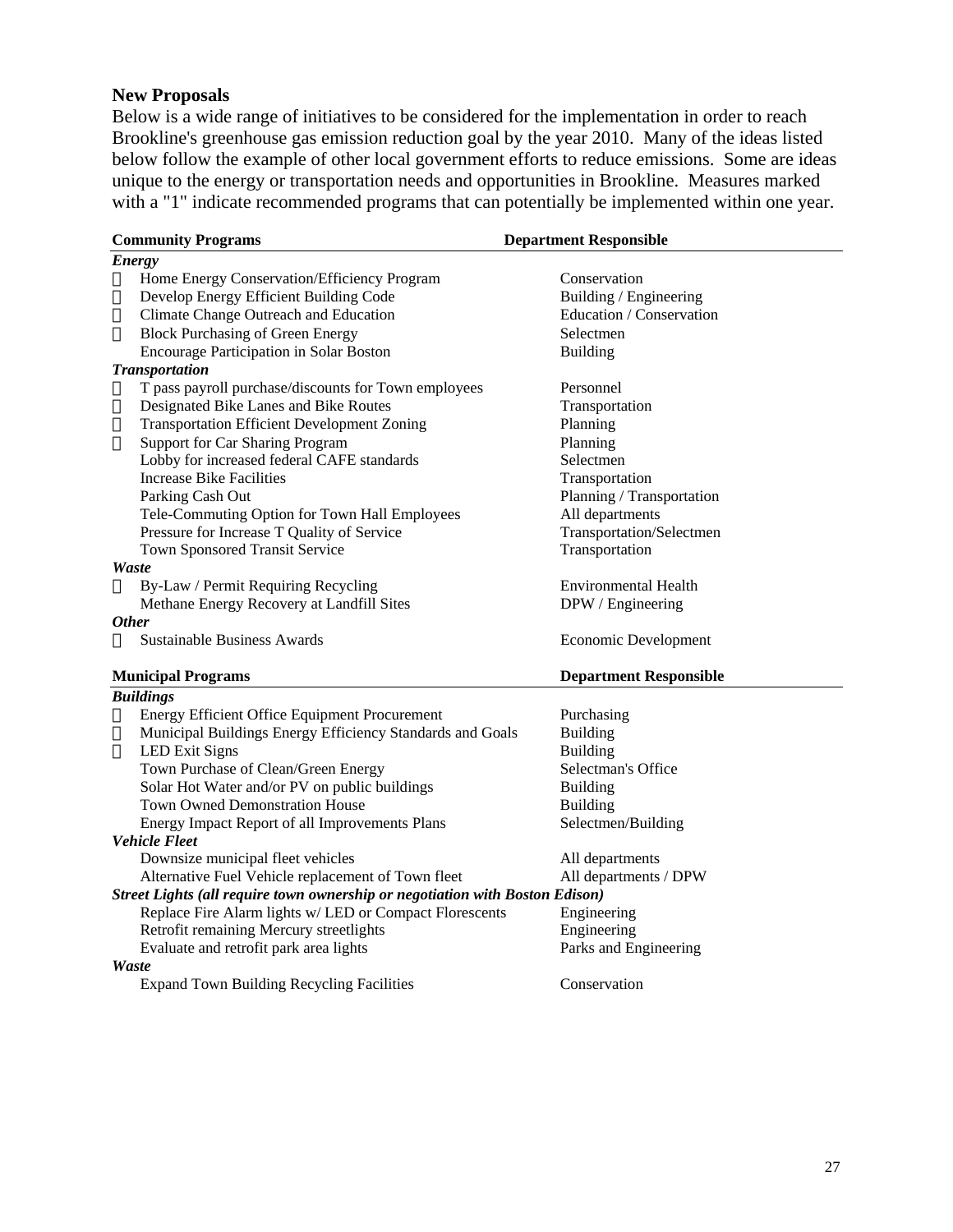# **Community**

#### *Transportation*

Increase Pedestrian Friendly Town Centers & Intersections / Traffic Calming Brookline like other communities in the Boston Area benefits from the walkability of its commercial centers. The Town continues to promote this with well marked crosswalks, wide sidewalks, traffic signals prioritizing pedestrians, cross guards, and vehicle signage. Vehicular traffic is however on the rise and other measures are being investigated to promote traffic calming such as raised cross walks or intersections. Traffic calming that reduces vehicular speed also reduces gasoline use and emissions. Pedestrian friendly areas promotes transit use, combined vehicular trips, bicycle travel, and walking as a form of transportation.

#### Police Units on Bicycle

Many communities have found that police on bicycles provide a higher level of protection in certain areas. Moving police out of their cars and onto bikes reduces municipal fuel usage as well as provides visible evidence that bicycling is a legitimate option for transportation. Bicycle police can lead the town in establishing safe roads for cyclists. The city of Berkeley, above twice the size of Brookline, estimated an 8 ton reduction in  $eCO<sub>2</sub>$  from their police bike patrols. **Extensions:** The police bicycle program can be expanded to include more patrols.

#### Support for Urban Ring Project

In January of 1999 the Joint Committee on Transportation of the Board of Selectman sent a letter to our state representatives endorsing the MBTA Urban Ring transit route and signed the Urban Ring compact with Boston, Cambridge, Everett, Chelsea, and Somerville. This transit route will provide vital transportation and economic links between these Boston area communities. Studies and work groups are underway discussing 3 different proposals for the transit route design. Brookline will only host a small portion of the transit line however it will increase the efficiency for riders of other transit lines in the Town. Currently the plan expects to use a mixture of rail and dedicated busways to complete the route.

#### *Waste*

### Curbside Compost and Recycling Pick Up

The Town's municipal curbside recycling program collected 3200 tons of paper, 810 tons of containers, and over 3400 tons of yard waste in 1999. Collectively this resulted in a 36% reduction of solid waste disposal and the savings of  $17,819$  tons of  $eCO<sub>2</sub>$  emissions. Emissions reduction from recycling not only include saving from disposal methods that contribute to greenhouse gases but also accounts for the energy savings of resource recovery.

#### *Other*

#### Street Tree Planting / Open Space Preservation

The town has granted funding to perform restoration work for the forests within the four conservation properties. There is also an ongoing effort to protect the health of and expand the stock of 11,000 street trees in Brookline.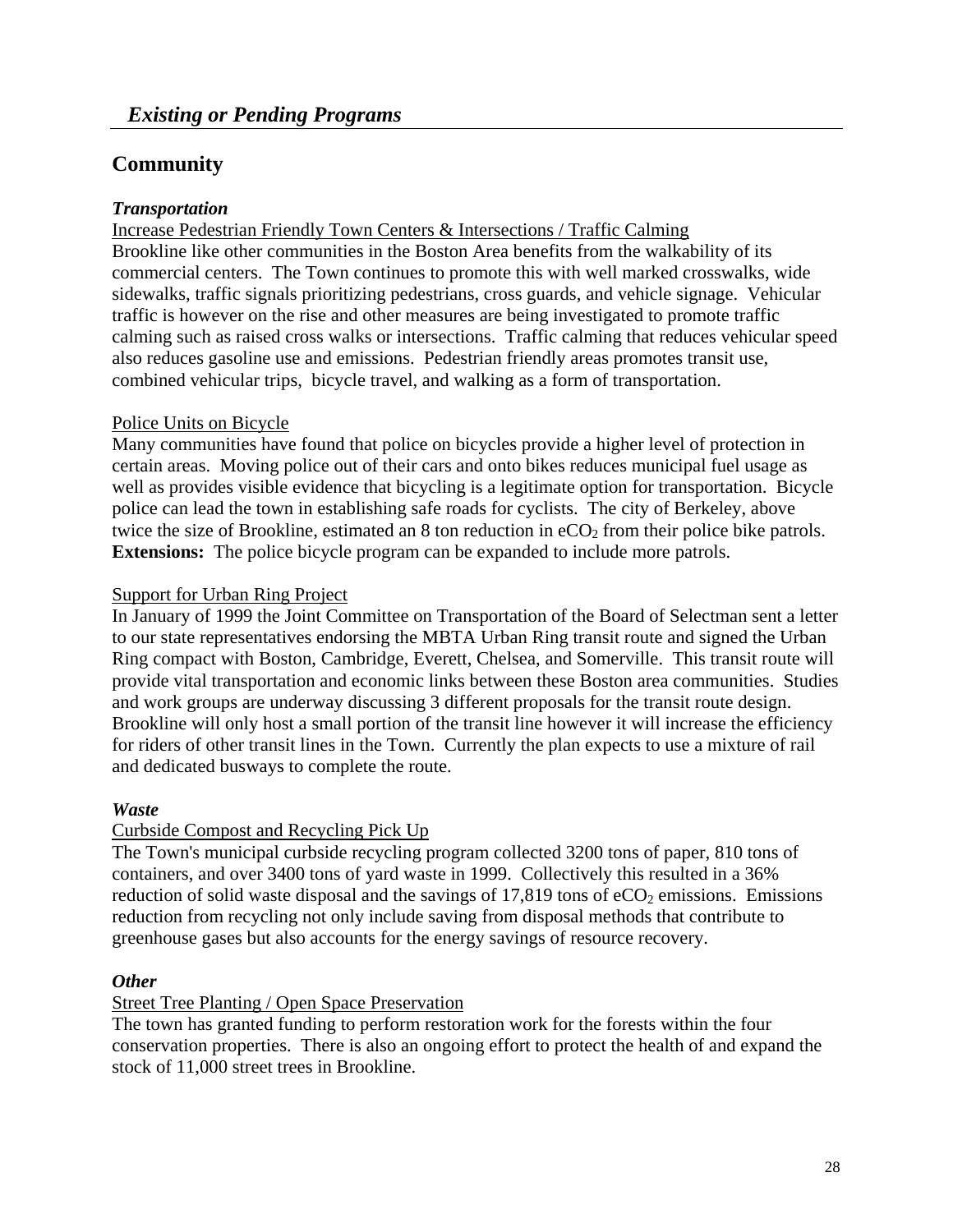# **Municipal Programs**

#### *Buildings*

#### Town Building Lighting Efficiency

Within Town Hall and the High School older florescent lights are to be replaced with newer ballasts and tubes. In 1998, Town Hall and the High School use 1,235,000 kWh and 1,794,000 kWh of electricity respectively and are two of the Town's greatest energy consuming building. In many areas occupancy sensors will be installed to cut down on lighting of vacant spaces.

#### Town Building Heating and Cooling Efficiency

Town Hall, the New Library, two recreation centers, and four schools are slated to receive new heating or HVAC systems within the next six years. The town is installing many double boilers with the capacity to use oil or natural gas. This allows operators to choose the cheapest available fuel each season. **Extension:** A commitment could be made by the Town to use natural gas in dual broiler systems if natural gas prices are within 10% of heating oil prices.

#### Replace Windows in Public Buildings

New glass technology can drastically cut energy loss from windows in buildings. Windows that can be opened by occupants can also reduce ventilation system use while improving indoor air quality. Many town buildings are slated for window upgrades including the Coolidge Corner Library, Fire Station #5, two recreation centers and Driscoll School.

#### Energy Efficiency at Recreation Facilities

Both the Anderson Ice Skating Rink and the pool at the high school have plans for upgrades in the coming years. The pool will retrofit shower facilities to reduce water and energy use. The skating rink will invest in a new refrigeration unit.

#### Transfer Station Retrofit

The existing transfer station will be redesigned to become a more energy and time efficient operation. Currently compactors designed for small trucks are used in combination with a tractor top loading trailers to capacity. The new design will make waste transfer a one step process resulting in less energy use. A proposal listed below encourages researching the possibility of using methane recovery from the landfill to power the new transfer station.

#### *Vehicle Fleet*

#### Increase Fleet Vehicle and Equipment Efficiency

Over the past 5 years the Town budget has provided funding for the DPW to upgrade many fleet vehicles and maintenance equipment. This allowed the retirement of many old inefficient engines. In general new engines contribute less CO2 to the atmosphere than those in older vehicles. **Extension:** The DPW has shifted a large number of its vehicles from gasoline to diesel. Diesel fuel is less expensive and provides better mileage. While this may contribute a small amount of CO2 emission reductions it should not be considered a measure by itself as diesel emissions contribute other hazards to air quality. Diesel engines do provide the opportunity to convert these vehicles to alternative fuel sources more easily than gasoline engines. Additionally diesel engines tend to last longer than high temperature gasoline motors.

*Street Lights*  LED Traffic Signals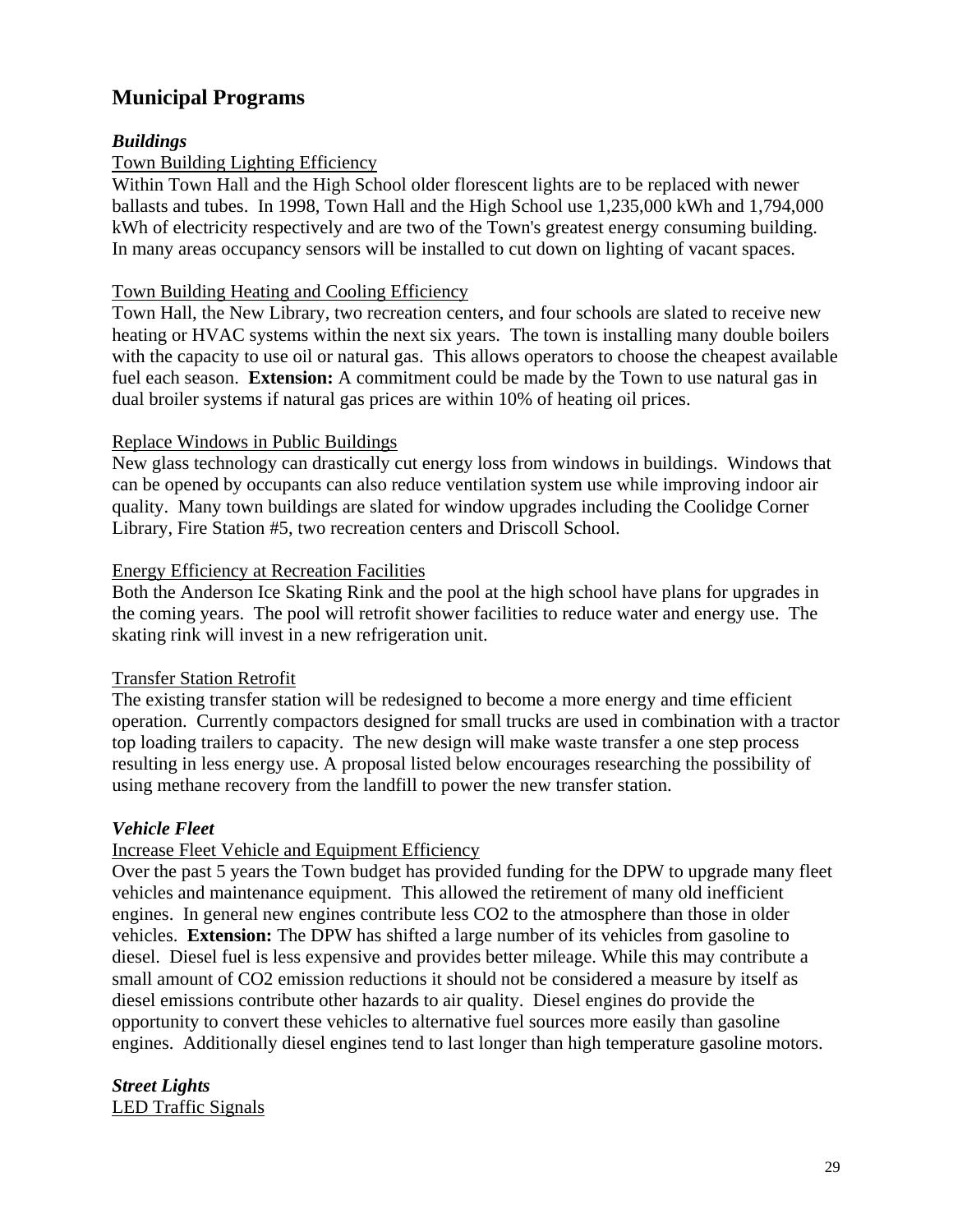The DPW recently installed LED lights for the Green and Red signals at most of the traffic signals in Brooklyn. LED lights use 80-90% less energy then the original bulbs. In 1998, traffic signals used 635,000 kWh of electricity at a total cost of \$70,000 to operate. A study in Sacramento, CA found 87% energy savings at one intersection where red, green, and pedestrian lights were converted to LED. LED lights also require 1/6 the maintenance of incandescent bulbs, often needing replacement only every 8-10 years. The energy savings from the installation in Brookline is estimated at a 75% reduction in energy use at each signal. This will result in an energy savings of 450,000 KWH of electricity, a CO2 reduction of 332 tons, and a savings of \$53,000 to \$75,000 annually. This project was funded with a grant from Boston Edison. **Extension:** Many other signal lights such as flashing red lights, school crossing lights, yellow signal lamps, and pedestrian crosswalk signals could be switched to LED. The Highway Division is currently looking into the feasibility of these changes.

#### Town Owned Street Lighting Retrofit

The town currently owns less than 1/10 of the street lights. The town owned light are in the commercial squares. These are scheduled to be upgraded over the new four years. **Extension:** The other 3000 plus street lights are rented from Boston Edison. Boston Edison also provides the area lights within town parks and lights above fire alarms. Some of these lights lights are mercury lamps and could be retrofitted to more efficiency high pressure sodium bulbs. The town is currently considering the purchase of all of the Boston Edison lights to gain more control over their service and to save long term costs. The purchase should pay for itself within four years. The town could use some of this savings to change the older lamps to more efficient technology which will further decrease lighting costs. (see Proposed Measures)

#### *Waste*

#### Recycling in Town Hall and Schools

Recycling has many environmental benefits. Specific to climate change and greenhouse gas concerns, waste diverted from landfills results in reductions of methane production. Recycling also results in energy savings in the manufacturing process. One ton of recycled paper saves 4077 KWH of energy. Town Hall recycles approximately 25 tons of paper annually resulting in a reduction of 155 tons of eCO2 emissions.

#### Purchase of Recycled Paper Products

The key to promoting the growth recycling of the recycling industry is the purchase of recycled products. Recycled paper results in 74% less air pollution and 64% less energy use to manufacture than paper from wood. The Selectman have committed the Town of Brookline to purchase recycled paper products whenever possible. Currently the Town's office paper supply is 30% post-consumer recycled content. In FY2000 the Town purchased \$73,262 of recycled stock paper.

#### *Other*

#### Reduction of Unaccounted Water

In 1995, Brookline's public water system had 18.4% of its water volume go unaccounted. This figure includes system flushing and leakage. In 1998 this was reduced to 12%. This reduction means a saving of approximately 140 million gallons of water annually. Water conservation leads to reduced energy use during water pumping, treatment, and disposal operations.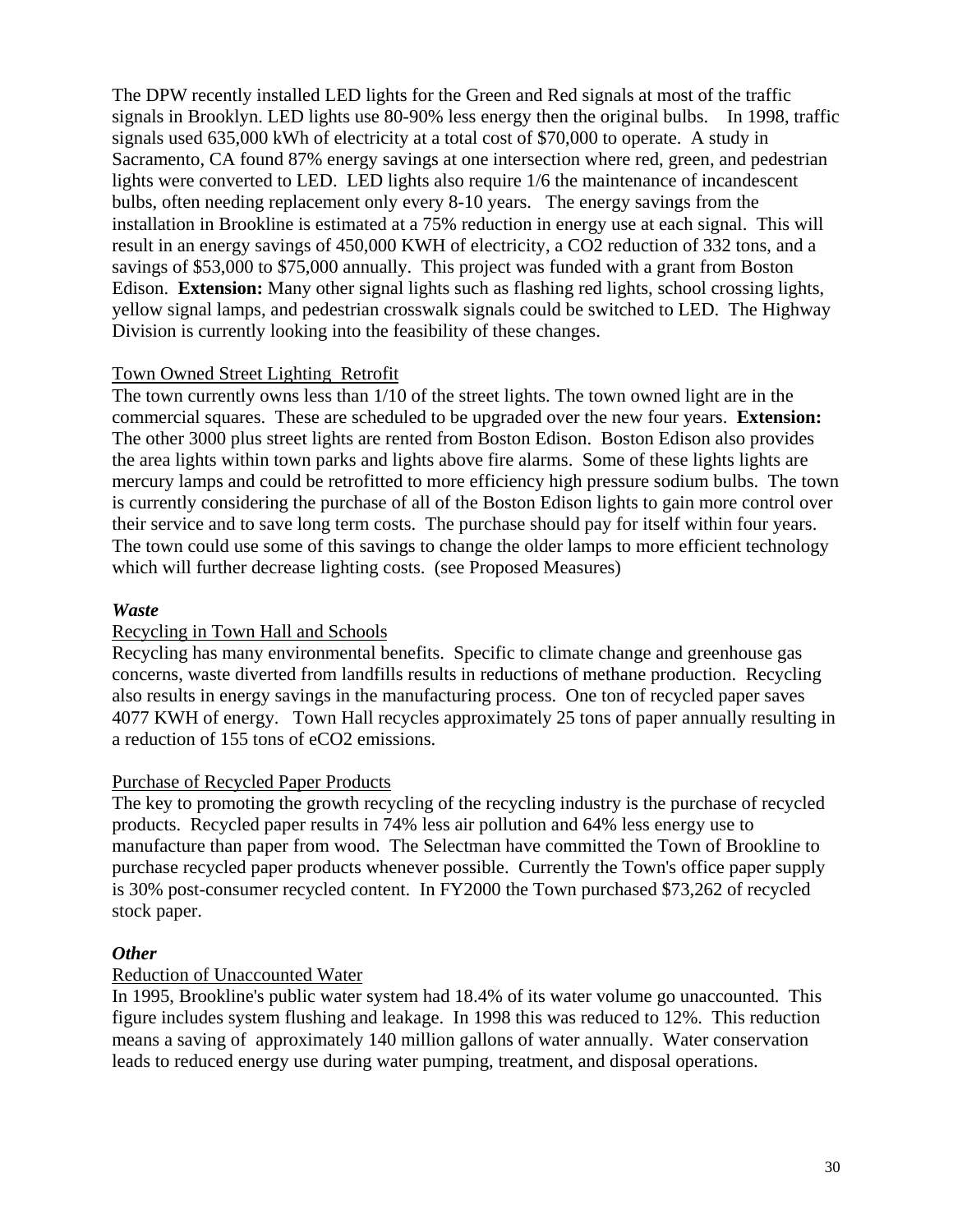# **Community**

#### *Energy*

#### □ Home Energy Conservation/Efficiency Program

The Town could provide support/promotion of the conservation audit services provided by local utilities. More extensive conservation education programs could be offered by the building department in the form of workshops or project consultation. Such services would be voluntary however energy audits and retrofits could be encouraged through permitting processes or design review.

#### Energy Efficient Building Code

The state has developed building code regulation to set a standard for quality and safety. The town could develop a regulatory or voluntary green building code that would require enhanced energy efficiency design in all new structures or substantial additions. The Cities of Austin and Fort Collins have implemented a voluntary code that lays out very progressive parameters for sustainable design and construction. The city offers training a workshops in order to promote its green building code. The State of Oregon has written high energy efficiency standards in its manditory building code. Fort Collins, CO estimated a future savings of 1665 tons of  $eCO<sub>2</sub>$  from its voluntary green building program.

#### □ Climate Change Outreach and Education

Environmental education has become a greater influence in schools over the past ten years. The town could build additional curriculum resources that specifically discuss climate change issues with a focus on positive solutions for the future. Partnerships with local universities, governmental agencies and non-profits can provide links with science or policy experts as well as opportunities for experiential learning. Additional outreach to citizen and business would encourage more immediate behavior changes with regards to energy and vehicle use. This may include public displays, tabling at local events, continuous public forums, press coverage, and citizen participation in the CCP process.

#### $\Box$  Block Purchasing of Green Energy

With the deregulation of electricity in Massachusetts consumers are free to change their electricity provider. One option communities have is to pool together their electricity needs and engage in block purchases in order to save money. Additionally electricity providers will be able to sell green energy options that draw electricity from renewable energy resources. Town residents, business, as well as the government could build a block purchasing group to buy green power from a new energy provider. It will be important to research and distinguish between various energy options such as green energy, renewable energy, and clean fuel energy productions.

#### Encourage Participation in Solar Boston

The Boston Oil Consumer Alliance is leading a collaborative effort to install 10,000 solar water heating or PV systems on homes and businesses in the Boston area over the next 10-20 years. Hot water systems cost between \$3000 - \$6000 however the state offers income tax credits and property tax exemptions for residents installing solar systems. Medford Solar is another program that allowed homeowners to lease PV systems installed on their roofs. Response to this program exceeded expectations.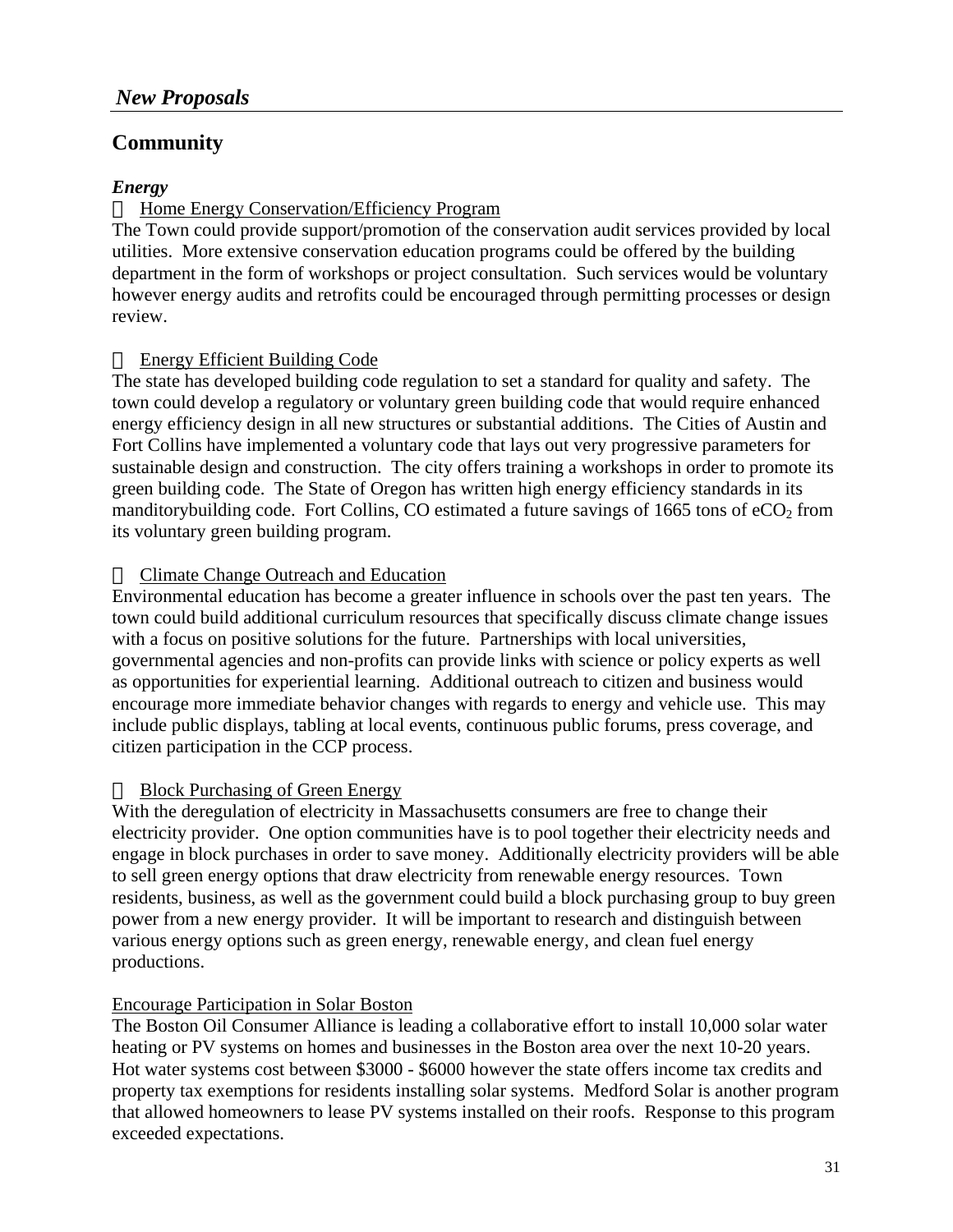#### *Transportation*

 $\Box$  T Pass Discounts for Town employees / On-site or Payroll Deduction Purchasing Option The MBTA offers means for employers to provided employees on-site or payroll deductions for purchasing monthly passes to encourage transit use. The payroll deduction option allows the pass to be paid before taxes, thus resulting in a 20-30% savings. Providing easy and more affordable access to transit passes for various members of the Brookline community could reduce local VMT burdens. Similar operations could be undertaken at public house facilities, the high school, or any local business employing more than 5 transit riders. If 20% of Town employees use transit (280 new transit riders), there will be a one ton reduction in annual CO2 emissions. Currently public transportation carries 10% of Boston metropolitan area commuters.

#### Designated Bike Lanes and Bike Routes / Increase Bike Facilities

The four greatest impediments for commuters choosing to bicycle to work are safety, weather, distance, and inadequate facilities for storage or changing at destinations. The town can not control weather or people's commuting distance however better infrastructure in the form of bike lanes, racks, and municipal employee facilities can encourage more bicycling in town. Increased bike access to local attractions such as shopping, employment centers, or parks could also reduce automotive use. Changes in VMT and car emissions from improved bike facilities are not easy to quantify. Walking and biking are the only zero emissions forms of transportation. A study in Seattle found duel direction bike lanes on one street reduced VMT by 14,500 miles and eliminated 7 tons of  $eCO<sub>2</sub>$  annually.

#### $\Box$  Energy and Transportation Efficient Land Use Regulations

Mixed use zoning and cluster development are frequently established as measures to decrease the energy inefficiency of sprawling land use patterns. Brookline has little room for large scale development projects however the establishment of alternative zoning regulations to encourage energy and/or transportation efficiency.

#### Lobby for Increase Federal CAFÉ Standards

Although the Town can work to increase the fuel efficiency of its vehicle fleet, it has little control over the vehicle choices of its residents and commercial employees. The federal government does however have the ability to set standards for personal automobile fuel efficiency particularly through the Corporate Average Fuel Economy (CAFE) standards. These standards have not been raised since 1975 ( implementation began in 1985 ) and are currently set for 27.5 MPG for cars and 20.6 for light trucks (including SUVs.) This measure would include raising CAFE standards and other vehicle efficiency regulations within the Town's legislative policy agenda. If 50% of the car fleet met proposed new standards by the year 2010 ( 45 MPG for cars and 34 MPG for light trucks ) the improved vehicle efficiency could result in up to 38,000 CO2 emissions reduction within Brookline. Fort Collins, CO and Portland, OR have made similar measures as part of their local action plans.

#### Support for Car Sharing Programs

Car Sharing allow residents to become members of an organization that places vehicles around the town for short term hourly use. This provides people who need a car for occasional use access to a local vehicle without having to own their own. In Portland, Oregon CarSharing Portland found that 26% of its members sold their car and 53% of participants avoid purchasing a vehicle as a result of the car sharing program. In Cambridge, a commercial Car Sharing company, called ZipCar has recently started up. They have reserved designated parking spaces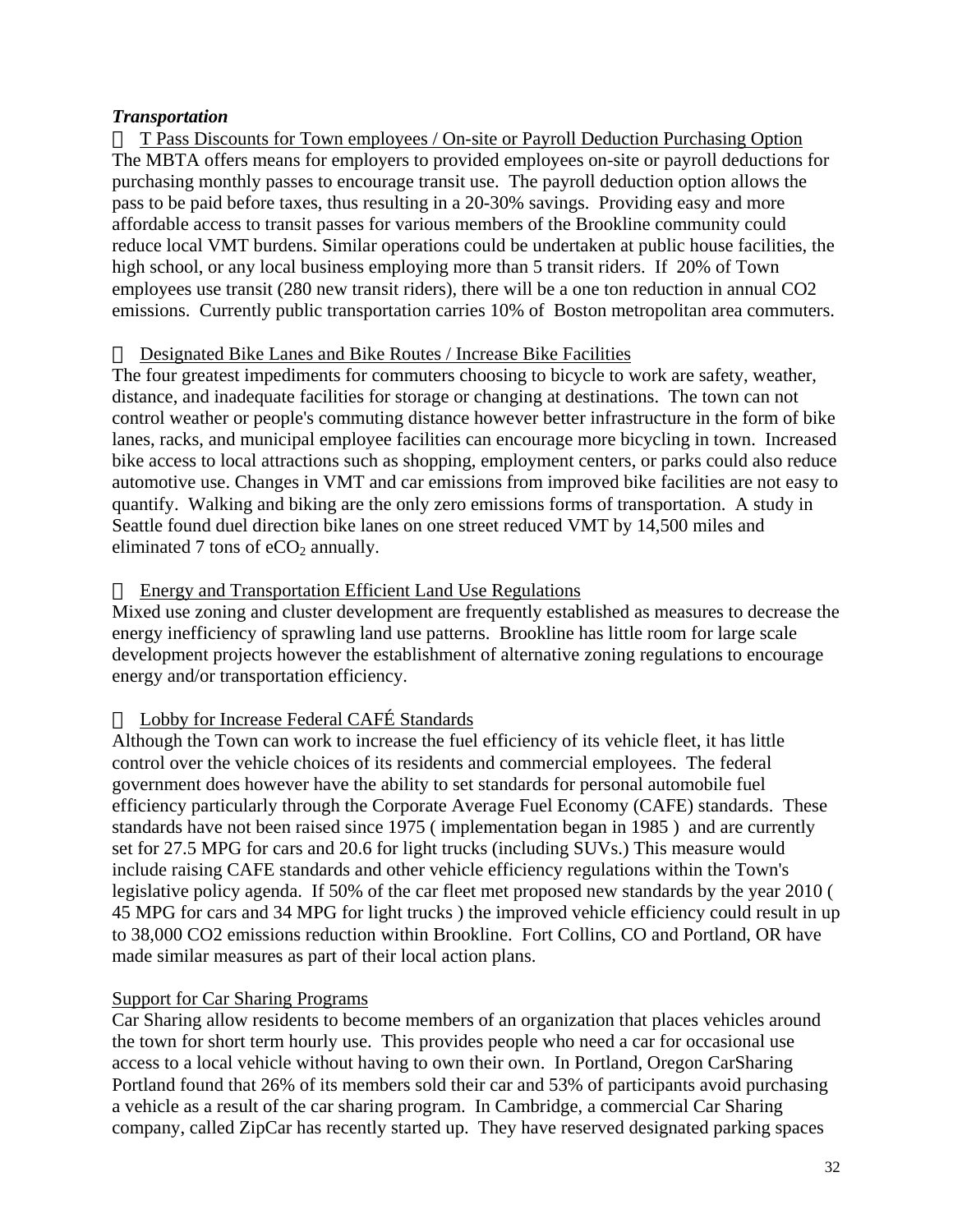in neighborhood and commercial centers within Somerville and Cambridge, and have approached the Town of Brookline requesting a few public parking spaces.

#### Tele-Commuting Option for Town Hall Employees or Local Businesses

The town could provide the technology and the flexibility for certain employees to take advantage of telecommunication advances and reduce their number of trips to work. Each department would need to evaluate where this is possible and how such a program can be established fairly. Reducing 2 commutes a month per employee can have significant VMT and emission reductions. A program could be implemented to encourage employers in Brookline to initiate tele-commuting options as well.

### Increase T Quality of Service

A large part of Brookline has convenient access to public transit buses and light rail. However crowding and inconsistent schedules may discourage greater use. In their Boston Metropolitan Congestion Management Report for 1997, the Central Transportation Planning Staff (CTPS) concluded that both the C and D lines of the Green Line Trolley as well as bus route number 66 are consistently overcrowded and behind schedule. The town may lobby the MBTA to work to improve service within Brookline. Such improvements may include: the purchase of clean fuel buses, installation of bus shelters with schedules and maps, more frequent green line service, expanded bus routes, provision of bus transfers, bike racks on buses, and avoiding fare increases. Additionally the Town can continue to support MBTA operations in its road and traffic signal improvements. The Town has already registered its support of the Transit Urban Ring Project currently being researched by the MBTA and CTPS.

#### Town Sponsored Transit Service

The town may consider the establishment of a small scale transit service similar to the Newton's Nexus System or Somerville's CrossTown Shuttle. This 'jintney' service could establish links between commercial centers, existing transit hubs, and community centers, and/or provide service to areas of Brookline without the density to support MBTA access. Such a service would also provide access to other areas of Town for non-automobile drivers such as seniors, students, and low-income populations.

#### Parking Cash Out

Many businesses and town employment locations offer free parking to their employees. Often this comes at a cost to the employer for leased spaces or parking facility maintenance. A parking cash out program would allow employees who use alternative means of transportation to work, to receive a portion of the cost it would have required to provide them with a parking space.

#### *Waste*

### $\Box$  Pass Bylaw Requiring Recycling Services

Municipal curbside recycling only reaches residential buildings on Town Trash accounts. Apartment buildings and home owner can choose to use a private haulers for their solid waste. These haulers may or may not provide recycling to those residents. The same is true of commercial solid waste customers. The town could require any permitted hauler with scheduled pick-ups of residential or commercial garbage to offer recycling services. The DEP recommends such regulations to encourage recycling within municipalities. If private haulers reached the Town Trash's current 30% recycling rate, this would result in 2812 tons of eCO2 savings.

Methane Energy Recovery at Landfill Sites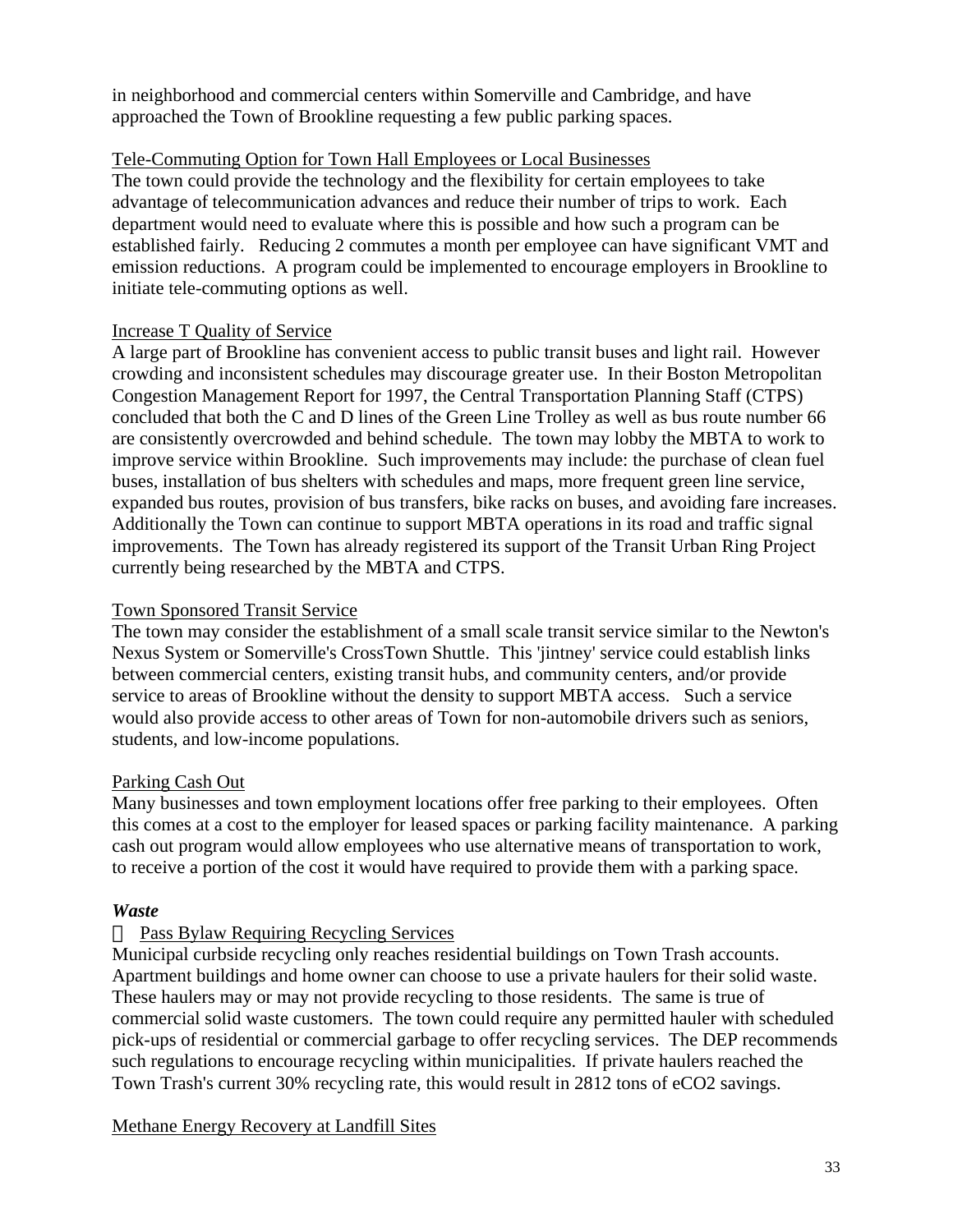The DPW has begun developing plans to cap the town's two retired solid waste landfills. The DEP requires the project in order to protect ground water from contamination. Solid waste buried in landfills undergo anaerobic decomposition which generate methane, a greenhouse gas with 21 times the potency of  $CO<sub>2</sub>$ . The cap will allow all of this methane to be collected to central vents. The town could build a facility that would recover and convert this methane into an energy source. It is estimated that the landfills currently generate approximately 235 tons of methane which is equivalent to 5963 tons of  $CO<sub>2</sub>$ . The methane could be used to offset the electrical demand of the retrofitted transfer station or other facilities being proposed for the site. This facility currently uses 193,000 kWh of electricity annually. If using the methane for power generation is unfeasible, flaring the methane as it is released will reduce its contribution to climate change. A 75% methane recovery operation would save 1591 tons of eCO2 in the year 2010.

#### *Other*

#### $\Box$  Brookline Sustainable Business Certificate

The economic development department could issue a certification or award to businesses that initiate emissions reductions activities. The criteria could include energy conservation, waste prevention and recycling, provision of environmental preferred products, use of low pollution technology, accessibility for bicycles, or development of employee VMT reduction program. If a business provide evidence that it has met a certain number of criteria then they would gain promotion from the town through window displays, listings on Cities for Climate Protection materials and web space, or other subsidized advertising opportunities.

# **Municipal**

#### *Buildings*

 Energy Efficient Procurement / Purchase of Environmentally Preferred Products Although efforts have been made to retrofit lighting in many town buildings for energy savings, the annual KWH usage and thus  $CO<sub>2</sub>$  contribution has remained steady or continued to rise, particularly in schools. This can be partially attributed to the increased use of electronics in offices and classrooms. Between FY1995 and FY1999 the schools annual electricity use has increased by 1,713,338 KWH. The US EPA has developed an Energy Star labeling program for energy efficient equipment and appliances. The State's Operations Service Division has established an Environmental Preferred Products program to assist local governments and state agencies to buy energy saving and pollution preventing materials for their offices and programs. This includes energy star products such as office equipment. Many communities have passed resolutions requiring local government offices to purchase the most efficient and least environmentally harmful products in their procurement decisions.

#### $\Box$  Municipal Buildings Energy Efficiency Standards

The Town can set minimum standards for the energy efficiency of its own buildings. The city of Tucson established efficiency standards for all new buildings at 50% higher than federal requirements. Such standards could apply to additional as well. For existing structures the Town should set a reduction goal for energy use to encourage continued efficiency and conservation efforts. Fort Collins set a 15% energy reduction goals for all of its city owned buildings. A similar goal set for the Town of Brookline could result in a 3000 ton reduction in CO2 emissions and \$475,000 savings assuming energy prices remain constant.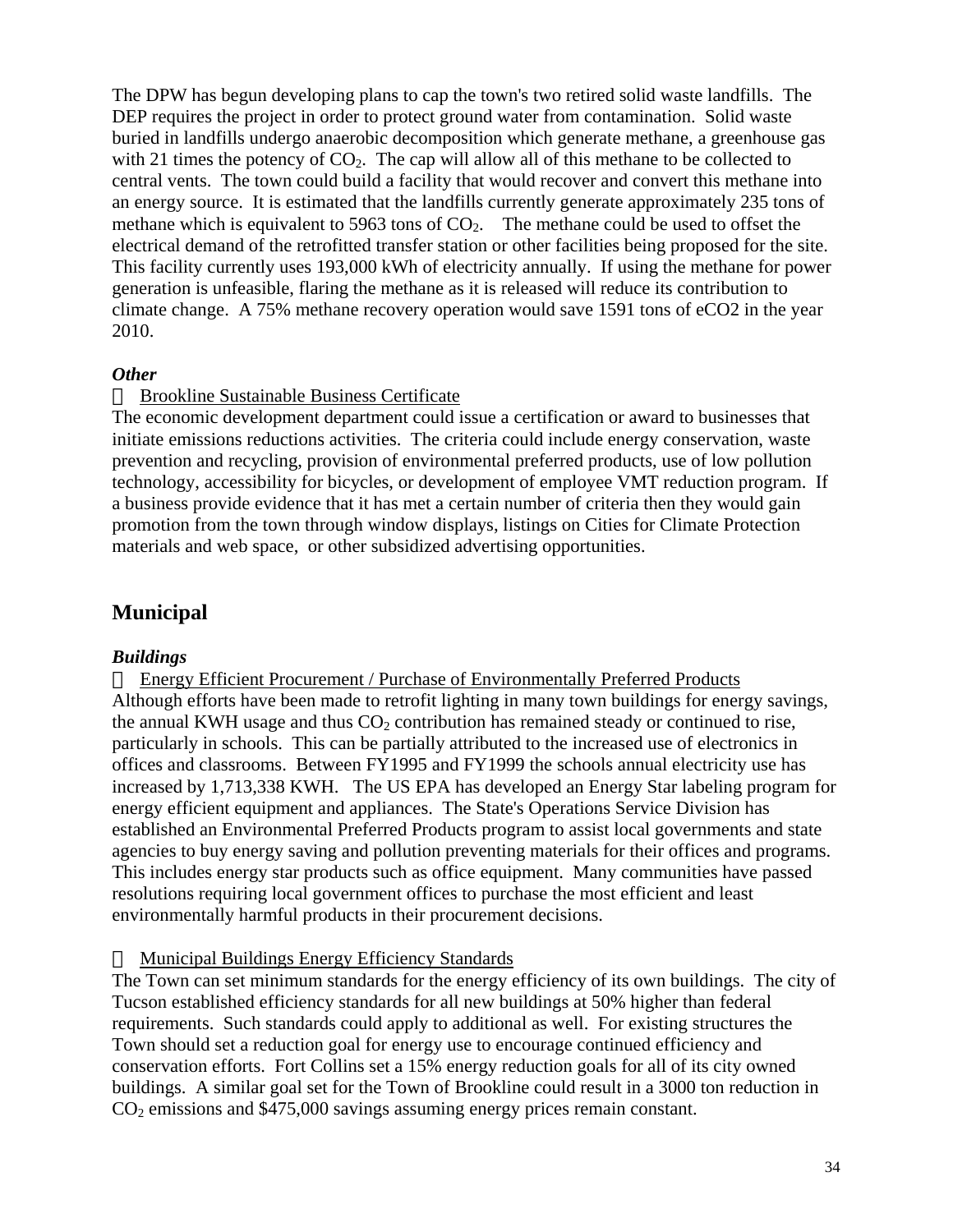### $\Box$  LED Exit Signs

LED lights similar to those used in the Town's new traffic signals are installed in the EXIT signs of municipal buildings. Exit signs are found in all public buildings and although they are small the signs are always on. LED lights use 80-90% less energy than standard incandescent lamps. LED lights have no filament and are less likely to fail in an emergency. No data is currently available regarding quantity of electricity currently used in Town buildings by Exit signs.

#### Town Purchase of Clean/Green Energy

Although it is not available in 2000, deregulation will allow electricity providers to sell accounts that contain a high percentage of renewable electrical production. The bulk purchasing of electricity has brought electrical cost down for large purchasing orders. The Town of Brookline could translate some of this savings to making green energy purchases that will greatly reduce the  $CO<sub>2</sub>$  emissions of municipal electrical use. The new regulations will also allow local governments to offer residents and businesses the opportunity to join the town in block purchases of green power. This could bring the collective cost of energy lower for the town and residential or commercial consumers while investing in new clean energy technologies. The Town recently negotiated a cheaper electricity supply contract than then previously provided by Boston Edison. The  $CO<sub>2</sub>$  coefficient and other emissions of this power supply should be investigated.

#### Solar Hot Water and/or PV on Public Buildings

Solar hot water facilities could be added to buildings with heavy summer use and water use such as recreation centers. Schools would be best suited for solar photovoltaic panels that contribute to the electrical grid using a high quality inverter, as their peak output would be during the summer vacation months. All town buildings should be evaluated for there daily sun exposure and thus solar energy potential. Lesley College recently installed PV panels upon a shopping center they own in Cambridge that generates 100 kWh on summer days. The state has created new funds for renewable energy projects that may provide assistance for solar projects on public buildings.

#### Town Owned Demonstration House

The City of Cambridge, MIT, and Tufts University have all created project houses that demonstrate alternative energy technology. The town could sponsor a renovation of town owned property to serve as an outreach center for conservation and renewable energy education for residents or businesses. The Town should discuss partnerships with local utilities and/or Boston Oil Consumers Alliance (BOCA) for such a project.

#### *Vehicle Fleet*

#### Downsize Municipal Fleet Vehicles

Municipal vehicles should be purchased with the true fleet vehicle needs of the department. Many departments have large, less efficient vehicles that are used mostly for passenger transportation. Most of these cars are former police cruisers that have been converted for other uses and thus should be considered recycled vehicles. Downsizing the fleet means reducing unnecessary fleet numbers as well as reducing vehicle size for energy and cost savings. ICLEI estimates that vehicle downsizing from light trucks or sedans to compact cars can result in 2.5 to 6.5 tons of  $CO<sub>2</sub>$  reduction per vehicle. More efficient vehicles should be phased in as older vehicles need replacement rather than replacing vehicles before their usable life span is complete.

#### Alternative Fuel Vehicle Replacement / Conversion of Town Fleet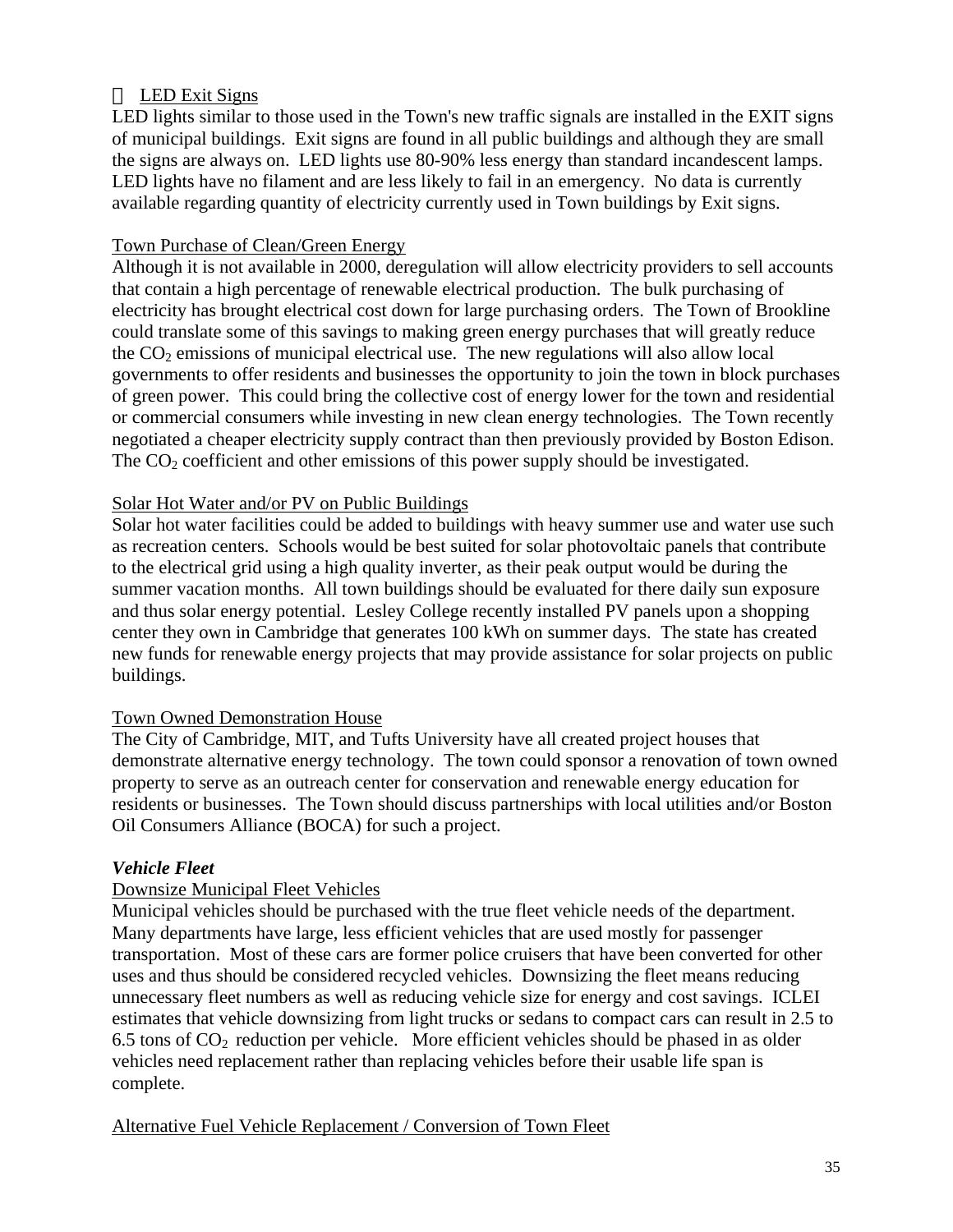The state has mandated that almost all state agencies begin purchasing alternation fuel vehicles for their fleet in the upcoming years. Alternative fuels include; compressed natural gas (CNG) which is used extensively by MassPort , hybrid engines that use a combination of gasoline and electrical engines, and electric vehicles. The DPW yard or the Transfer Station could potentially be locations of CNG fueling stations. The vehicle fleet should be evaluated so as older vehicles are retired, departments can begin choosing alternative fuels for their new cars and trucks. Additionally large diesel vehicles can be converted to run on compressed natural gas or be used as duel fuel vehicles. If the Town's garbage packers were converted to CNG, they would emit 124 tons of  $eCO<sub>2</sub>$  than their current diesel engines. The Town may also consider establishing an alternative vehicle trial program to explore the use of electricity, hybrid, or in the future, fuel cell vehicles.

#### *Street Lights*

#### Replace Fire Alarm lights with LED or Compact Florescent Bulbs

There are currently 239 incandescent red lights marking the location of fire alarms in Brookline. These bulbs shed 200 lumens of light using 40 - 50 watts each. These light however are on all day and night throughout the year. Annually they use over 600,000 KWH of electricity. Replacing these bulbs with LED or compact florescent bulbs would be an option if these lights were purchased from Boston Edison along with other street lights. If these lights were retrofitted to be 50% more energy efficient, the Town would cut  $CO<sub>2</sub>$  emissions by 242 tons and save almost \$33,000 annually. Research is needed to determine what technology would best replace these incandescent lights. Another option is to consider removing the lights and or alarms if it is determined that 911 service and cell phones make them obsolete.

#### Retrofit the Remaining Mercury Streetlights

If the Town purchases the over 3000 street lights currently owned by Boston Edison, Brookline has the opportunity to complete the retrofitting of these lamps from mercury to high pressure sodium bulbs. Over 95% of the lights owned by Boston Edison are already converted. Only 136 street lights are still using the less efficient mercury lamps. Conversion to mercury can cut their energy use by 1/3 to 1/2 while maintaining or gaining light lumen output. The remaining mercury lamps currently use 116,483 KWH annually. Conversion to high pressure sodium lamps would save 42,756 KWH of electricity, 33 tons of  $CO<sub>2</sub>$  emissions, and \$4,276 annually. In negotiations with Boston Edison, the Town may propose that these lights be converted by the utility before they are purchased by Brookline.

### Evaluate and Retrofit Park Area Lights

Boston Edison also owns most of the area lights within the Town's parks. These lights collectively use  $88,000$  KWH of electricity and result in 66 tons of  $CO<sub>2</sub>$  emissions at a cost of \$19,000 a year to operate. More research is needed to understand the energy savings potential that exists if high efficient lamps are installed in these areas.

#### *Waste*

# Expand Town Building Recycling Facilities

Inventory all town buildings to assess their access to recycling and the level of participation within the building. Many schools already engage in this activity. Students could adopt a local municipal building to expand their school's recycling audit. Efforts are already underway within the Conservation Office to promote recycling among Town Hall employees. Another recycling expansion effort is to install newspaper and beverage recycling stations at commercial and transit centers.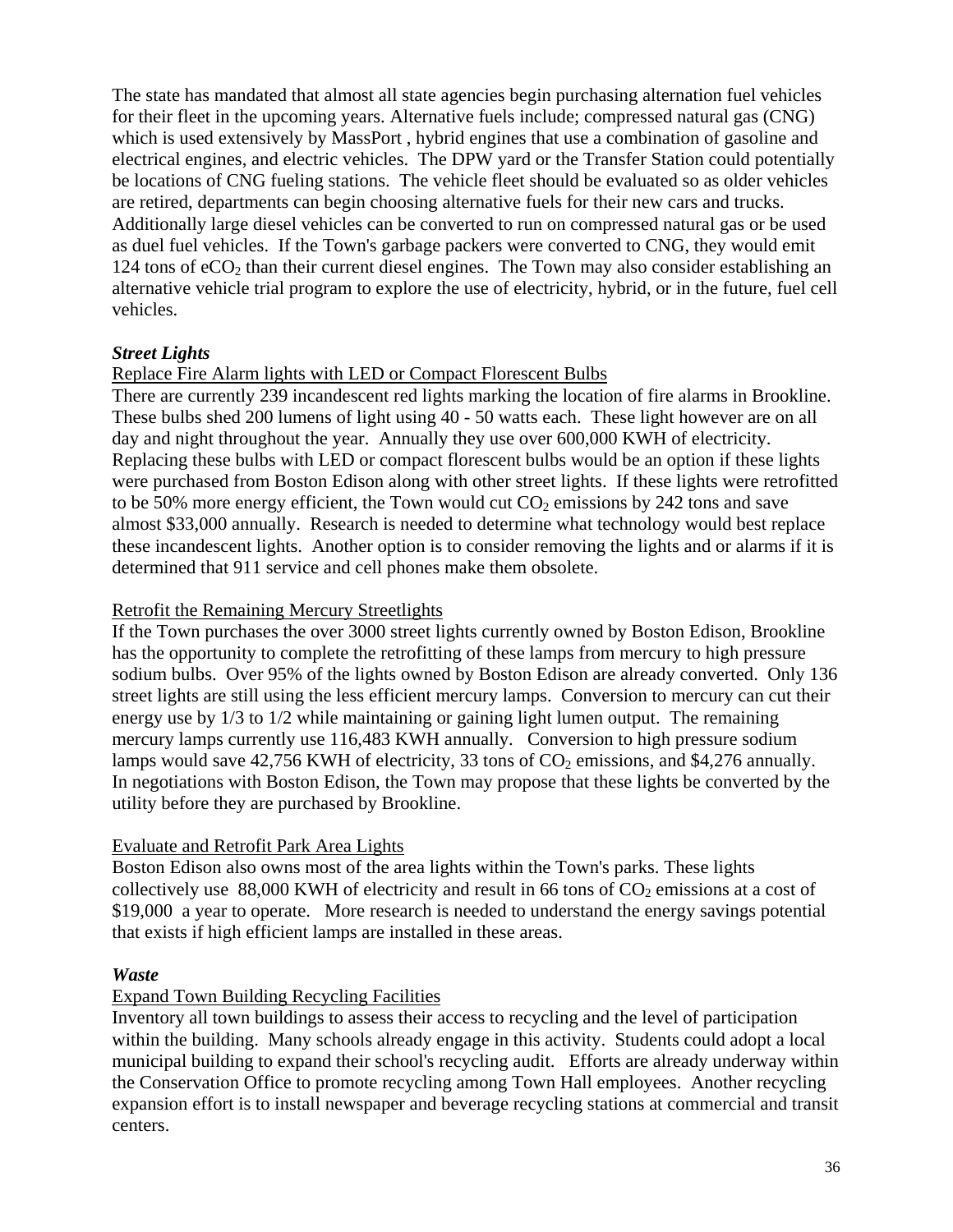# **Community Inventory Data Sources**

#### **Electricity**:

| <b>Boston Edison</b> (EnStar)<br><b>Jeff Niro</b><br>Brian Belcome                                                                       | <b>Energy Conservation</b>                                                                                              |  | $(617)$ 424-2000 x 8127              | Brookline Area Representative (508)481-7900 x2381 jeff_niro@nstaronline.com         |  |  |  |  |
|------------------------------------------------------------------------------------------------------------------------------------------|-------------------------------------------------------------------------------------------------------------------------|--|--------------------------------------|-------------------------------------------------------------------------------------|--|--|--|--|
| <b>Natural Gas:</b><br><b>Boston Gas</b><br>Pat Reilly<br>Derek Kinball                                                                  | <b>Gas Resources</b><br><b>Conservation Programs</b>                                                                    |  |                                      | (617) 723-5512 x2468 preilly@bostongas.com<br>(978) 322-3302 dkimball@bostongas.com |  |  |  |  |
| <b>Heating Oil:</b><br>Town Hall<br>Jon Snodgrass<br>Pheng Yang                                                                          | Rachid Belhocine Assessor's Office<br>Director of Information Tech.<br><b>GIS Director</b>                              |  | 730-2042<br>730-2314                 |                                                                                     |  |  |  |  |
| <b>Boston Oil Consumers Alliance</b>                                                                                                     | Larry Chretien, Executive Director                                                                                      |  | $(617)$ 524-3950                     |                                                                                     |  |  |  |  |
| <b>Transportation:</b><br><b>Scott Peterson</b><br>Vijah Mahal                                                                           | <b>Central Transportation Planning Staff (CTPS)</b><br><b>Transportation Engineer</b><br><b>Transportation Engineer</b> |  | $(617)$ 973-7078<br>$(617)$ 973-7157 |                                                                                     |  |  |  |  |
| Town Hall<br>Jen Lutke<br>Jeff Parenti                                                                                                   | <b>Town Planner</b><br><b>Transportation Engineer</b>                                                                   |  | 730-2130<br>730-2177                 |                                                                                     |  |  |  |  |
| <b>Solid Waste:</b><br><b>Brookline DPW</b><br>Alanna Manouk DPW                                                                         |                                                                                                                         |  | 730-2156                             |                                                                                     |  |  |  |  |
| <b>Brookline Assessor's Office</b><br>George Moody Chief Assessor                                                                        | <b>General Brookline Information:</b>                                                                                   |  | 730-2065                             |                                                                                     |  |  |  |  |
| <b>Web Resources for Data:</b>                                                                                                           |                                                                                                                         |  |                                      |                                                                                     |  |  |  |  |
| <b>Heating Oil</b><br>www.eio.doe.gov/oiaf/servicerpt/nehfuel/index.html<br>www.eio.doe.gov/oiaf/aeo/tb118.html<br>www.eio.doe.gov/oiaf/ |                                                                                                                         |  |                                      |                                                                                     |  |  |  |  |
| <b>Solid Waste Incineration</b>                                                                                                          |                                                                                                                         |  |                                      |                                                                                     |  |  |  |  |

www.epa.gov/globalwarming/publications/waste/greengas.pdf

#### **Forecasting**

www.mapc.org